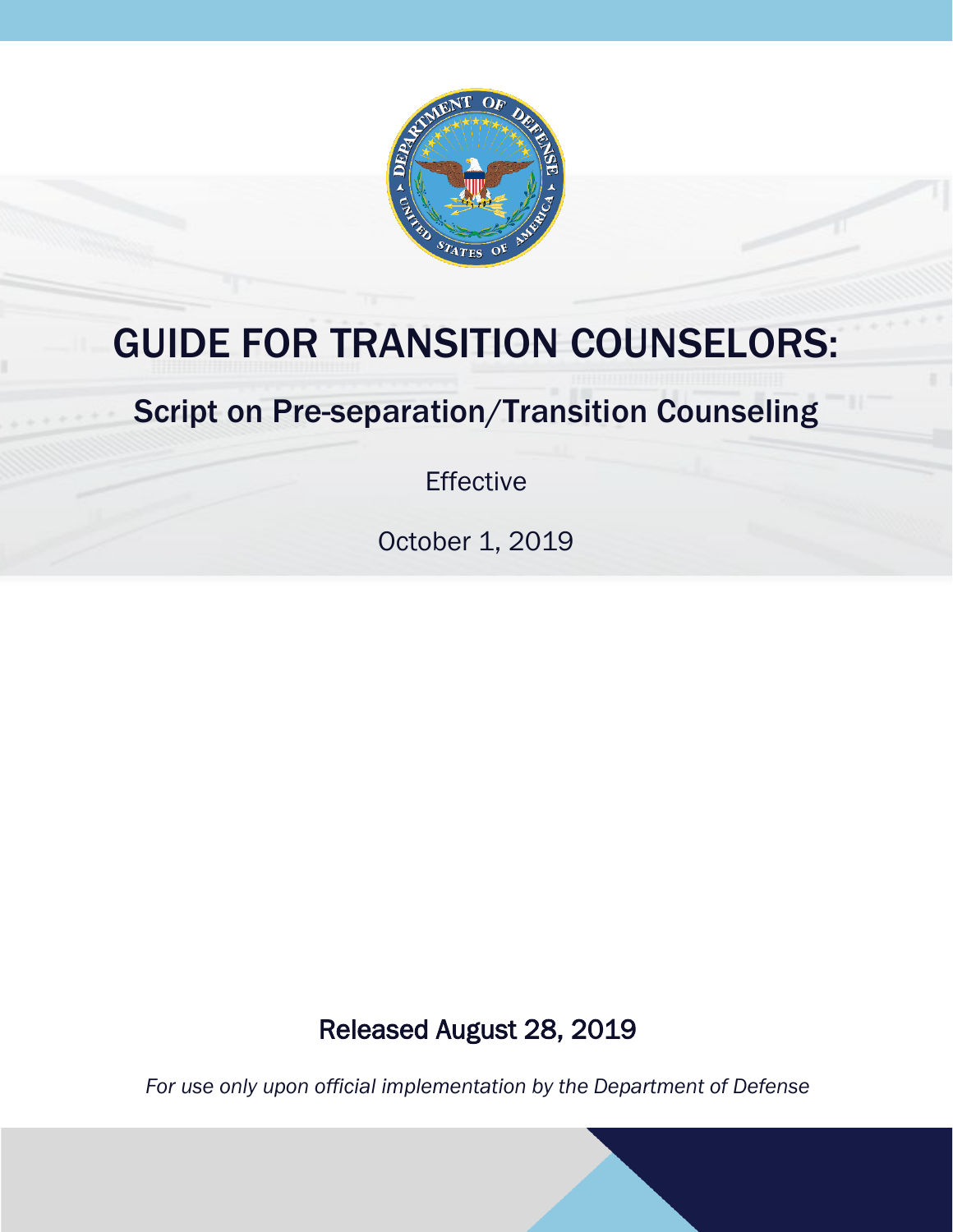# Table of Contents

|    |     | PART 1: PRE-SEPARATION/TRANSITION COUNSELING -TRANSITION ASSISTANCE                                                                                                |  |
|----|-----|--------------------------------------------------------------------------------------------------------------------------------------------------------------------|--|
|    |     |                                                                                                                                                                    |  |
|    |     | PART 2: PRE-SEPARATION/TRANSITION COUNSELING, PRE-SEPARATION/ TRANSITION<br>COUNSELING NEEDS ASSESSMENT, REVIEW, AND VERIFICATION TO MEET CAREER                   |  |
|    |     | PART 3: SECTION III - DD FORM 2648, "Service member Pre-Separation /Transition<br>Counseling and Career Readiness Standards e-Form for Service members Separating, |  |
| 1. |     |                                                                                                                                                                    |  |
| 2. |     | Reserve Affiliation and Reserve Component Counselors at Installations- 14 -                                                                                        |  |
| 3. |     | Verification of Military Experience and Training (VMET), DD Form 2586 - 16 -                                                                                       |  |
| 4. |     | Civilian Occupations Corresponding to Military Occupations/O*NET- 16 -                                                                                             |  |
| 5. |     | Licensing, Certification, and Apprenticeship Information  17 -                                                                                                     |  |
| 6. |     |                                                                                                                                                                    |  |
| 7. |     | United Services Military Apprenticeship Program (USMAP) 21 -                                                                                                       |  |
| 8. |     |                                                                                                                                                                    |  |
| 9. |     | Defense Activity for Non-Traditional Education Support (DANTES)- 22 -                                                                                              |  |
|    | 10. |                                                                                                                                                                    |  |
|    | 11. |                                                                                                                                                                    |  |
|    | 12. | Department of Labor (DOL) Veterans Employment Training Service (VETS)                                                                                              |  |
|    | 13. | Department of Labor (DOL) One-Day, DOL Employment Track (2-day), and                                                                                               |  |
|    | 14. | Uniformed Services Employment and Reemployment Rights Act of 1994                                                                                                  |  |
|    | 15. |                                                                                                                                                                    |  |
|    | 16. |                                                                                                                                                                    |  |
|    | 17. |                                                                                                                                                                    |  |
|    | 18. |                                                                                                                                                                    |  |
|    | 19. |                                                                                                                                                                    |  |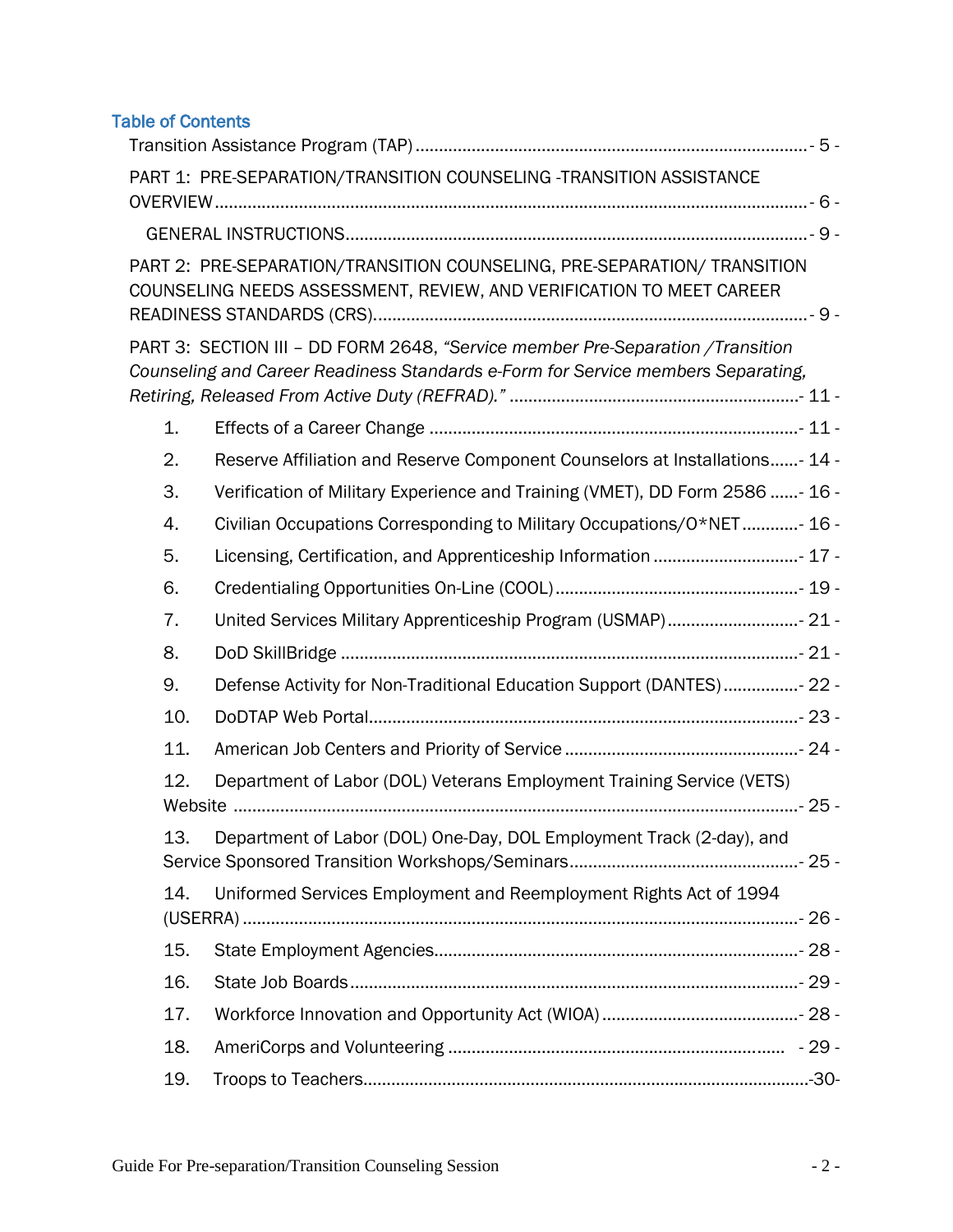| 20.                                                                             |                                                                               |  |  |  |
|---------------------------------------------------------------------------------|-------------------------------------------------------------------------------|--|--|--|
| 21.                                                                             |                                                                               |  |  |  |
| 22.                                                                             |                                                                               |  |  |  |
| 22a.                                                                            |                                                                               |  |  |  |
| 22b.                                                                            |                                                                               |  |  |  |
| 23.                                                                             |                                                                               |  |  |  |
| 24.                                                                             |                                                                               |  |  |  |
| 25.                                                                             |                                                                               |  |  |  |
| 26.                                                                             | Hiring Preference in Non-Appropriated Fund (NAF) Jobs  37 -                   |  |  |  |
| 27.                                                                             | Small Business Administration (SBA) Entrepreneurship-Boots to Business - 37 - |  |  |  |
| 28.                                                                             | Permissive Temporary Duty (PTDY) or Excess Leave (EL) 39 -                    |  |  |  |
| 29.                                                                             |                                                                               |  |  |  |
| 30.                                                                             | Contact Information for Housing Counseling Assistance 42 -                    |  |  |  |
| 31.                                                                             |                                                                               |  |  |  |
| 32.                                                                             | Other Federal, State, or Local Education/Training Programs and Options- 44 -  |  |  |  |
| 33.                                                                             | Information on Availability of Healthcare and Mental Health Services- 44 -    |  |  |  |
| 34.                                                                             |                                                                               |  |  |  |
| 35.                                                                             |                                                                               |  |  |  |
| 36.                                                                             |                                                                               |  |  |  |
| 37.                                                                             |                                                                               |  |  |  |
| 38.                                                                             |                                                                               |  |  |  |
| 39.                                                                             |                                                                               |  |  |  |
| Commissary, Exchange, and Morale, Welfare, and Recreation (MWR) Benefits<br>40. |                                                                               |  |  |  |
| 41.                                                                             |                                                                               |  |  |  |
| 42.                                                                             |                                                                               |  |  |  |
| 43.                                                                             | Post-Government (Military) Service Employment Restriction Counseling - 59 -   |  |  |  |
| 44.                                                                             |                                                                               |  |  |  |
| 45.                                                                             |                                                                               |  |  |  |
|                                                                                 |                                                                               |  |  |  |
| 1.                                                                              |                                                                               |  |  |  |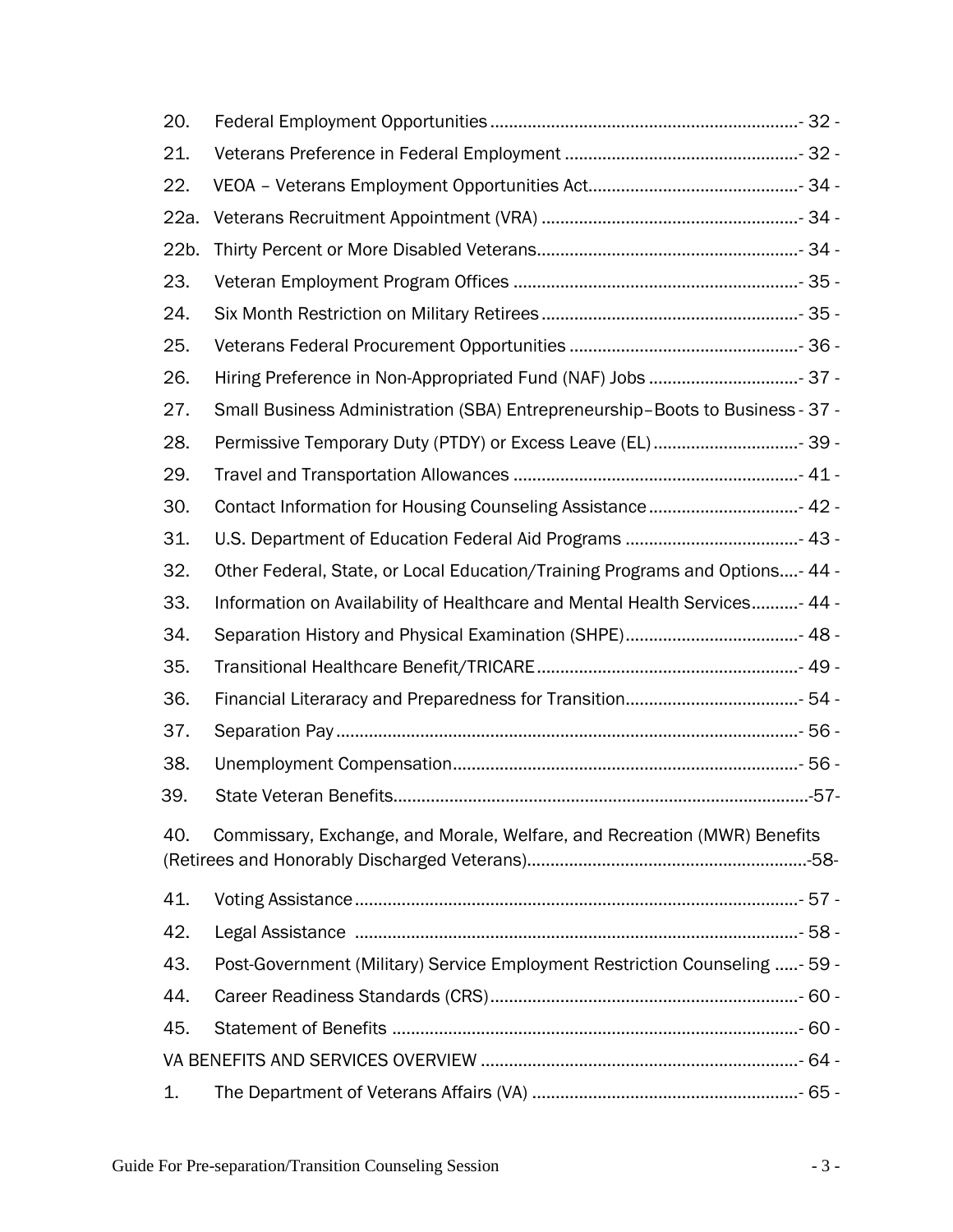| 2.  |                                                                         |  |  |  |
|-----|-------------------------------------------------------------------------|--|--|--|
| 3.  |                                                                         |  |  |  |
| 4.  |                                                                         |  |  |  |
| 5.  |                                                                         |  |  |  |
| 6.  |                                                                         |  |  |  |
| 7.  |                                                                         |  |  |  |
| 8.  |                                                                         |  |  |  |
| 9.  |                                                                         |  |  |  |
| 10. |                                                                         |  |  |  |
| 11. |                                                                         |  |  |  |
| 12. | Traumatic Injury Protection under Service members' Group Life Insurance |  |  |  |
|     |                                                                         |  |  |  |
| 13. |                                                                         |  |  |  |
| 14. |                                                                         |  |  |  |
| 15. |                                                                         |  |  |  |
| 16. |                                                                         |  |  |  |
| 17. |                                                                         |  |  |  |
| 18. |                                                                         |  |  |  |
| 19. |                                                                         |  |  |  |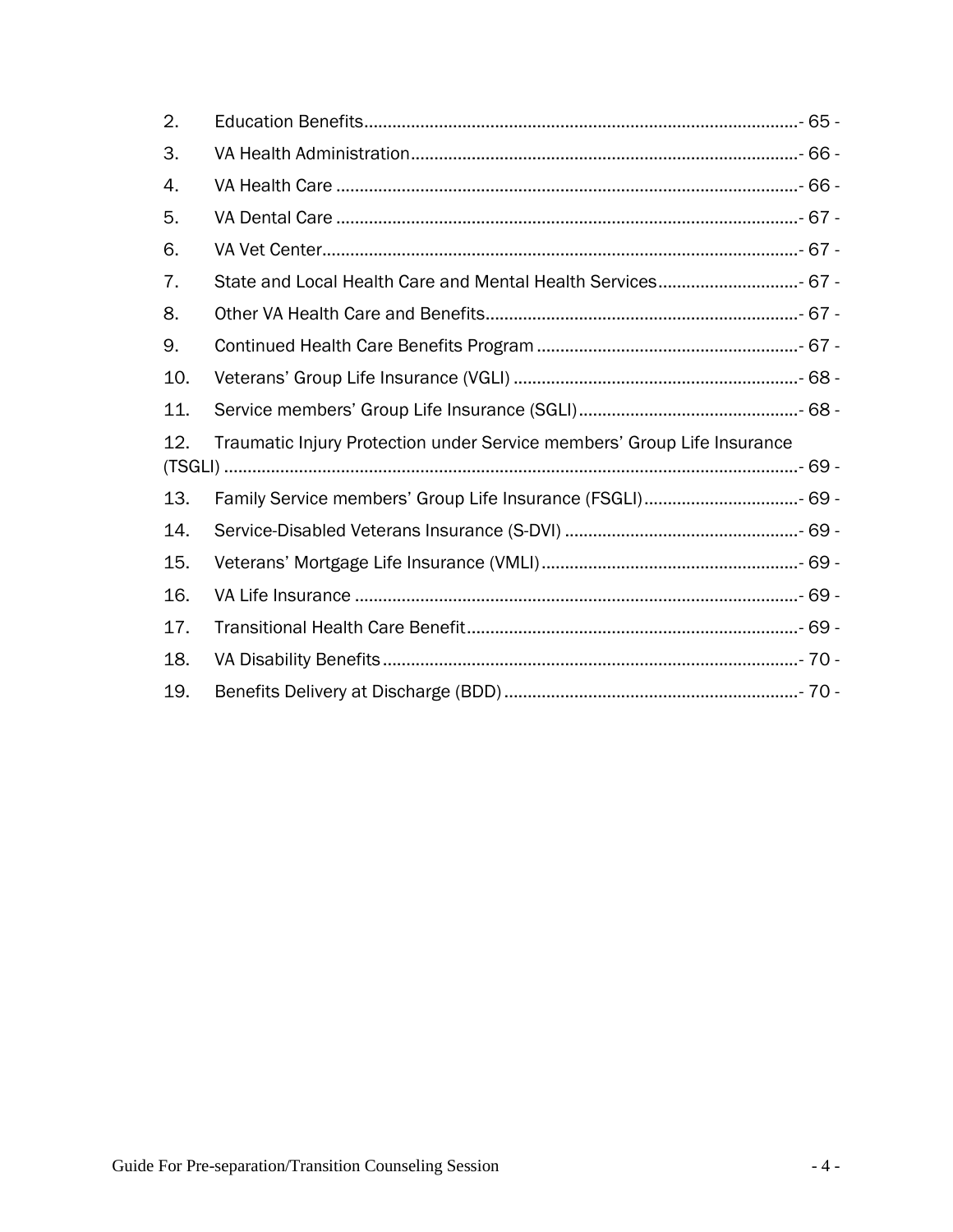#### Introduction and Welcome

On behalf of the Department of Defense (DoD) and Department of Homeland Security, welcome to the Transition Assistance Program or TAP Pre-separation/Transition Counseling session. THANK YOU for your Service to the Nation. As a result of your dedication and commitment, you have earned various benefits and services, which will be explained to you. For Coast Guard participants, this session mentions DoD programs, but most of these programs also apply to Coast Guard members. If there is a question whether a Coast Guard member can participate in a specific program, please contact your local Transition Manager.

In this session, we go over benefits you may have earned, and provide information on services and programs that will assist you with your transition to civilian life.

This session is titled "Pre-separation/Transition Counseling." This counseling session is the result of a law passed in the early 1990s, which called for the Secretary of Defense, and later the Department of Homeland Security (U.S. Coast Guard) to provide "Pre-separation Counseling" to Service members being discharged or released, who have served 180 continuous days or more on active duty in the Armed Forces in accordance with Title 10, U.S. Code, Chapter 58, Section 1142.

In accordance with the new mandate prescribed in Section 1142 of Title 10, U.S.C., and Section 541 of the National Defense Authorization Act (NDAA) for FY2018, Service members who identified an individual to provide caregiver services after separation may permit their caregiver to attend Pre-separation/Transition Counseling, to learn about VA assistance and support services, and how the Service members' transition to civilian life may affect them.

#### <span id="page-4-0"></span>Transition Assistance Program (TAP)

To begin, I'll explain the TAP process you will be going through over the next several months. This training is designed to prepare you to be career ready when you transition, retire, or are released from active duty.



- 24 18 months remaining
- 18 12 months remaining
- $*$  12 6 months remaining
- \* 6 3 months remaining
- \* Less than 90 days remaining

*\*indicates individuals who are less than 365 days and may require additional assistance (see notice box on the next page)*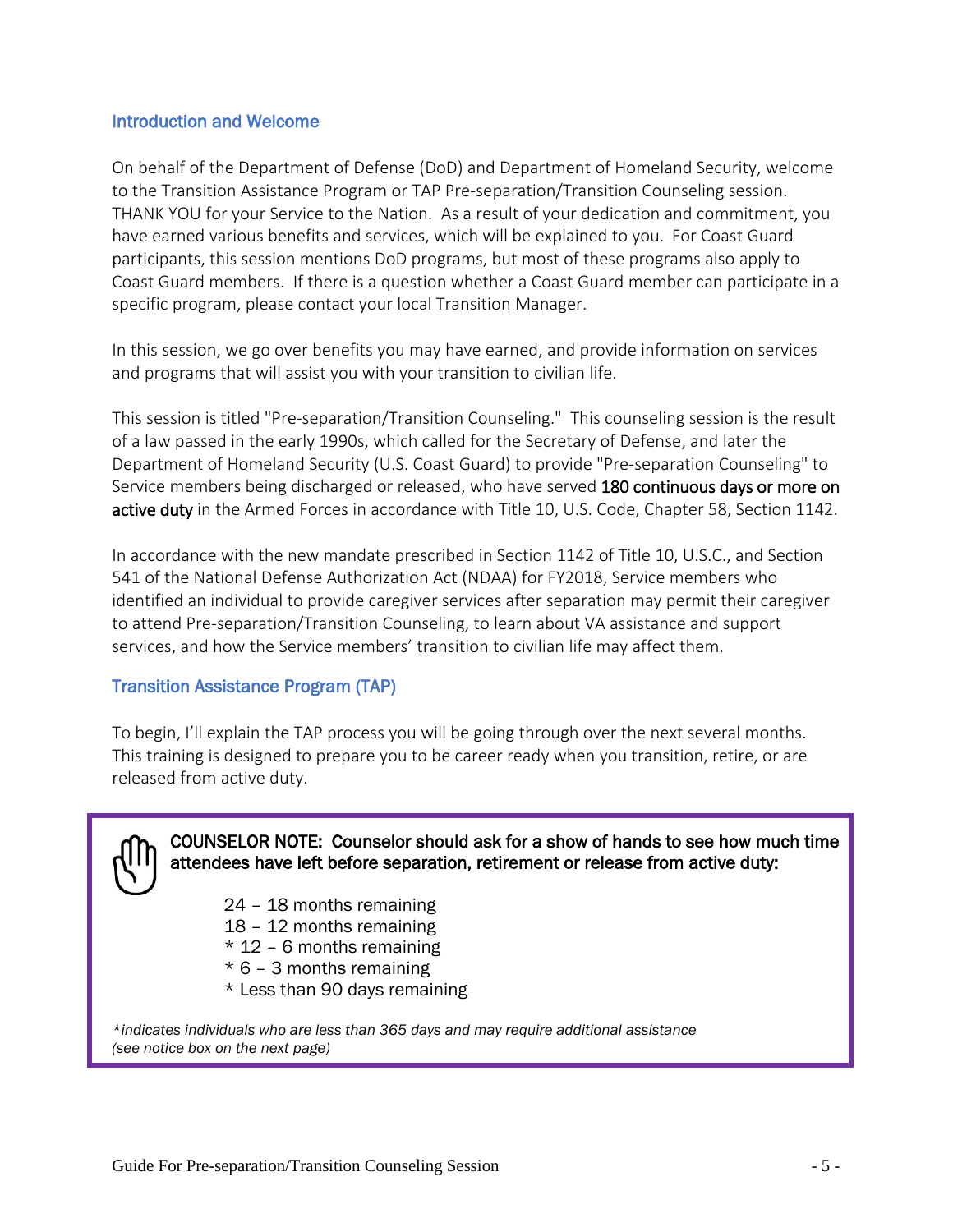*Attendees with less than 365 days should be referred to staff and unit Commanders for close monitoring. This is to ensure they meet all applicable Career Readiness Standards (CRS), and also have an Individual Transition Plan (ITP) before departure from the active component, full-time National Guard duty, or active duty orders over 180-days for Reservists. Installation TAP staff should pay close attention to these groups at Capstone to make sure they receive a "warm handover" to partner agencies and local resources in the communities to which the Service member plans to relocate if required.*

Your transition process started when you first considered whether you should stay in the military or transition from active duty. By now, all of you should have had a face-to-face discussion with a member of your unit's chain of command, a transition counselor, or a Career Counselor about transitioning.

You should have completed your Initial Counseling (IC) prior to this session, which included a personal selfassessment and the initial portion of your Individual Transition Plan (ITP); the IC and the personal selfassessment/ITP are a prerequisite to attending Preseparation Counseling. This session is the next step in your formal transition process.

I will go through the "Service member Preseparation/Transition Counseling and Career Readiness Standards e-Form for Service members Separating, Retiring, Released from Active Duty (REFRAD)," which will hereafter just be referred to as "DD Form 2648."

I will provide a brief overview and explanation of benefits, services, programs and resources required under Pre-separation/Transition Counseling, which will be documented using the DD Form 2648.

#### <span id="page-5-0"></span>PART 1: PRE-SEPARATION/TRANSITION COUNSELING -TRANSITION ASSISTANCE OVERVIEW

Transition Assistance is an outcome-based, multi-part curriculum with standardized learning objectives that prepares Service members transitioning to the Reserves, National Guard, or civilian life to build skills to help meet required Career Readiness Standards (CRS), regardless of your branch of Service. You will be scheduled to attend a series of classes and workshops, collectively referred to as the Transition Assistance Curriculum. The curriculum includes:

- DoD Transition Day (mandatory, with NO exemptions)
- Department of Veterans Affairs (VA) Benefits and Services (mandatory, with NO exemptions)
- Department of Labor (DOL) One-Day (mandatory with exemptions exemptions will be explained as we go through the DD Form 2648)
- **Capstone/ITP Review** (completed as the final session of your TAP process)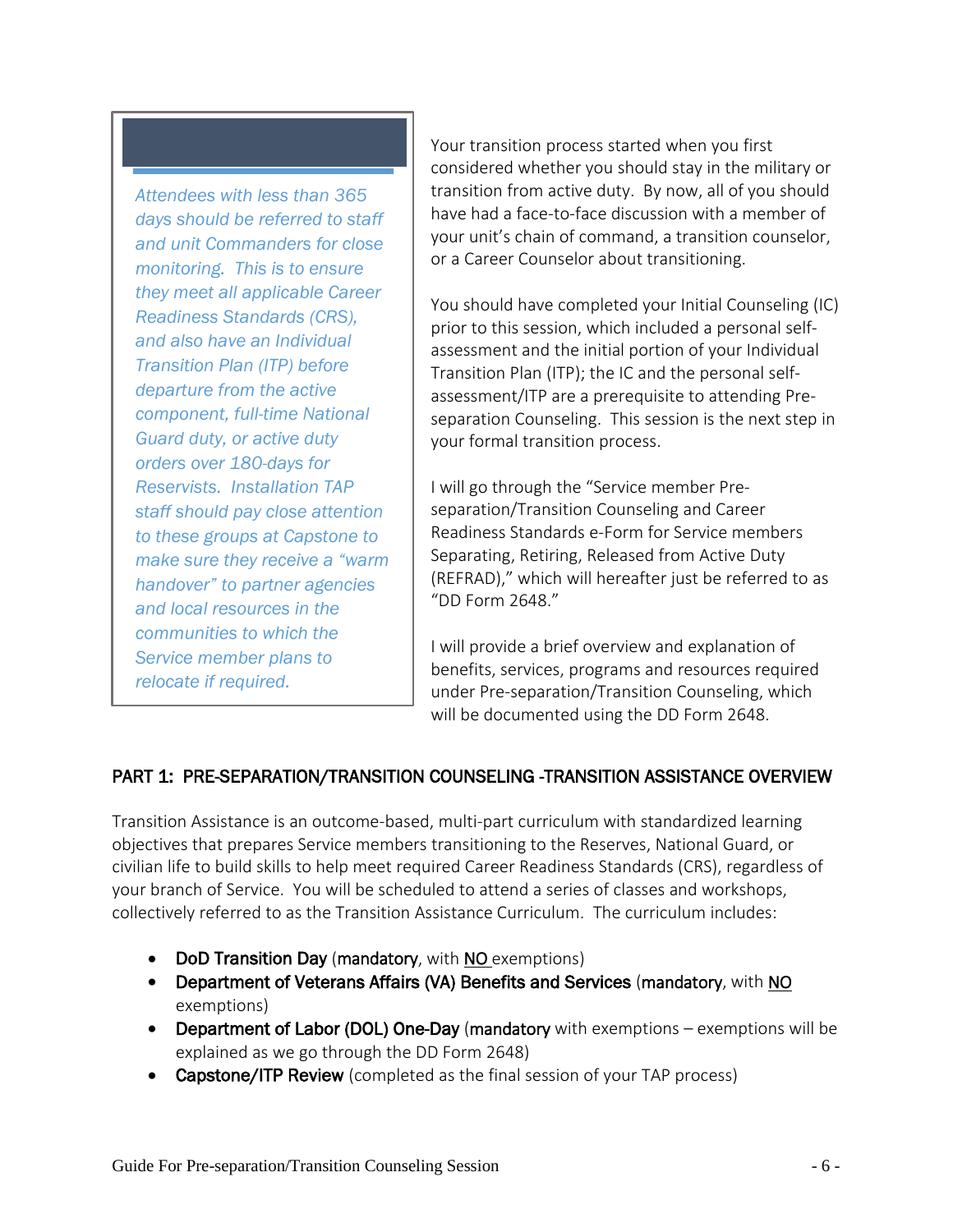In addition to the Transition Assistance Curriculum, you must elect at least one of the additional 2-day Tracks based on your personal self-assessment/ITP and post-transition goals.

#### The four additional Tracks are:

- DOL Employment Track (2 days) Provides an in-depth knowledge of the topics covered during the DOL One-Day
- DoD Education Track (2 days) Provides guidance on choosing an educational institution, to prepare for the application process, and expectations upon attendance
- DOL Vocational Track (2 days) Provides guidance and assistance in conducting several self-assessments to determine a career path to align with skills, interests and abilities to identify a vocational post-transition career and in locating a technical school
- SBA Entrepreneurship Track Boots to Business  $(B2B) (2 \text{ days})$  Provides information on business ownership and self-employment in the private or non-profit sectors

As we go through today's Pre-separation/Transition Counseling Session, I will provide information that will help you assess your personal circumstances. This will enable you to identify individual needs and match them with the information, resources, and referrals available to you.

I will talk more about developing your ITP at the end of today's session.

The Department of Defense policy, DoD Manual (DoDM) 1341.02, Volume 1 "DoD Identity Management: DoD Self-Service (DS) Logon Program and Credential," requires all active duty, National Guard, Reserve, and Commissioned Corps members of the uniformed services to obtain a DS Logon credential when separating from active duty or from the uniformed services.

DS Logon - DS Logon provides a secure means of authentication to personally identifiable information (PII) and personal health information (PHI) for all beneficiaries and other individuals with a continuing affiliation with DoD. You will need this to access eBenefits and other benefitsrelated websites where you currently use the CAC log-on option.

- o If you already have DS Logon, log-on to the DMDC myAccess site (https://myaccess.dmdc.osd.mil/) and bring up your account on the computer. I am required to verify and document that you have DS Logon before you depart today.
- o If there is anyone in class who does not already have a DS Logon account, you will obtain your DS Logon credential using the DMDC myAccess site (https://myaccess.dmdc.osd.mil/) before you leave today. I will verify and document that you have DS Logon before you depart today.
- o Remember that when you transition from active duty/retire, you turn in your CAC. Be sure to record your DS Logon information.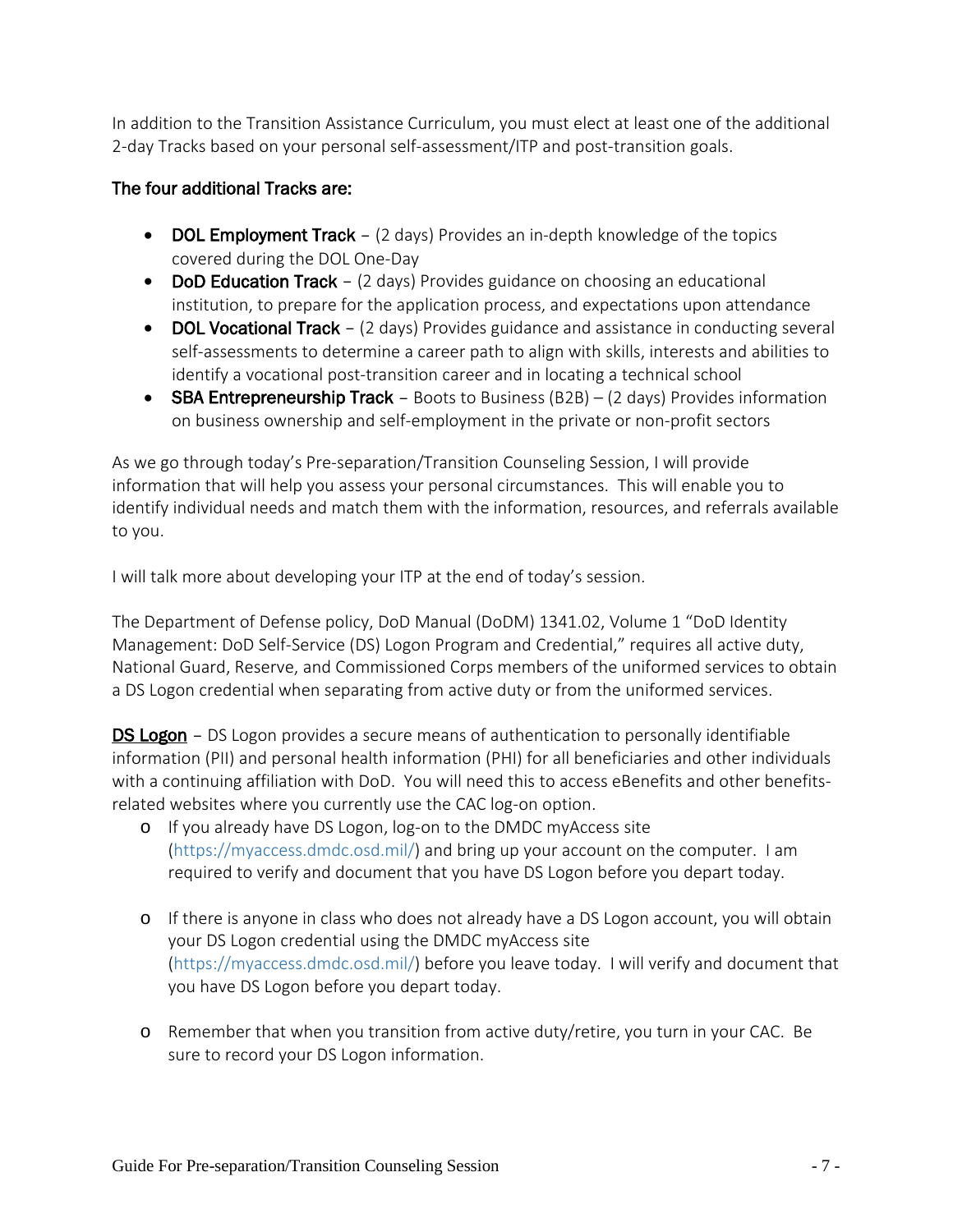The Department of Defense policy, DoD Instruction 1332.35, "Transition Assistance Program (TAP) for Military Personnel," requires you to meet the CRS and attend a Capstone event.

j COUNSELOR NOTE: The Counselor has the option of describing each item below, or skipping and describing them at the end of the day once the Counselor has completed the Preseparation/Transition Counseling session. If the Counselor chooses to wait, they should tell the class they will explain the CRS later in the session.

• Personal Self-Assessment/ITP - You should have initiated a personal self-assessment/ITP during your Initial Counseling (IC); over the course of the transition process you will continue to work on your ITP before you transition from active duty. Every branch of Service has a Service specific criterion-based ITP.

Your ITP serves as the roadmap to keep you on track to achieve your post-transition goals. Prior to separating, retiring, or being released from active duty, your personal selfassessment/ITP will be reviewed by a Counselor along with the DD Form 2648, to verify you have met all of the CRS.

Your ITP will not be completed in 1 day, 1 week, or even in a month. It will continue to develop as you move through the transition process and make informed decisions about your career preparation.

- Career Readiness Standards (CRS) DoD has identified a set of Career Readiness Standards (CRS) all Service members are to complete prior to their separation from active service. CRS are the deliverables, which demonstrate that you are prepared to transition effectively. I will go over the CRS at the end of the Pre-separation/Transition Counseling session, as well as identify the type of documentation you must have to present to your TAP Counselor, Commander or Commander's Designee during Capstone.
- Capstone No later than 90 days before you transition from active duty, your military Service will have you participate in Capstone to verify you met CRS, completed an ITP, and have been provided an opportunity for a "warm handover" with a partner agency if necessary.
	- $\circ$  When we say, "provided an opportunity for a warm handover," we mean that we help connect you with the appropriate partner agency (VA, DOL, SBA), or other resources that will help you meet your CRS. In some cases, you may be scheduled to go back into one of the classes to strengthen your skills or improve your ability to navigate important websites to help achieve your goals. The "warm handover" could also mean setting up an individual appointment with a Counselor, or some other subject matter expert, to give you the assistance you need for a successful transition.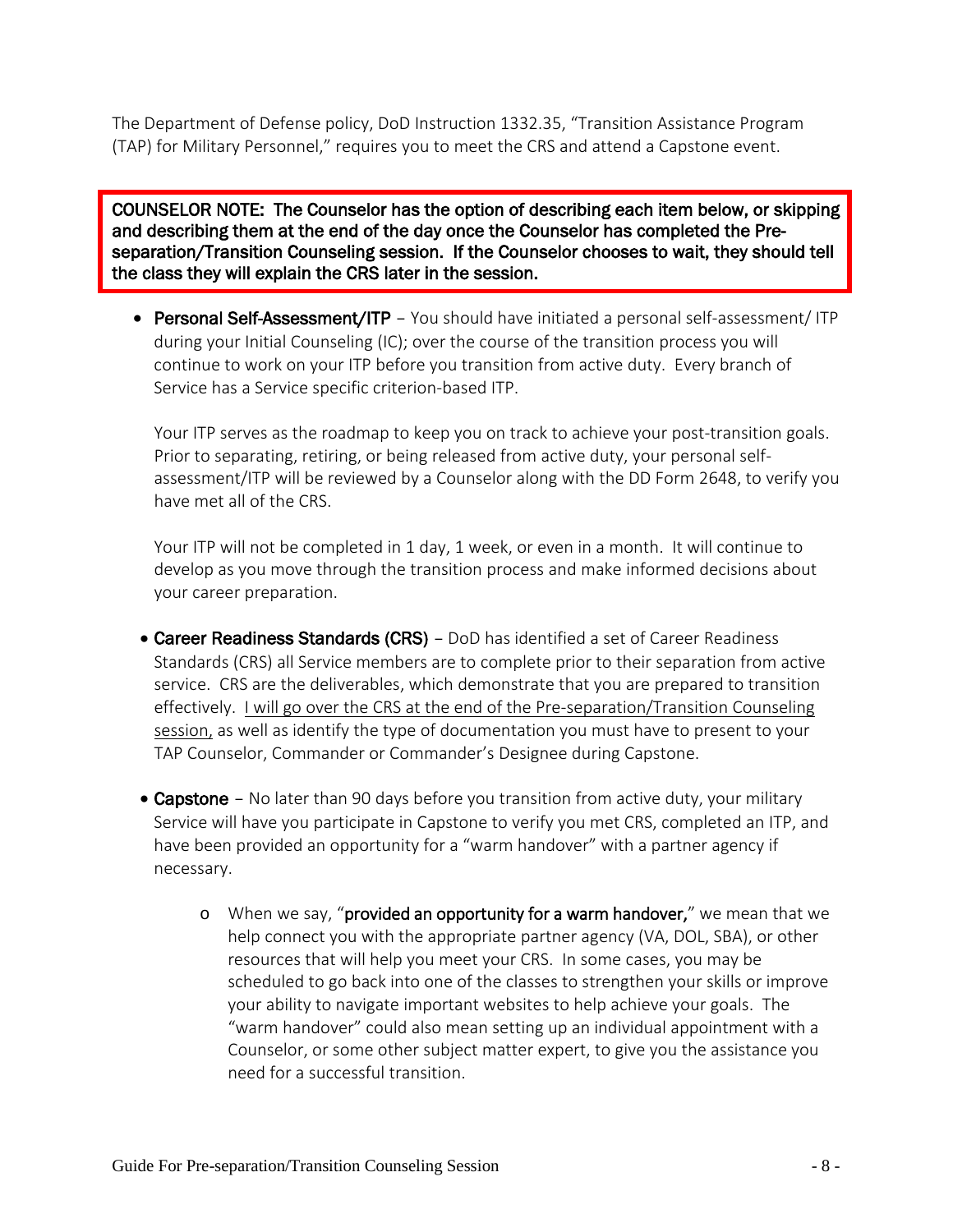COUNSELOR NOTE: Counselor may want to explain what happens if the Service member needs additional training (e.g. refresher training) or further assistance. The Service member will be placed in the appropriate curriculum for meeting CRS, referred to the appropriate installation resources for assistance, or handed over to VA, DOL, SBA, etc., for assistance and follow-up.

#### <span id="page-8-0"></span>GENERAL INSTRUCTIONS

#### SECTION II of DD Form 2648 – SERVICE MEMBER PERSONAL INFORMATION

Note: If a Service member is unable to access an online form due to disconnected ops, a manual form may be completed. Please provide instructions, if this is the case.

The majority of the items in Section II of the DD Form 2648 will be pre-populated with the Service members' information from DEERS upon entering the DoD identification number. If you are using the e-Form enterprise solution, all data will be collected in real-time as you go through the transition process.

Block 9. DATE FORM INITIATED.

**Note:** This section may have been completed during IC; verify that that there are no changes.

Enter the numerical date the Pre-separation/Transition Counseling session was initiated: Year (4 digits), Month (2 digits), Day (2 digits), without dashes.

COUNSELOR NOTE: Counselor should explain Item 10, "Opt-in" to the transitioning Service members. They will also explain item 10a, regarding language skills/regional expertise.

Item 10a – Select one by marking the appropriate box with an "X"

Item 10b – Opt in to allow your DDForm2648 to be shared with state agencies, who may contact you post-separation.

Item 10c – Post-Separation Email: Service members' post-separation email address

Item 10d – Post-Separation Phone Number: Service members' post-separation telephone number

#### <span id="page-8-1"></span>PART 2: PRE-SEPARATION/TRANSITION COUNSELING, PRE-SEPARATION/TRANSITION COUNSELING NEEDS ASSESSMENT, REVIEW, AND VERIFICATION TO MEET CAREER READINESS STANDARDS (CRS).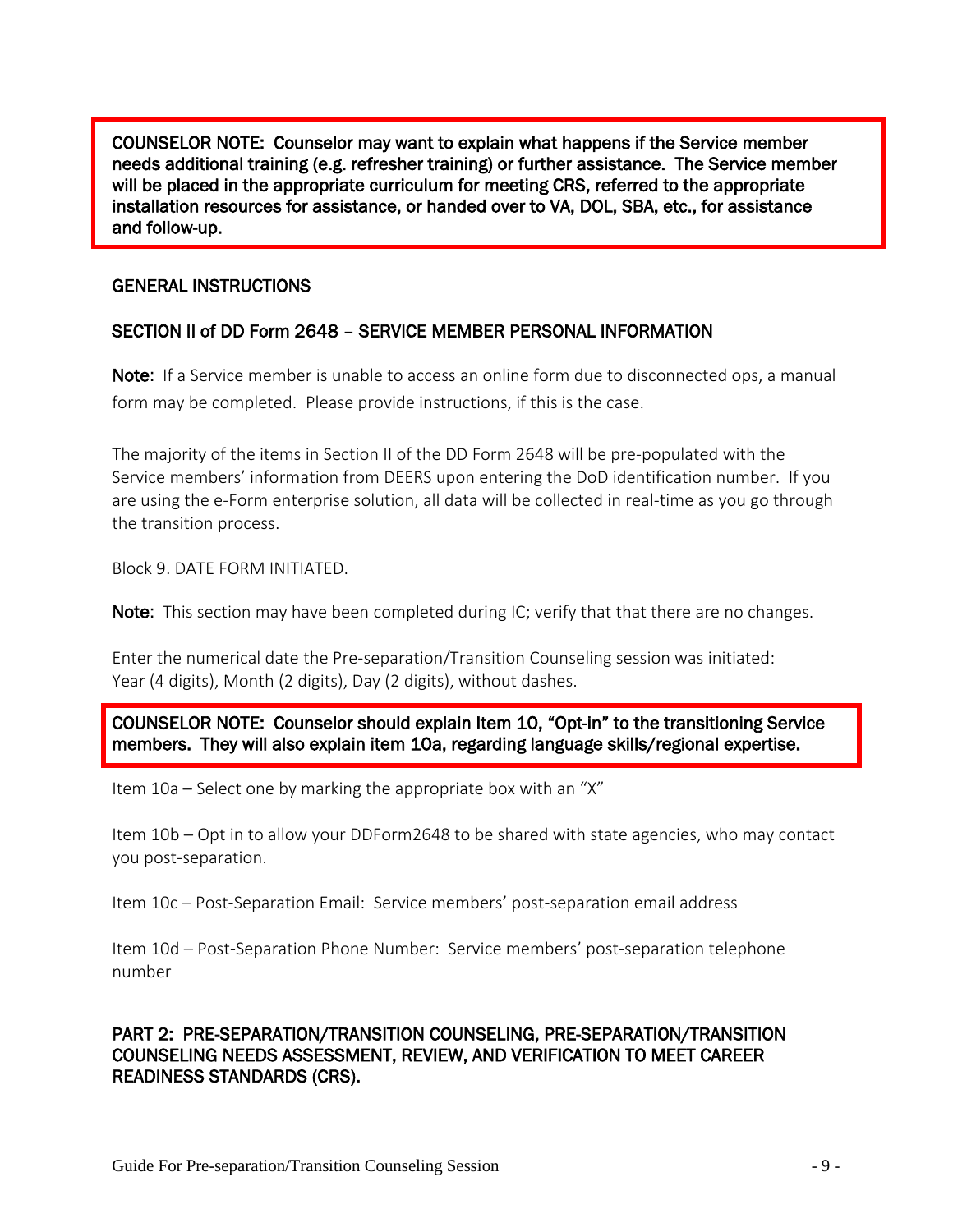COUNSELOR NOTE: NOW is the time to assess the audience to determine how many Active, National Guard, Reserve, or spouses/dependents are present. Counselor should refer to the counseling script to ensure the information that is unique to National Guard, Reservists and spouses is emphasized to them during the session.

We will help you become career ready during your transition. The tools available to help you transition smoothly have evolved. We are excited that you will be experiencing a comprehensive program to assist you in your transition.

At the end of Pre-separation/Transition Counseling, Pre-separation/Transition Counseling Needs Assessment, Review, and Verification to Meet Career Readiness Standards (CRS) – Section IV, DD Form 2648, you will acknowledge receipt of this counseling and briefing and will be asked to sign and date the DD Form 2648 in the appropriate blocks by accessing your e-Form. I will also assist you in scheduling your attendance in the Transition Assistance modules, the additional Transition Assistance tracks, and your Capstone review/verification sessions at the appropriate times.

Our objective for this session is to provide an overview, explain all of the Preseparation/Transitioning Counseling topics required by law and DoD policy, and answer any questions before you move on to the DoD Transition Day.

During your time in the military, you may have met some great people, and learned useful and valuable skills. Many of your skills, talents, and experiences can be used in the civilian sector. These skills are called transferable skills.

Throughout this session, you will be introduced to resources, tools, and a network of professionals available to help you prepare for your path back to civilian life. The key to a successful transition rests with your strategic planning, completing tasks, doing research, and doing interactive activities using technology for the journey ahead.

While on active duty, you focused on your unit and the mission. Now is the time to focus on your own future and possibly a new career path as a civilian.

This Pre-separation/Transition Counseling session will be documented on the DD Form 2648. The briefing will help you assess your personal circumstances, assist you in identifying your personal needs, identify any gaps, and help you find information, services, programs, and other resource referrals available to help you with your transition and build upon your personal selfassessment/ITP.

After completing all sections of the DD Form 2648, to include obtaining verification by Commander/Commander's designee, you will print out a copy of the three-page DD Form 2648 to submit to your out-processing point. This document will be added to all Service members' official personnel record.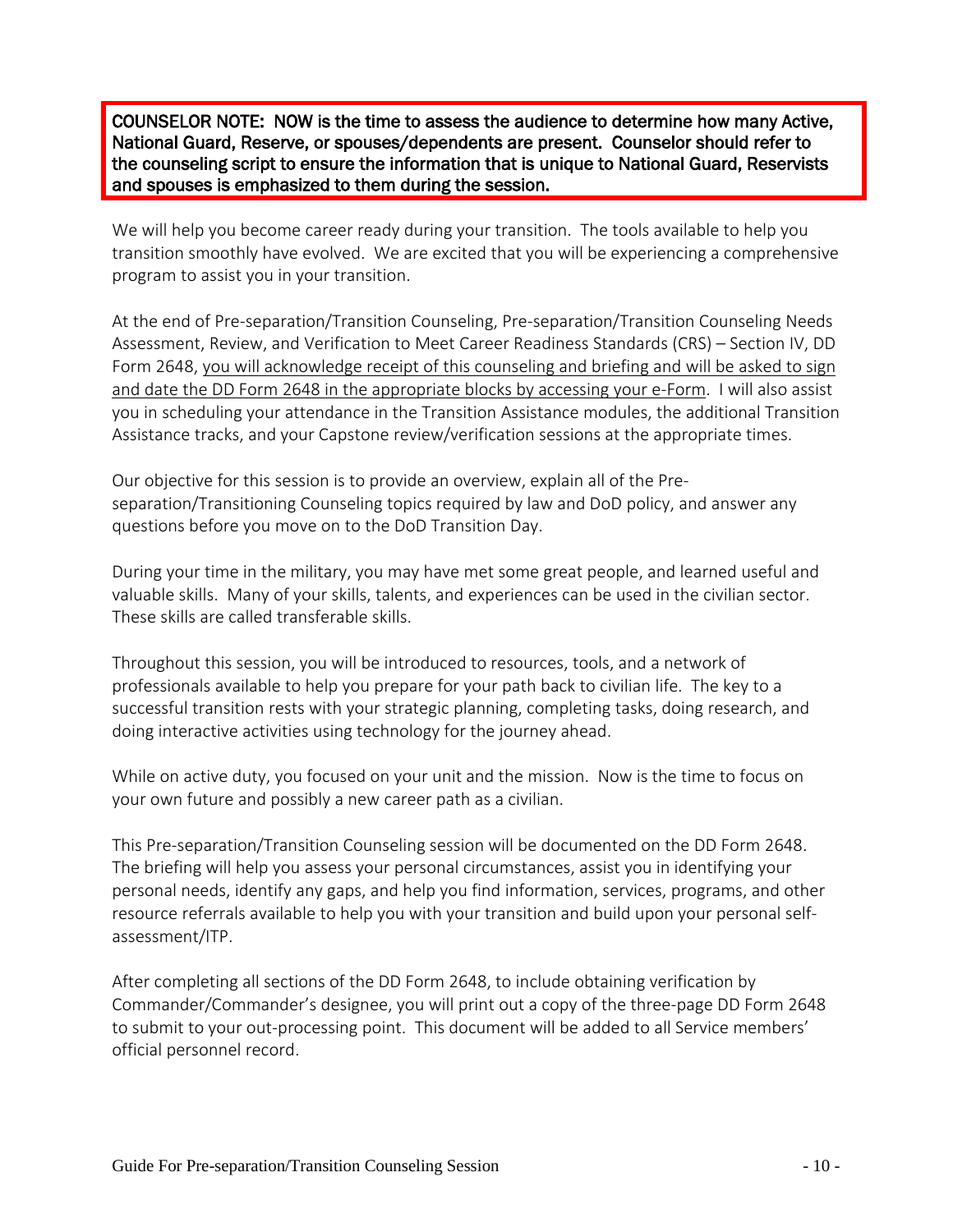I will now begin guiding you through the Pre-separation/Transition Counseling session and provide you with an overview of the benefits and services you may have earned, as well as resources available to assist you in obtaining your benefits. Hopefully, this session will answer many of your questions and educate you to the wide array of benefits, programs, resources and other assistance available to help you. Let's get started!

<span id="page-10-0"></span>PART 3: SECTION III – DD FORM 2648, *"Service member Pre-Separation /Transition Counseling and Career Readiness Standards e-Form for Service members Separating, Retiring, Released From Active Duty (REFRAD)."* 

# <span id="page-10-1"></span>1. Effects of a Career Change

The purpose of this section is to help you develop an awareness of the possible effects of career changes.

Your military career had challenges and rewards, and you should be proud of your service. Now you are ready for a new career and will face new challenges as a civilian, Reservist, or National Guardsman.

Stress is not an attitude, trait or personal characteristic. It is a physical response to situations that, if ignored, can lead to conflict, mental and physical exhaustion or even serious illness.

As you transition back to civilian life, you should identify your own indicators of stress and implement coping techniques that work best for you. Stress indicators can include the following symptoms: fatigue, headaches, trouble sleeping or sleeping too much, stomach problems, feeling nervous, and a desire to be alone. If you are suffering from any of these symptoms, you may want to seek assistance. Numerous resources are available to assist you, and your family members, during your transition and we will be going over many of them in this session.

Separating or transitioning from the military may seem like you are losing a part of your identity. As a Service member, you worked to achieve your current rank or grade, however, upon leaving the Armed Forces, you leave this rank or grade behind. There is nothing comparable in the civilian world, and many civilians will not understand your experience.

Transitioning can be stressful, but it opens up a whole range of new possibilities. If you approach your transition as an opportunity for personal and professional growth, you have already taken a giant step toward reframing your identity. Now is a good time to begin to think about the changes that lie ahead and plan for dealing with stress or apprehension. It may be helpful to write down the anticipated examples on your ITP.

Professionals are available for you to speak with, and many agencies exist to help ease your transition and the stress that accompanies it. Some of the professionals and agencies available on military installations are:

#### • Chaplains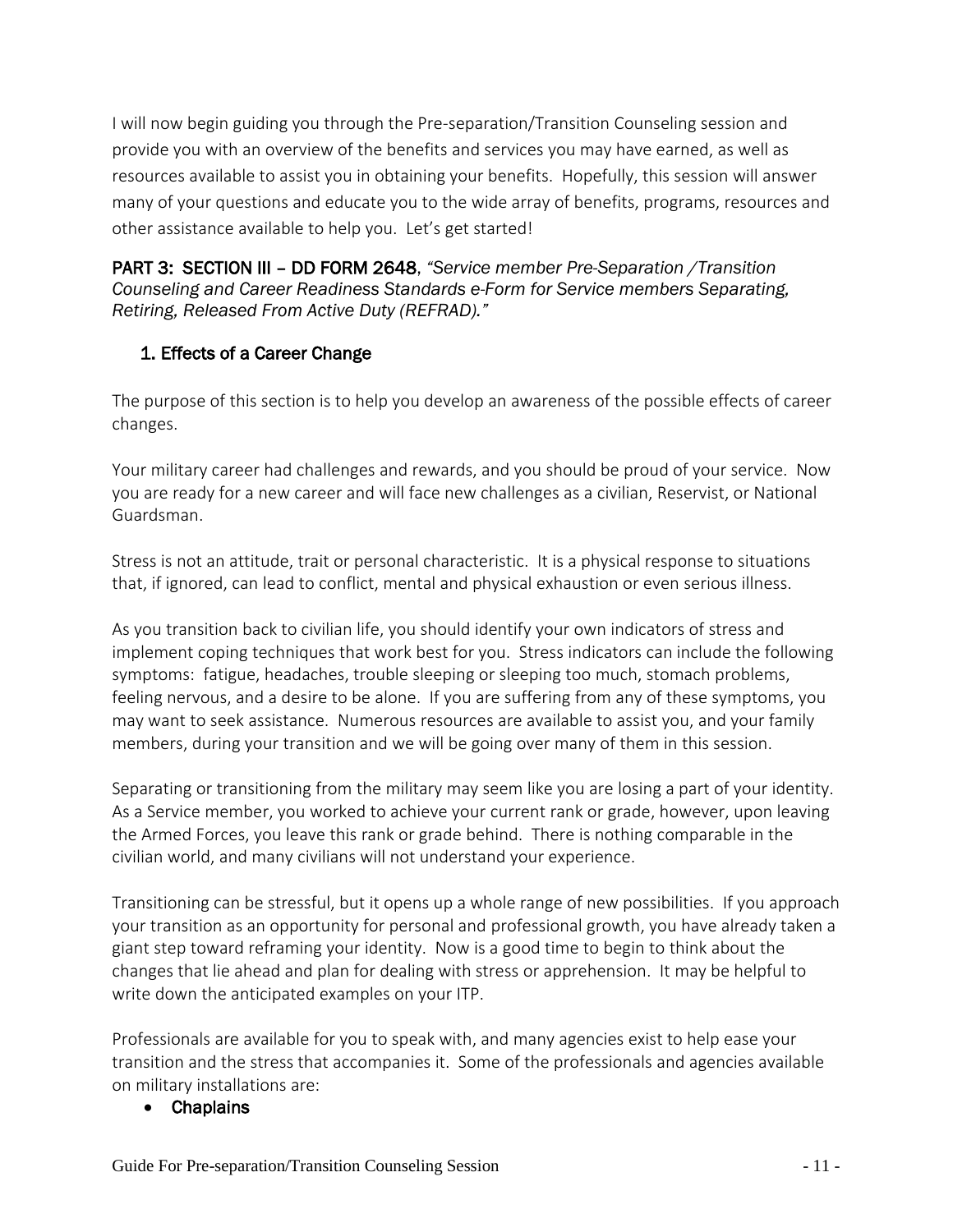- Medical Clinic professionals
- Behavioral Health Teams
- Education Office (for assessment and college credit information)
- Military and Family Support Centers (Army Community Service Center, Airman and Family Readiness Center, Navy Fleet and Family Support Services, Marine Corps Career Resource Centers)
- Military and Family Life Counselors
- Service Specific:
	- o **Army** Soldier For Life Transition Assistance Program Centers
	- o Navy Fleet and Family Support Centers
	- o Air Force Airman and Family Readiness Centers
	- o Marine Corps Marine and Family Programs
	- o **Coast Guard** Health, Safety and Work-Life Services Center

These centers have professional staff, programs and services to assist you and your family members in counseling, career workshops, resume writing, reference libraries, training, and job search assistance. Keep in mind that your family members are also transitioning into a new life and you will go through this together. They can be a source of comfort and encouragement during this time.

Some of the agencies outside the installation that can also help are:

- The Department of Veterans Affairs (VA), Vet Centers
- Military OneSource
- Military and Veteran Service Organizations (MSO/VSO)
- For further information go to: veterans.house.gov/. Select Minority, Resources Veterans Service Organizations

**VA Vet Centers** were established by Congress for the provision of readjustment counseling as a resource available to you and your family during and after your military service. VA Vet Centers are staffed with professionals, many of whom are Veterans, and are experienced and trained in providing mental health and readjustment counseling to Veterans, active duty Service members, and their families. Vet Centers are separate from VA Medical Centers and staff maintain the strictest levels of confidentiality. No information will be released to any person or agency without the written consent from the Veteran or Service member, except in circumstances averting a crisis. For information go to: www.vetcenter.va.gov.

**Military OneSource** is a Department of Defense-funded information, referral and assistance program. Confidential services are provided worldwide through the call center and website 24 hours a day, 7 days a week, at no cost to eligible users. Transitioning Service members and their families can access Military OneSource services up to 365 days post-separation or retirement. Masters-level consultants and counselors provide support for a wide range of topics, such as:

- Financial Counseling and Tax Filing
- Non-medical Counseling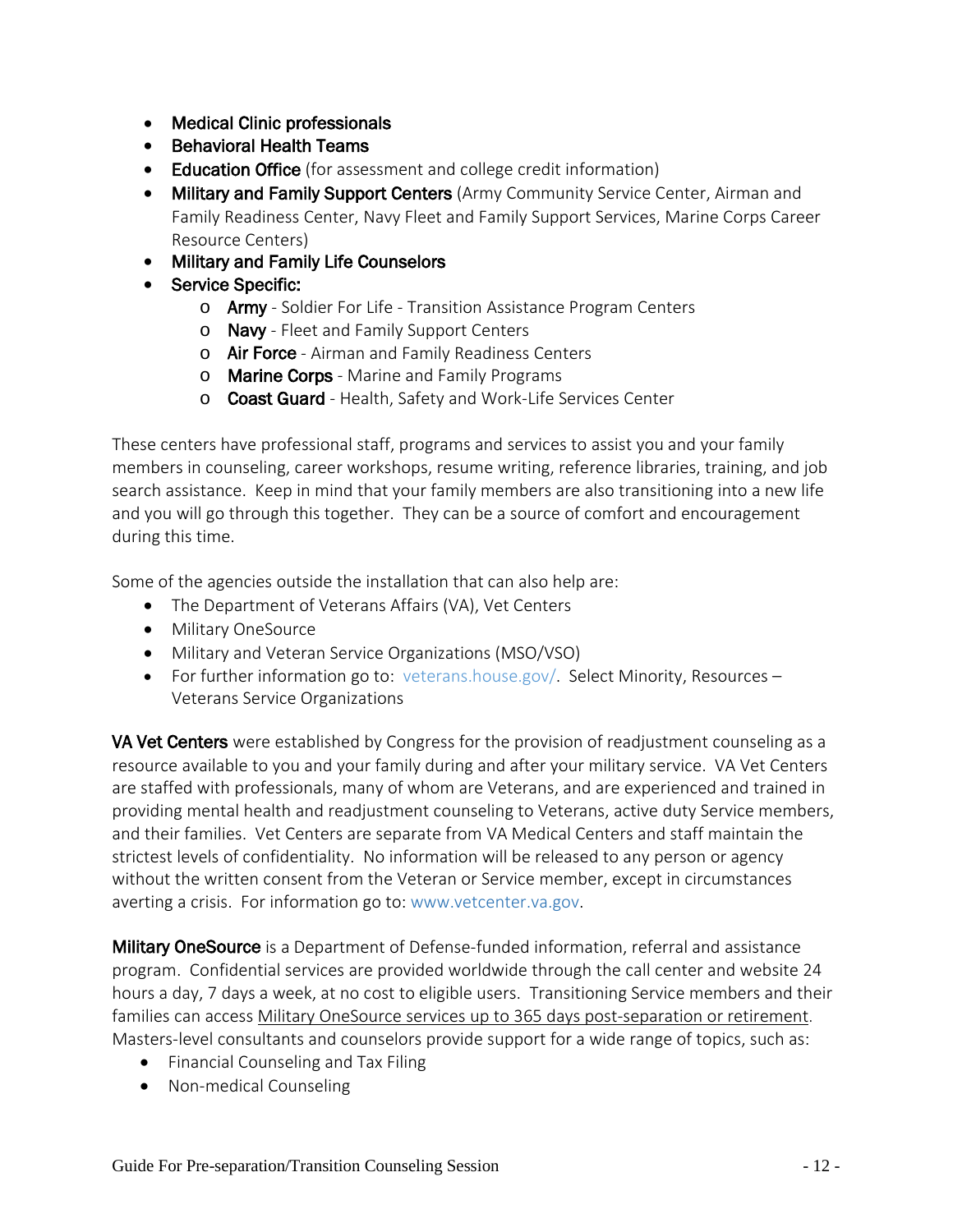- Spouse Education and Career Opportunities
- Relocation
- Health and Wellness Coaching
- Adult Disability and Elder Care
- Education
- Peer-to-Peer Support
- Adoption
- Special Needs
- Document Translation
- Language Interpretation Services
- Wounded Warrior and Caregivers
- Building Healthy Relationships

You can call Military OneSource toll-free at 800-342-9647. International calling options are available online at www.militaryonesource.mil.

Sexual Assault and Prevention Resource Organization has information explaining that Service members who were sexually assaulted are eligible for a confidential review of characterization of terms of discharge or separation in accordance with section 547 of NDAA for FY 2015. Information explaining that an enlisted Service member or a commissioned officer who made an Unrestricted Report of sexual assault and is recommended for involuntary separation from the military Services within one year of final disposition of his or her sexual assault case may request a general or flag officer (G/FO) review of the circumstances of and grounds for the involuntary separation in accordance with DoD Instructions 1332.14 and 1332.30.

**Military and Veterans Service Organizations** are also valuable resources for assistance and guidance. Veteran Service Organizations provide advocacy, education, and other support for the unique issues facing Veterans. Many have their own job referral and registration services, sponsor job fairs, and provide networking opportunities. Military Service Organizations can provide assistance and representation for Veterans, Service members, and families. These organizations offer a wide variety of services, including scholarships for dependents of military personnel, and other support functions.

Research and explore social service agencies and support groups in your community. Search online for agencies and resources in your area. For more information you could attend VA's Community Integration Resources Military Life Cycle module, which will enhance your awareness of the various types of resources available in your local community, introduce you to skills to identify and Vet community resources, and inform you when and how to connect with community resources.

There are a lot of agencies and professionals in place to help you with challenging and new situations.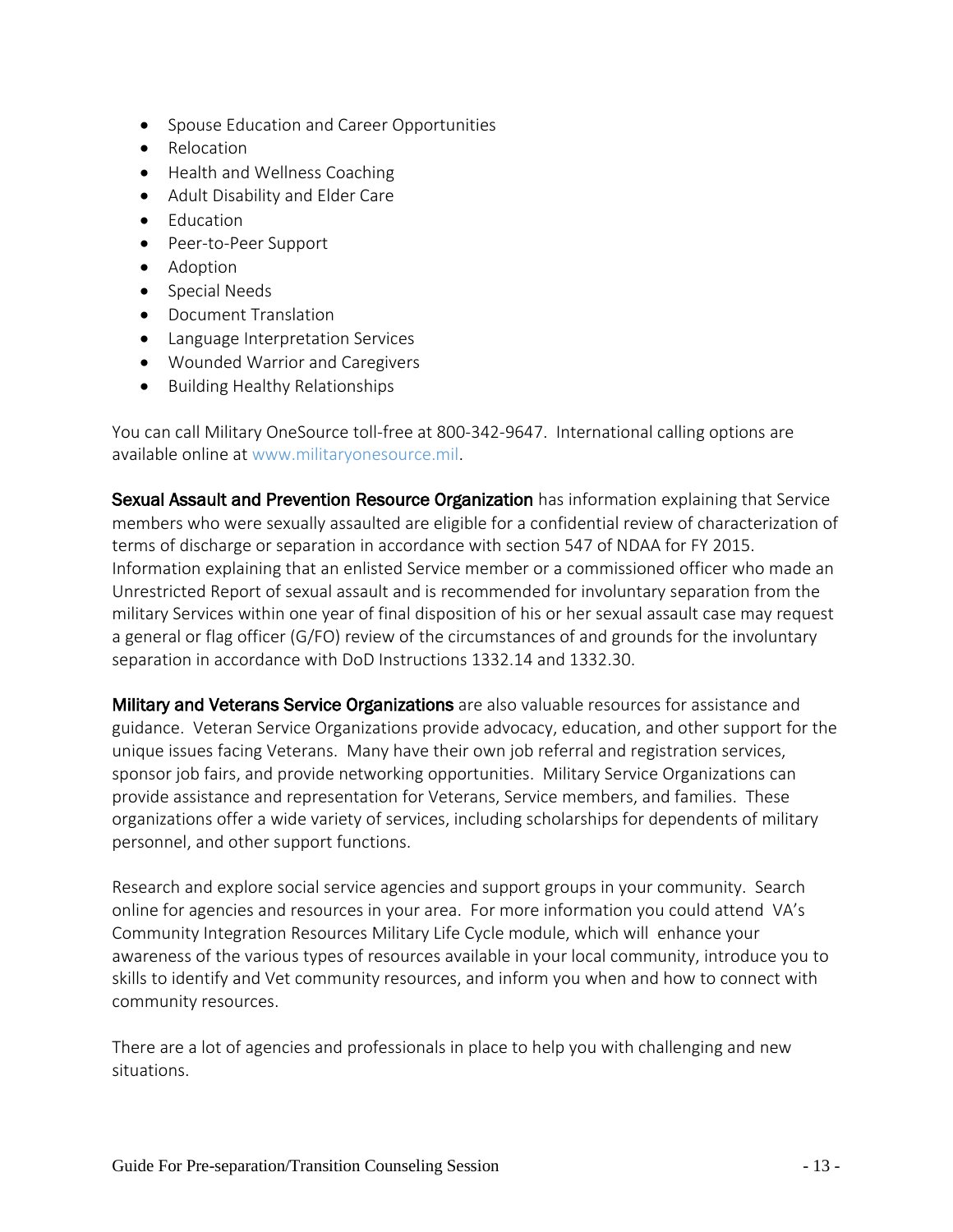#### <span id="page-13-0"></span>2. Reserve Affiliation and Reserve Component Counselors at Installations

COUNSELOR NOTE: The following CRS is required for Active Component Service members only: Service members must have documentation that shows they have completed a "Continuum of Military Service Opportunity Counseling."

If you served 8 years or more of active duty and no longer have a military Service obligation, you do not have to affiliate with the National Guard or Reserve. Consider joining a Reserve Component so you can continue to serve the Nation.

If you served less than 8 years of active military Service, you must complete the remainder of your contractual obligation.

You can satisfy your obligation by becoming a member of the Ready Reserve in one of the following categories:

#### Selected Reserve

The Selected Reserve (also called SELRES, or SR) are members of a U.S. Military Ready Reserve unit that are enrolled in the Ready Reserve program and the Reserve unit they are attached to.

- You may voluntarily affiliate with the Selected Reserve, either with a National Guard or Reserve unit or a Reserve individual program.
- Upon becoming a member of the Selected Reserve (SELRES), you may be recalled to active duty in time of war or national emergency. You may also be ordered to active duty involuntarily for up to 270 days, for any single contingency operation, without a declaration of a national emergency.
- You will participate and train as required by the Reserve category to which you belong. For National Guard and Reserve unit programs, this usually means a minimum of 1 weekend a month, and 2 weeks of annual training per year. For Reserve individual programs, the training requirement may be somewhat less.
- DoDM 1000.13, Volume 1, "DoD Identification (ID) Cards: ID Card Life-Cycle," authorizes issuance of a DoD Common Access Card (CAC) to members of the Selected Reserve (SELRES). Upon becoming a member of the Selected Reserve (SELRES), you may visit your local RAPIDS Site for card issuance.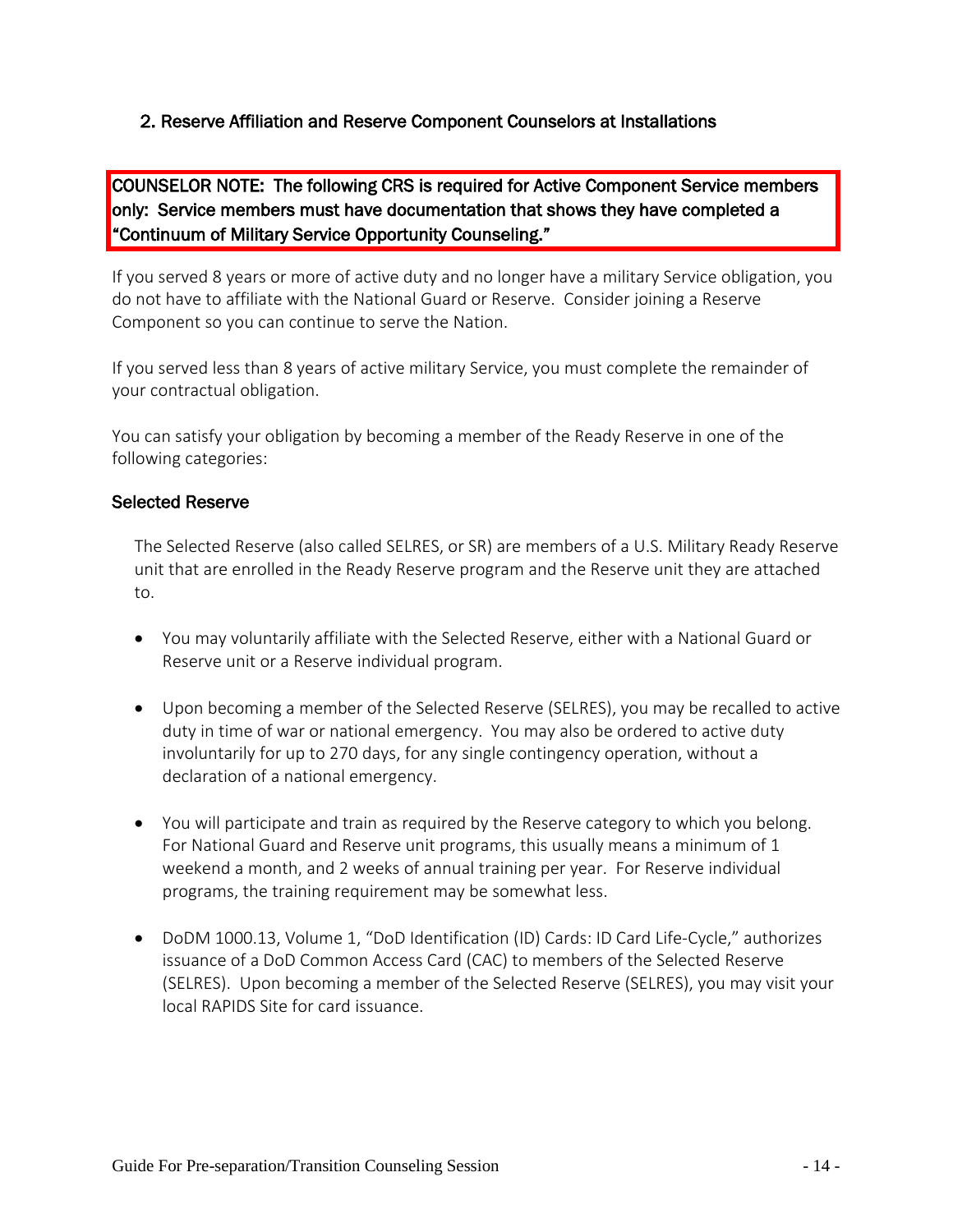#### Inactive National Guard

- If you served in the Army, you may become a member of the Army National Guard and request transfer to the Inactive National Guard if unable to participate in regular unit training.
- Currently, only the Army maintains an Inactive National Guard. This consists of National Guard personnel in an inactive status, who are attached to a specific National Guard unit but do not participate in training.
- As a member of the Inactive National Guard, you would be recalled to active duty with your unit. To remain a member, you must muster once a year with your assigned unit.
- DoDM 1000.13, Volume 1 authorizes issuance of a DoD Form 2, "Armed Forces of the United States Identification Card (Reserve)" to members of the Inactive National Guard. Upon becoming a member of the Inactive National Guard, you may visit your local RAPIDS Site for card issuance.

#### Individual Ready Reserve (IRR)

If you do not affiliate with one of the above programs, your military Service branch will automatically assign you to the Individual Ready Reserve (IRR).

- IRR primarily contains trained individuals who previously served in the Active Component. Other IRR members come from the Selected Reserve and have some of their military Service obligation remaining.
- IRR members may be involuntarily recalled upon declaration of a national emergency. Otherwise, participation requirements may include an annual day of muster duty to satisfy statutory screening requirements.
- IRR members may participate in voluntary temporary tours of active duty and military professional development education programs.
- DoDM 1000.13, Volume 1 authorizes issuance of a DoD Form 2, "Armed Forces of the United States Identification Card (Reserve)" to IRR members. Upon becoming an IRR member, you may visit your local RAPIDS Site for card issuance.

Explore the Reserve options in the geographic area where you plan to relocate and reside. If you want more information, you can contact a Reserve recruiter on your installation.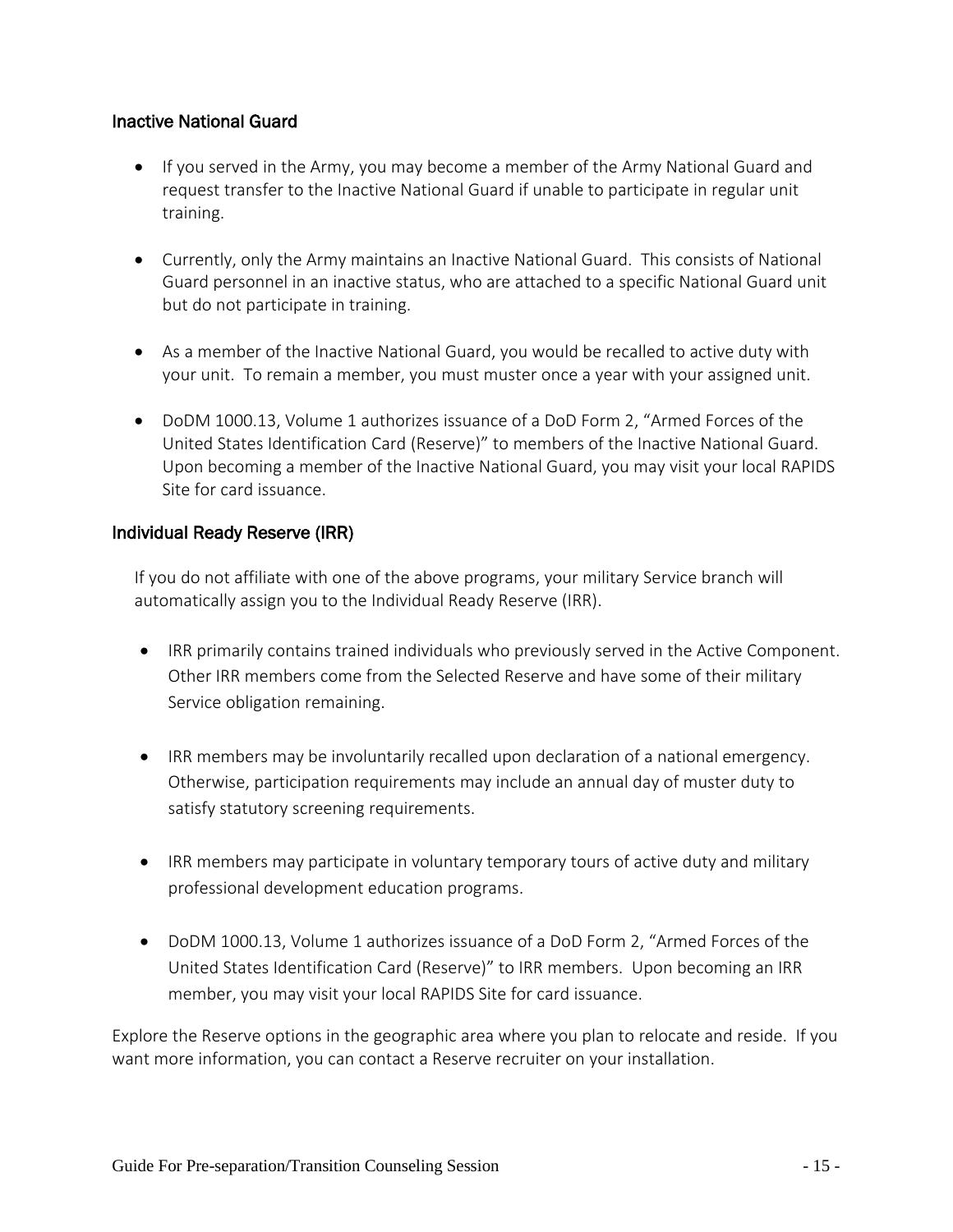# <span id="page-15-0"></span>3. Verification of Military Experience and Training (VMET), DD Form 2586

The purpose of the VMET section is to explain what the VMET is and explain how you obtain your VMET document.

#### What is VMET?

Verification of Military Experience and Training (VMET), DD Form 2586. This form documents and verifies your military experience and training, which is useful in discussing civilian occupations related to your military Service, and translating military terminology and training into civilian terms. The VMET form is available to all eligible transitioning Service members, including eligible National Guard and Reservists.

Although VMET is not an official transcript, it assists you in verifying your military experience and training to potential employers, helps you write resumes, interview for jobs, negotiate credits at schools, and obtain licenses and certifications.

You can access your VMET by signing on milConnect, using CAC or DS Logon, at: https://milconnect.dmdc.osd.mil/milconnect/.

Once you are logged in, select the "Correspondence/Documentation" banner; click on "DoD Transition Assistance Program (DoDTAP)." There you will find the "VMET" tab; select the VMET Document (DD-2586) option to retrieve and save your copy.

VMET is created from automated records on file. Missing information on members currently serving may be added through the standard personnel file submissions to the Defense Manpower Data Center (DMDC). Errors may or may not be corrected for transition from active duty or retired members. Please visit your local personnel office, or call DMDC at 1-800-727- 3677.

Download DD Form 2586 at least 120 days before you transition from active duty since there is a quarterly update cycle on VMET. Access your VMET again before you transition so you have time to make corrections, if you find errors.

#### <span id="page-15-1"></span>4. Civilian Occupations Corresponding to Military Occupations/O\*NET

The purpose of this section is to inform you of the resources available through the Occupational Information Network (O\*NET) and other education and training tools. Resources like:

- Licensing and Certification
- American Job Centers (AJC), also known as Career One-Stop Centers
- Credentialing Opportunities On-Line (COOL)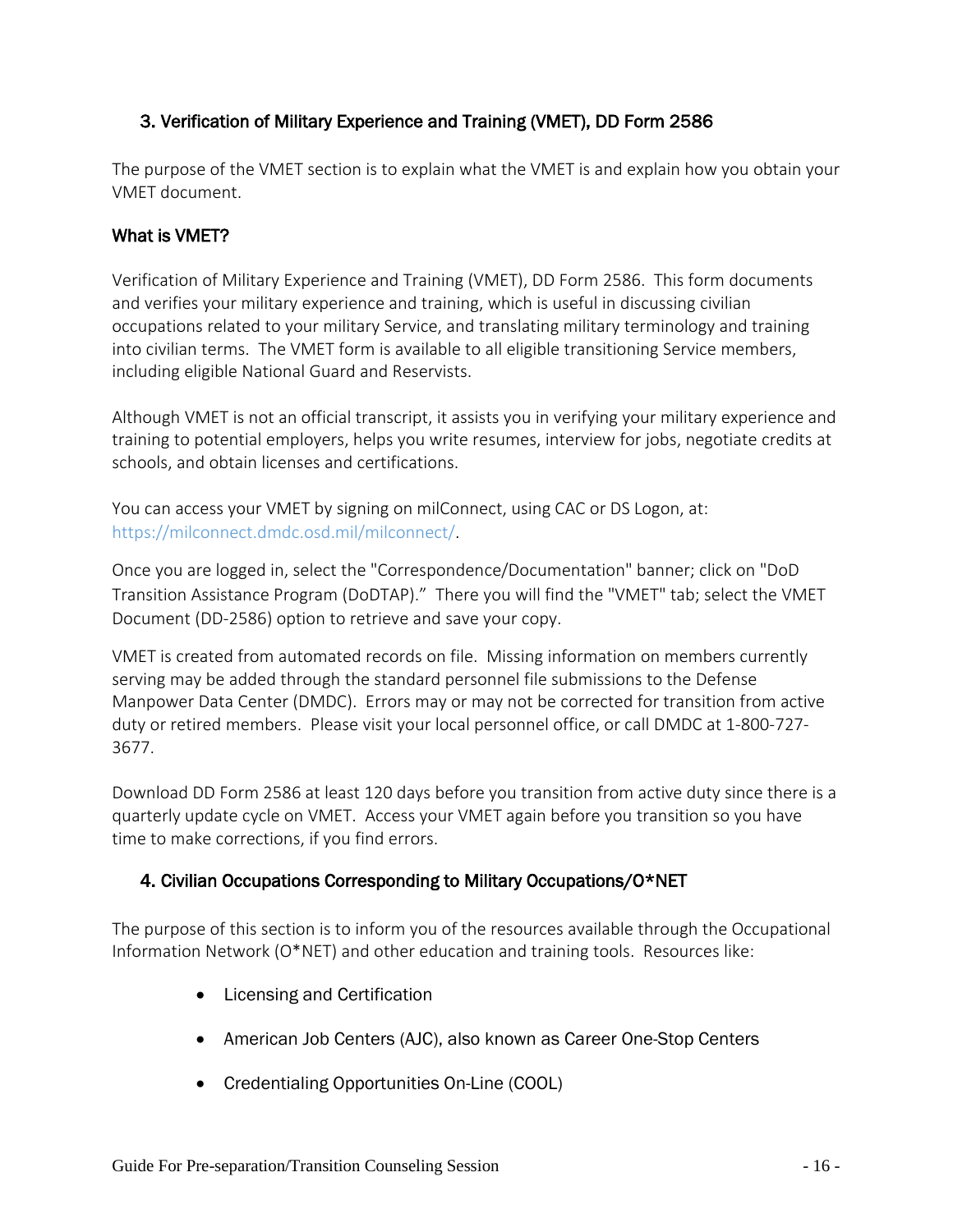- The United Services Military Apprenticeship Program (USMAP)
- Defense Activity for Non-Traditional Education Support (DANTES)

The O\*NET program was developed under the sponsorship of the DOL Employment and Training Administration. It is the Nation's primary source of occupational information.

The O\*NET database contains information on hundreds of different occupations and describes job functions, tools used in specific jobs, and knowledge, skills, abilities, training and education required for the positions.

O\*NET contains career exploration tools and a set of valuable assessment instruments for workers and students looking to change careers. These tools include an Ability Profiler, Interest Profiler, and Work Importance Profiler. In addition, O\*NET helps with identifying industry standard keywords you use when writing your resume. This database is available at no cost and is continually updated. For more information, go to https://www.onetonline.org/.

As a part of O\*NET, the site www.mynextmove.org/vets/ has useful information to assist in researching potential occupations. This site allows you to browse careers by keywords or by the military occupational code (MOC). You will learn more about this and other tools during the MOC Crosswalk Transition Assistance module.

#### <span id="page-16-0"></span>5. Licensing, Certification, and Apprenticeship Information

The purpose of the licensing and certification section is to inform you of some of the advantages of having credentials when pursuing an occupation outside of the military. Credentials help increase your employability.

Credentialing is the "umbrella term" for licenses and certifications. Some Federal, State, or local laws may require specific credentials to legally perform some jobs. Employers choose to hire only employees having certain credentials, or offer those employees a higher salary. Having credentials improves your prospects for promotion. Credentialed Service members demonstrate to prospective civilian employers that their technical skills are on par with their civilian peers.

#### Licenses

Governmental agencies (Federal, State, or local) grant licenses to individuals to practice a specific occupation, such as a medical license for doctors, or State license requirements for school teachers. State or

There are 2 primary types of credentialing: *1) Licenses, which are granted by a governing body in a particular profession or jurisdiction; and 2) Certifications, which demonstrate unique skills or abilities.*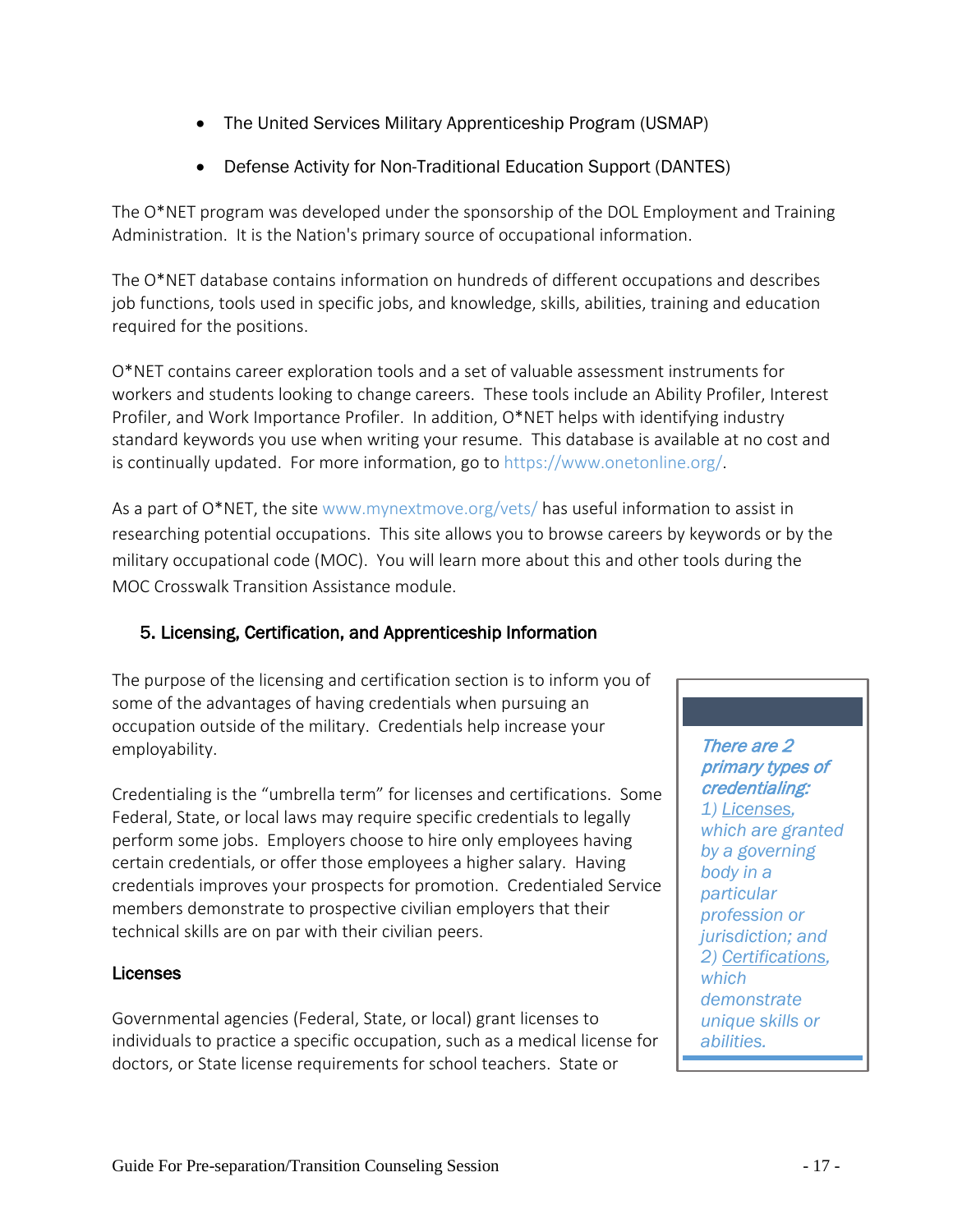federal laws or regulations define the standards that individuals must meet to become licensed. For Federal and State professions, licenses are typically mandatory.

#### **Certifications**

Unlike a license, a certification is issued by a non-governmental agency, associations, and even private sector companies. They may grant certificates to individuals who meet predetermined qualifications. These qualifications are generally set by professional associations (for example, the National Commission For the Certification of Crane Operators), or by industry and productrelated organizations (for example, Certified Novell Engineer (CNE)). Certification is typically an optional credential; however, some employers may require a certification. For many occupations, more than one organization may offer certifications.

The DOL American Job Centers (AJC) website is another resource available to you to help you explore credentialing requirements for various career opportunities.

The web address is: [www.careeronestop.org/FindTraining/.](file://usr.osd.mil/home/OSD/OUSD%20P-R/SmithJD2/_MyComputer/Documents/Pre-Sep%20Script/www.careeronestop.org/FindTraining/) Another DOL website that can assist you is: www.dol.gov/vets/.

However, it is important to check with the State in which you will reside for the required credential needed. Also, you should check with the particular occupation's professional organization to learn about the credentialing requirements. You will have a clear advantage in applying for jobs by having your licenses and certifications in order.

Regardless of the military training, experience, military licenses, or expert badges you have earned, many civilian jobs require the transition of military credentials to civilian ones. Some credentialing authorities may grant credit for your military training or experience. For more information, see: www.benefits.va.gov/gibill/licensing certification.asp.

I also recommend visiting the Installation or Virtual Educational Office representative. In the past, financial resources available to help achieve a credential after leaving the Military were limited primarily to assisting with the cost of additional training and/or education that might be required. New legislation allows for payment of exam fees through the Montgomery GI Bill. Application and renewal fees are not typically covered.

Be aware that licenses and certifications can be expensive. You may be able to use your GI Bill to help with the cost of credentialing. The VA can only pay for the cost of the test(s); The VA does not cover other fees connected with obtaining a license or certification.

COUNSELOR NOTE: Counselor should have a list of resources on hand to provide to Service members if not previously provided.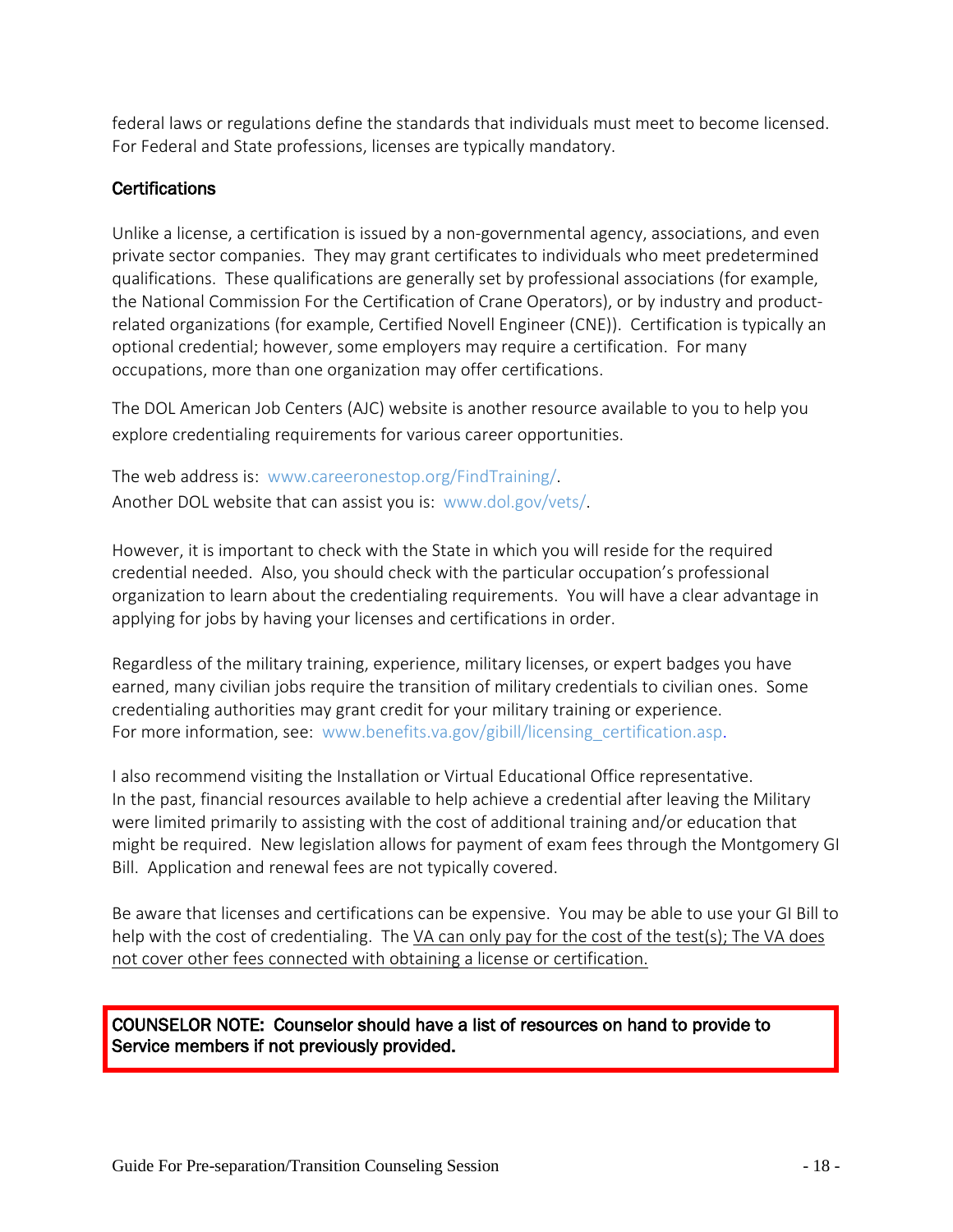### <span id="page-18-0"></span>6. Credentialing Opportunities On-Line (COOL)

In deciding if you want or need a civilian credential when you transition, it may help to consider the following five basic scenarios:

1. The civilian equivalent of your military occupational specialty (MOS) does not require a license or certification.

In this scenario, you do not necessarily need to pursue credentialing, but having a credential may still give you an advantage.

2. Your military training and experience provides all of the necessary credentials to practice the occupation as a civilian.

For example, the Army requires 68W (Health Care Specialists) to obtain Emergency Medical Technician certification from the National Registry of Emergency Medical Technicians. In this scenario, you already have the civilian credential, however additional state requirements may be involved because not all states have reciprocity, and of course, there may be additional credentials that give you an added advantage.

3. Your military training and experience provide certification in the field, but not the State or Government license required for civilian employment.

In this scenario, your transition to the civilian workforce may be relatively seamless because certification and licensure requirements are often similar. However, you may still need to obtain a license from the appropriate government agency.

4. Your military career provides education, training, or experience necessary to become licensed or certified, but not the formal license or certification from the credentialing board.

In this scenario, you have to follow an administrative process that typically requires completing an application, documenting military training and experience, and possibly taking an exam.

5. Your military education, training, or experience may need supplementation to meet licensure and certification requirements. As a reminder, affiliation with the Guard or Reserve could provide additional experience and qualifications necessary for a license, certification, or credential as well.

If you are in this situation and seek employment in a position that requires a certification or license, you need to start right away to finish the requirements for credentialing.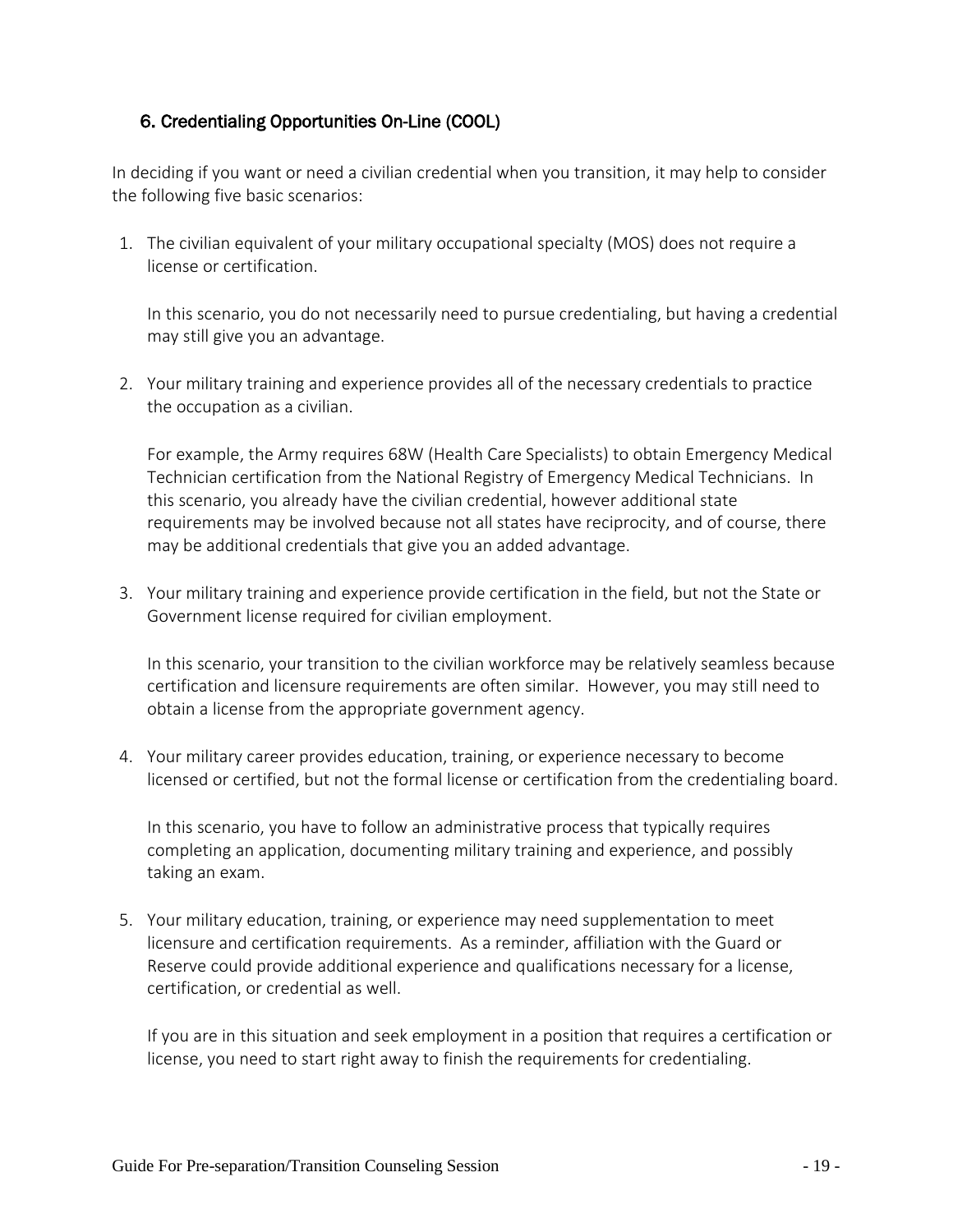It is a good idea to identify what credentials you need as soon as possible before transitioning, because obtaining credentials may take time. Ideally, you would have your credentials in hand by the time you leave the Service.

Each branch of the military has a COOL website. There, Service members can:

- Get background information about civilian licensure and certification
- Identify licenses and certifications relevant to your military rating
- Learn how to fill gaps between military training and experience and civilian credentialing requirements
- Learn about resources available to help gain civilian job credentials

# a. U.S. Army Credentialing Opportunities On-Line (Army COOL)

Army COOL helps Soldiers find information on civilian certifications and licenses related to their military jobs.

For more information, go to: https://www.cool.army.mil/.

# b. U.S. Navy Credentialing Online (Navy COOL)

The Navy COOL web site is designed for Navy personnel. It explains how you meet civilian certification and license requirements related to your rating, job, designator, and occupation. For more information, go to: www.cool.navy.mil.

# c. U.S. Air Force Credentialing Online (AF COOL)

Air Force COOL is designed for Air Force enlisted personnel. It assists Airmen with not only obtaining civilian industry recognized credentials and licensures for use upon transition, but also enhances their skillsets related to their Air Force Specialty Code (AFSC) while they are serving. AF COOL also assists members with purchasing the necessary study materials, preparatory courses (i.e. boot camps).

For more information, go to: https://afvec.us.af.mil/afvec/Public/COOL/.

# d. U.S. Marine Corps Credentialing Online (Marine Corps COOL)

The Marine Corps COOL web site is designed for Marine Corps personnel. It explains how you can meet civilian certification and license requirements related to your military occupational specialty (MOS), job, designator, and occupation. For more information, go to: www.cool.navy.mil/usmc.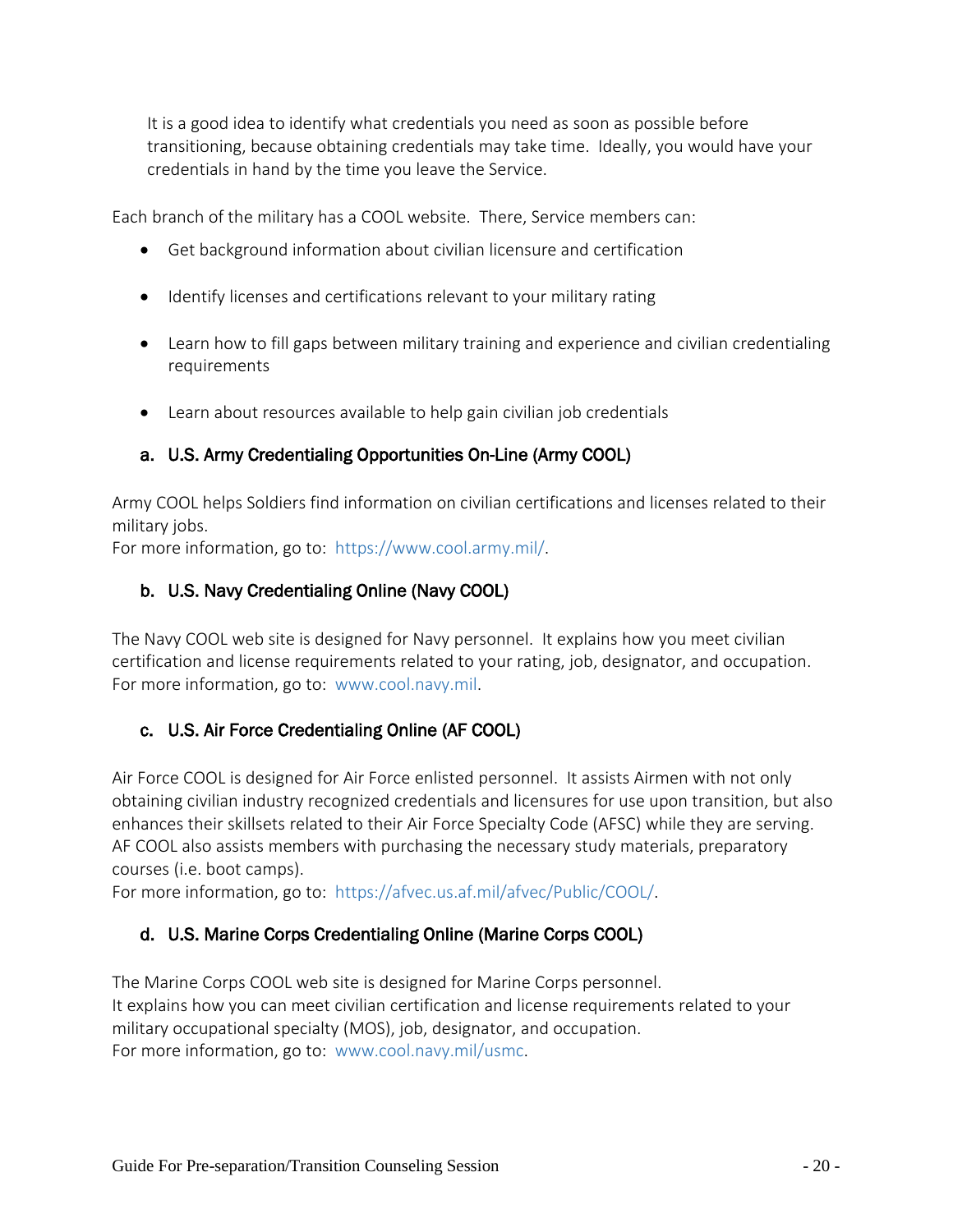# <span id="page-20-0"></span>7. United Services Military Apprenticeship Program (USMAP)

USMAP is a program for active duty Service members, which allows you to improve your job skills and complete different civilian apprenticeship requirements.

DOL provides a nationally recognized certificate upon completion of the program and is widely acknowledged and accepted by many companies and organizations throughout the Nation.

The USMAP is a win-win in that it helps streamline and formalize different types of training in the military and civilian workforce, and also helps to bridge the gap between the two.

Participation in the USMAP does not require you to make any off duty investment of hours. You can complete up to half of the program through requirements achieved while doing your job on active duty.

To apply, you need to speak with your education office professional for information and assistance. They can provide instructions on completing your application. Once your application has been processed, you will receive instructional materials on how to record your hours toward completion of the program.

#### <span id="page-20-1"></span>8. DoD SkillBridge

If you are uncertain about what your job will be following release from active duty, DoD SkillBridge can help. The DoD SkillBridge program promotes civilian job and employment skills training which lead to civilian employment after transitioning off of active duty. DoD SkillBridge opportunities include civilian apprenticeships, internships and job training. These programs can offer a critical bridge to a new civilian career. The Army refers to its SkillBridge program as the Career Skills Program (CSP). For more information, visit [https://dodskillbridge.usalearning.gov.](https://dodskillbridge.usalearning.gov/)

#### Here are the basic rules:

Service members must be within 180 days of their separation date and must have approval from their first field-grade level Commander in their chain of command to participate in a SkillBridge job skills training program.

#### Contact your transition office if interested:

More than 30 installations currently offer a SkillBridge program. If you are interested in finding out more, inquire with the transition office of the installation from which you are separating. While there are overall program guidelines, each Service has its own procedures for participating.

#### Please keep in mind: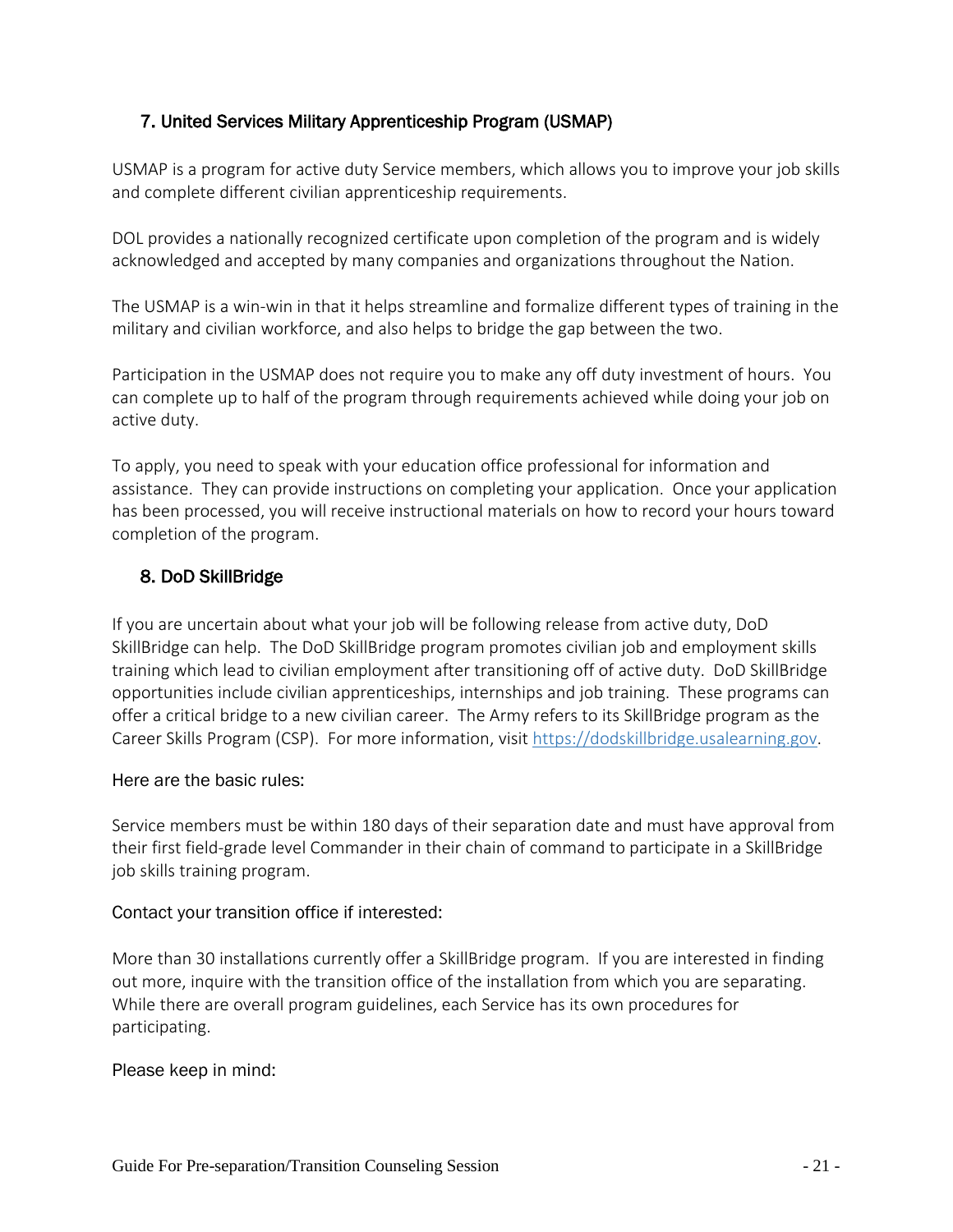SkillBridge is still evolving and not every installation offers this program. It may be possible to attend a program at an alternate installation in an Administrative Absence status. Be sure to check with your transition office on the latest information and guidelines.

# <span id="page-21-0"></span>9. Defense Activity for Non-Traditional Education Support (DANTES)

#### What is DANTES?

Since 1974, the Defense Activity for Non-Traditional Education Support, a DoD agency, has provided support to the voluntary education enterprise worldwide. In the true collaborative spirit of the voluntary education community, DANTES sponsored programs have helped Service members navigate the postsecondary learning experience and attain academic achievement throughout their military careers and beyond.

DANTES' mission is to help Service members achieve their educational goals by managing a portfolio of defense education programs. Website: www.dantes.doded.mil.

#### Service member Support

During every step of a Service member's military career, education programs and services help foster personal and professional growth through learning.

- Enables access to quality post-secondary educational opportunities that prepare a Service member for college entrance and a successful learning experience.
- Equips education counselors with tools and resources to assist Service members with individualized guidance and face-to-face interaction.
- Expands the opportunities for obtaining college credits and completing degree requirements, leading to success in higher education.

#### Programs and Services

Programs such as Kuder-Journey, Online Academic Skills Course (OASC) and College Placement Skills Training (CPST), National Test Centers and National Test Prep, ensure that Service members have the program support necessary to identify post-secondary education goals, attain degree completion, and ultimately transfer valuable knowledge and skill sets to civilian life. Programs and services include:

• College Preparation - OASC

Providing a starting point and enabling academic college readiness

#### • Career & Education Planning – Kuder-Journey

Assessing a Service member's interests and aptitudes in order to recommend appropriate education and career paths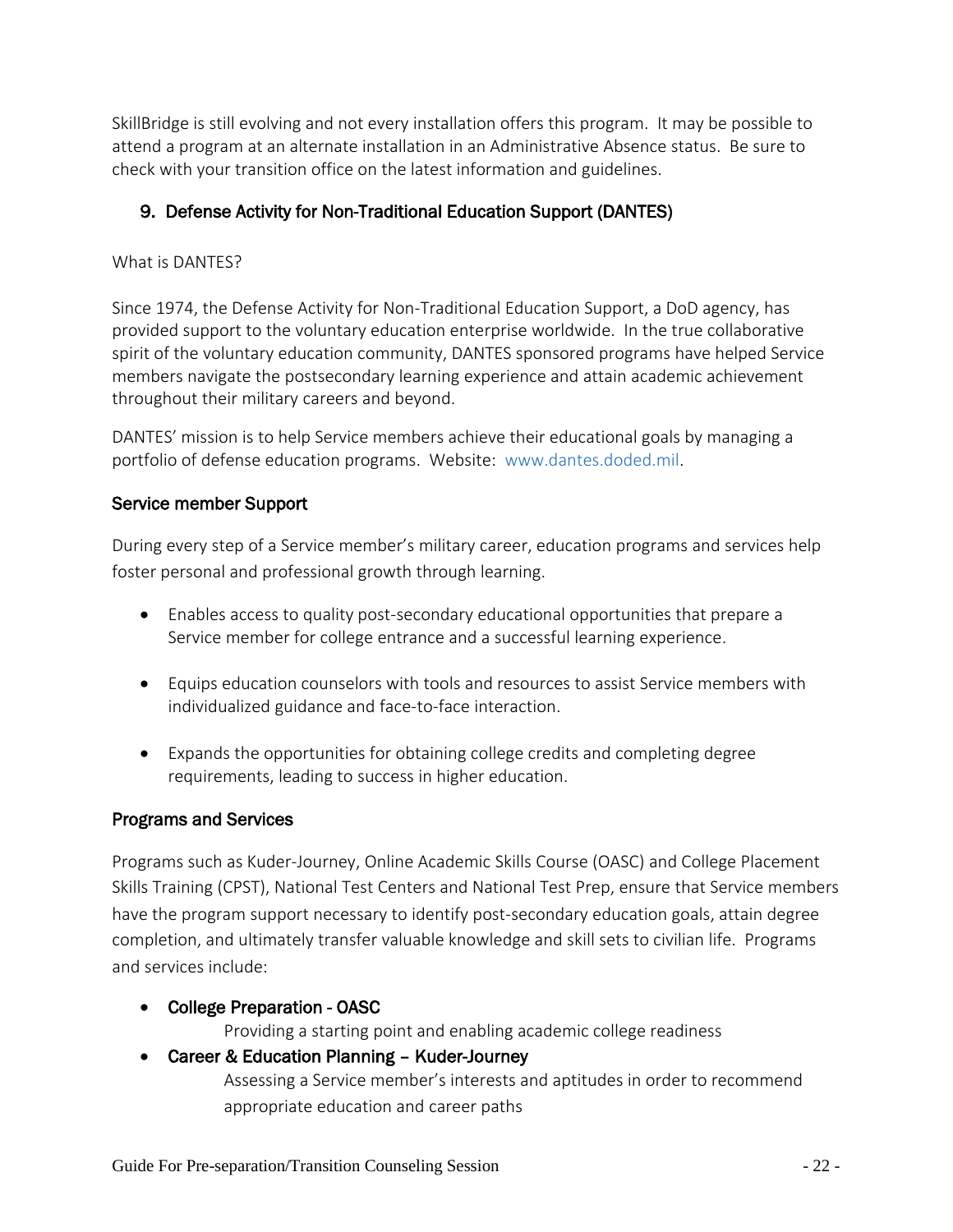#### • College Entrance Exams

Providing assistance with college admission and officer accession programs

• Military Training and Experience Evaluation

Translating training courses and occupations into recommendations for college credit

#### • Transcript Services

Delivering a Service member's academic and testing transcripts to colleges and universities for the award of credits that satisfy degree requirements

#### • College Credit-by-Examination

Allowing Service members to earn college credit for knowledge they have already acquired

#### • Teacher Credentialing and Transition Support

Fostering continued service to community upon separation from the military

#### • Voluntary Education (VolEd) Community Support

Enabling education counselors to assist Service members with decisions based upon quality and value

#### • OCONUS Education Center Contact and Support

Providing education center support to Service members around the world in forward deployed areas

#### <span id="page-22-0"></span>10. DoDTAP Web Portal

The DoDTAP web portal is a comprehensive resource with the capabilities to support separation, transition and retirement-related issues. It provides information to ensure Service members and their spouses are prepared for the next steps, whether pursuing additional education, finding a job in the public or private sector, or starting their own business.

From the DoDTAP web portal, Service members and military spouses can:

- Learn about the Transition Assistance Curriculum
- Determine how and where to prepare for their transition to civilian life
- Discover a host of online resources, including:
	- o VA benefits
	- o Financial planning assistance
	- o Assessing and documenting their skills for transition
- Access the DoDTAP website: [www.dodtap.mil.](http://www.dodtap.mil/)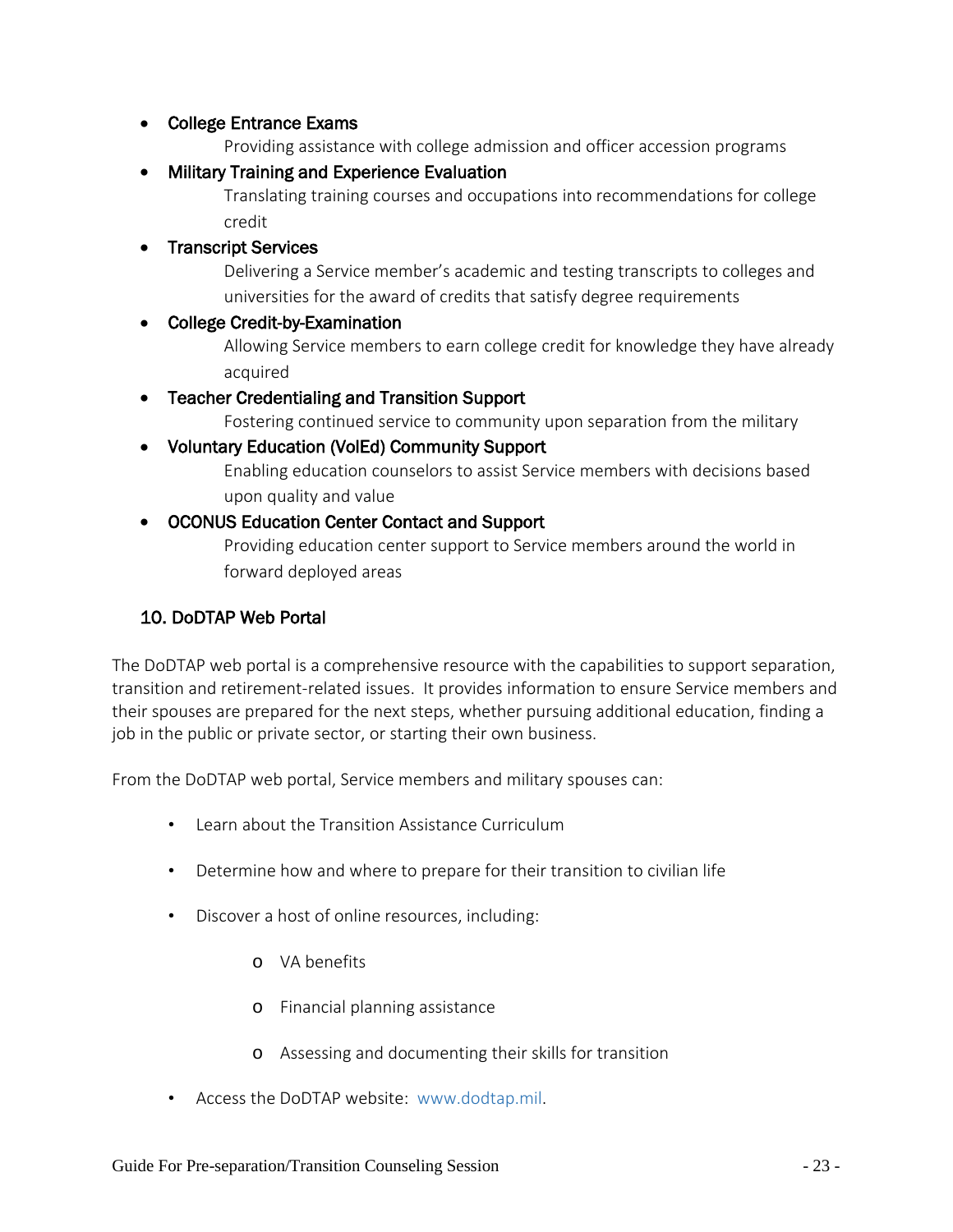j COUNSELOR NOTE: Counselor should provide the location and phone number at the installation of the military Service hosting the Pre-separation/Transition Counseling session. Counselor should explain what each Service calls TAP for those Service members that may choose to use a sister Service for transition assistance.

#### <span id="page-23-0"></span>11. American Job Centers and Priority of Service

Once you separate, you can still get help with employment by contacting the nearest DOL American Job Centers (AJCs) in your local community. They provide Veterans with Priority of Service (POS) and the same assistance and information as you would have received when attending the DOL One-Day. Post-9/11 Veterans can receive intensive services; this also applies to eligible National Guard and Reserve Service members.

AJCs are designed to provide a full range of assistance to all job seekers. The AJCs are now authorized under a statute called the Workforce Innovation and Opportunity Act (WIOA). The AJCs offer employment-related services both through a personal visit to the center, or online.

AJCs are conveniently located in communities and provide a wealth of information to all, including persons with disabilities and persons with limited English-speaking ability. Another reason for visiting an AJC is to connect to employment, education, and training services provided through local, State, and Federal programs. Each of these centers serves as a one-stop resource that links Service members to the national network.

The website, www.careeronestop.org, is beneficial in finding career information. Its resources help you identify potential careers using your current occupation. By selecting a career on: [www.myskillsmyfuture.org/,](https://www.myskillsmyfuture.org/) you can explore training, compare skills banks, examine typical job duties, and technology, and search employers and jobs. This site provides information about the field and current labor market information for the career selected.

Priority of Service (POS) means that you, as a Veteran, and eligible spouses, are given priority over other non-covered (or ineligible) persons for any DOL funded employment or training programs.

This is how it works. If you go to an Employment Service or an AJC, you go to the head of the line. If the resources are limited, lack of training dollars for instance, you would receive access to those services instead of other applicants.

Federal law requires all States to develop policies for the delivery of POS in their State workforce plan.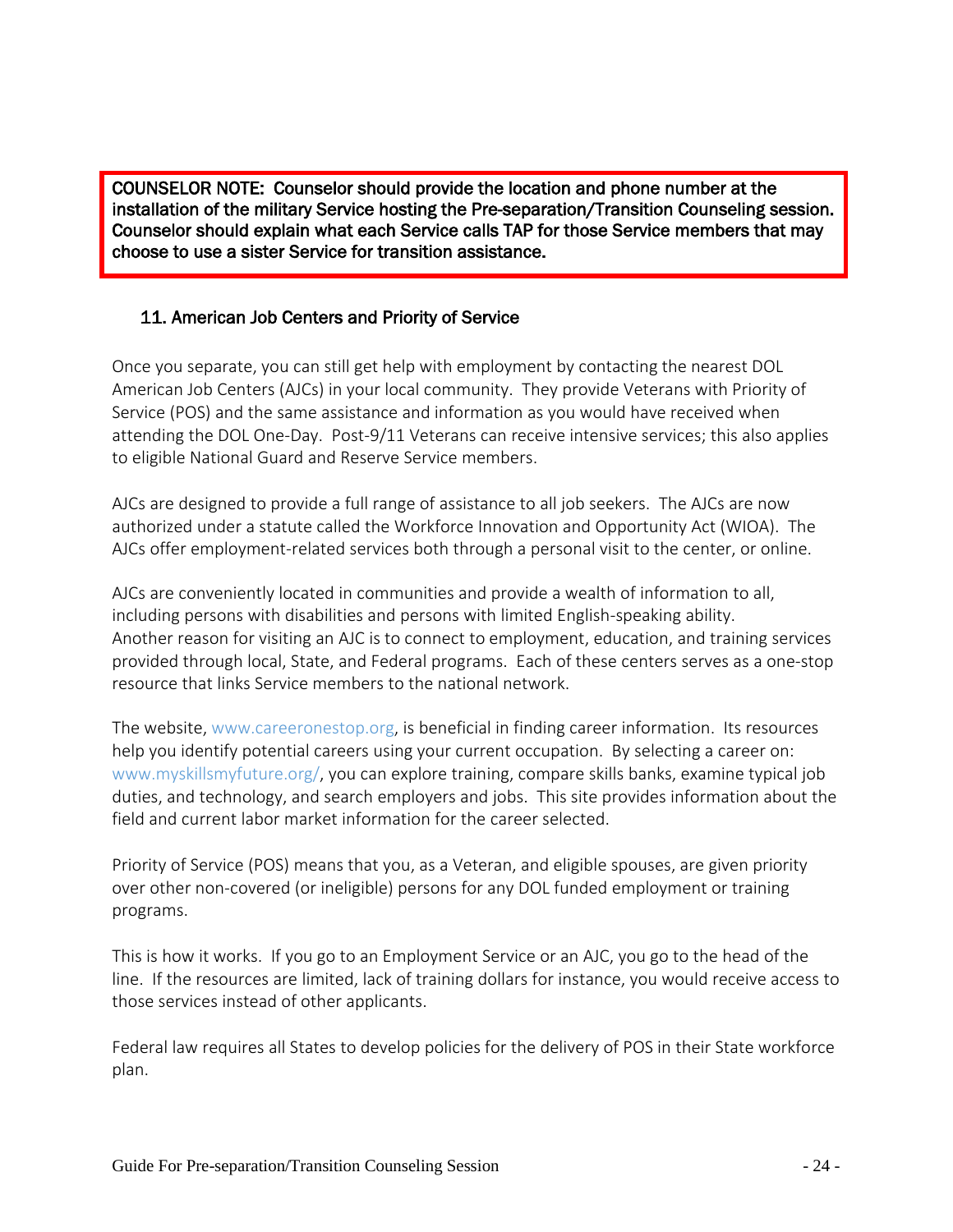The workforce system and other DOL programs must enable Veterans and eligible spouses to identify themselves at the point of entry to the system or program, and Veterans and eligible spouses must be given the opportunity to take full advantage of the priority.

To be eligible for priority of service, you must be a Veteran or eligible spouse. The Veteran definition for POS means a person who served at least 1 day in the active military, naval, or air Service, and was discharged or released under conditions other than dishonorable.

Write down the website: www.careeronestop.org to locate your nearest office or you can write down the office address.

# <span id="page-24-0"></span>12. Department of Labor (DOL) Veterans Employment Training Service (VETS) Website

The DOL website helps you translate military skills and experience into civilian terms, build a resume, search for jobs, and provides essential interview tips and resources to link you with job search websites and databases. You can visit the DOL website at: www.dol.gov/vets.

# <span id="page-24-1"></span>13. DOL One-Day, DOL Employment Track (2 day), and Service Sponsored Transition Workshops/Seminars

The purpose of this section is to present the DOL One-Day and how this workshop greatly benefits you in your pursuit of employment opportunities. In addition to the DOL One-Day, there is the 2-day DOL Employment Track, and the military Services also provide transition employment workshops and seminars, such as Federal Resume Writing. These are excellent resources you (and your spouse) should take advantage of.

The DOL One-Day gives you, and your spouse, a first-hand look at what to expect after military Service, and can help ease your transition to civilian life.

REMEMBER, spouses or caregivers of eligible transitioning Service members may be eligible to receive job assistance through their local transition office. They should contact the installation Military and Family Support Center, Spouse Employment Program Office, which has a robust spouse employment program. Spouses are strongly encouraged to attend the DOL One-Day.

This workshop provides information on various job search techniques, labor market information, resume and interview skills, and more. The DOL One-Day will help with individual transition planning, employment assistance, small business information, and POS for Veterans in all DOL funded employment and training programs.

Studies indicate those who attend the DOL sessions find employment sooner than those not participating. This workshop provides valuable training and information that give you an edge over other applicants. If you attend a similar workshop following your transition you could possibly pay hundreds, if not thousands of dollars for this type of training in the private sector.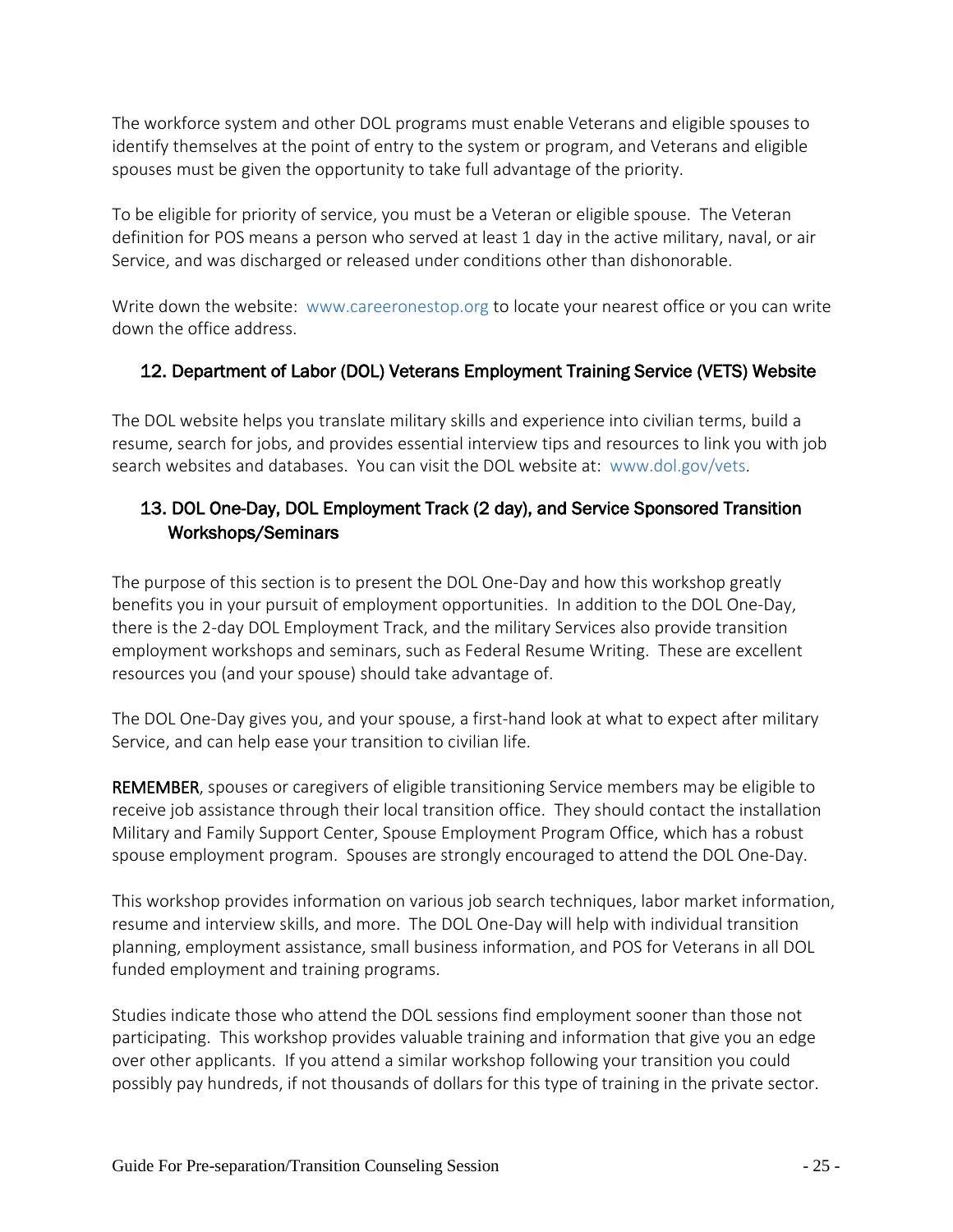Once you separate, you can still get help with employment by contacting the nearest local DOL AJC in your community. They provide Veterans with a point of service, and the same assistance and information as you would have received by attending the DOL One-Day. Post-9/11 Veterans can receive extensive services; this also applies to eligible National Guard and Reserve Service members.

<span id="page-25-0"></span>You are required to attend the DOL One-Day unless you meet the criteria for an exemption.

#### 14. Uniformed Services Employment and Reemployment Rights Act of 1994 (USERRA)

USERRA is a Federal law that establishes rights and responsibilities for uniformed Service members and their civilian employers.

The purpose of this topic is to provide you with some general information about USERRA, employment rights, and where to seek additional assistance.

DOL – VETS interprets and administers USERRA. VETS assists anyone who experienced problems with civilian employment related to their military Service; and provides information to employers about reemployment rights. VETS provides technical assistance and briefings to Service members, formal investigations when a Veteran or Service member alleges that their employment or reemployment rights were violated.

For example, if you leave your job to join the military, or are called up for active duty in the National Guard or Reserve and need to leave your job, when you return you may have reemployment rights to your job with your previous employer if you meet the eligibility criteria under USERRA.

Or, another example might be that you believe you are being discriminated against by an employer who is reluctant to hire you because of your military commitment.

This law protects you in those circumstances, but it's more complicated than that. USERRA clearly establishes that reemployment protection does not depend on the timing, frequency, duration, or nature of your Service as long as the basic eligibility criteria are met. The eligibility criteria for reemployment rights are:

- 1. Must leave civilian employment to perform a period of covered military Service.
- 2. While employed with a single employer, service cannot exceed 5 years, subject to a number of statutorily mandated exceptions.
- 3. Cannot have a disqualifying discharge (e.g. dishonorable, bad conduct, other than honorable).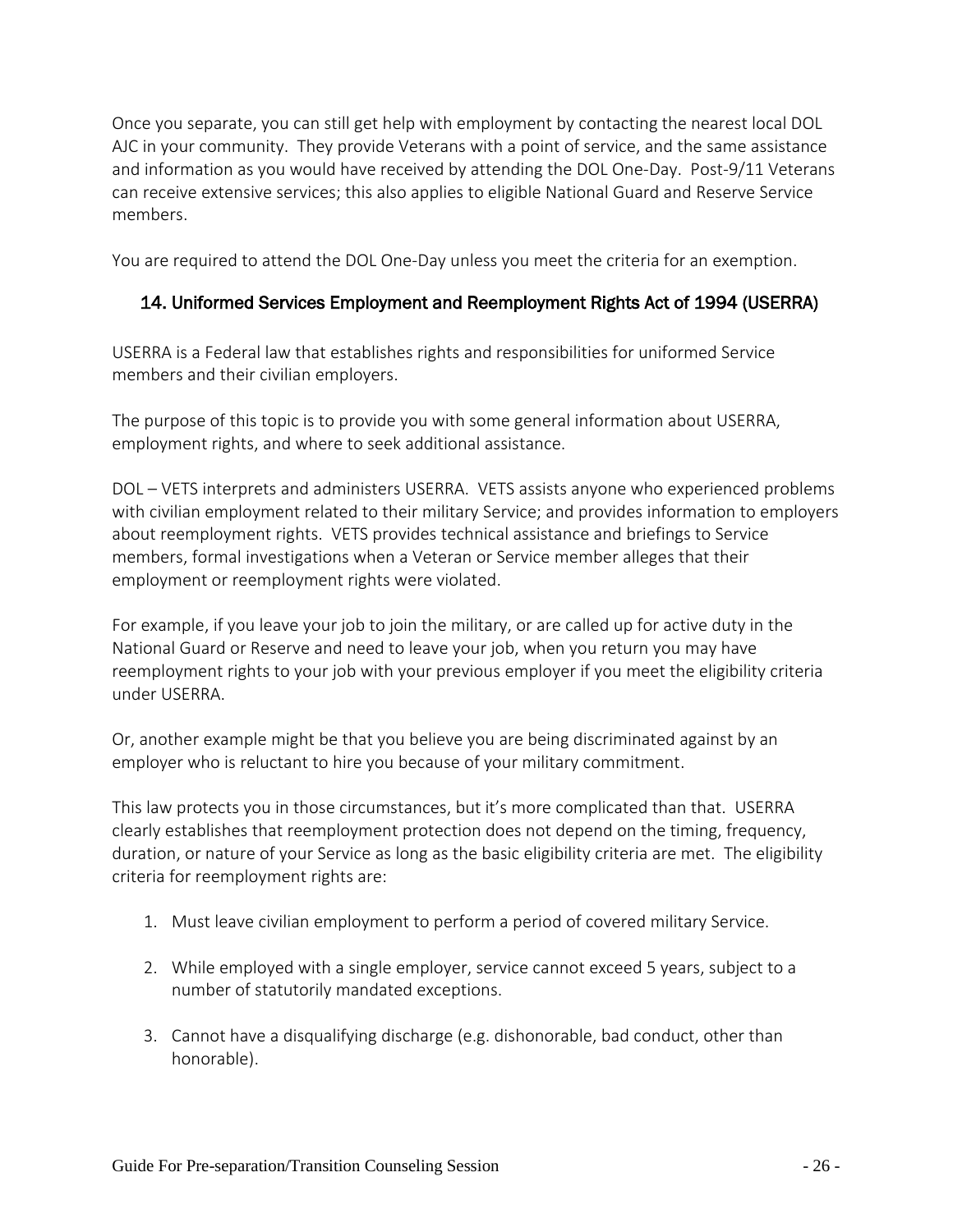4. Must submit a timely application for reemployment, which varies according to the time spent on active duty.

This applies to active duty, National Guard and Reserve Members.

USERRA also provides that the returning Service member be reemployed in the job that they would have attained had they not been absent for Military Service. It's called the "escalator" principle, and the Service member is hired back with the same seniority, status and pay, as well as other rights and benefits determined by seniority.

The law requires reasonable efforts (such as training or retraining) are made to enable the returning Service member to refresh or upgrade their skills to help them qualify for reemployment in the escalator position.

The time period an individual has to apply for reemployment or report back to work after Military Service is based on time spent on military duty.

USERRA requires that Service members provide advance written or verbal notice to their employers for all Military duty unless giving the employer notice is impossible, unreasonable, or precluded by military necessity. Service members are strongly encouraged to provide that notice in writing in order to avoid potential disputes or conflicts when they seek reinstatement with their civilian employers.

USERRA provides protection from discrimination. If you are a past or present member of the uniformed Service, have applied for membership in the uniformed Service, or are obligated to serve in the uniformed Service, then an employer may not deny you initial employment, reemployment, retention in employment, promotion, or any benefit of employment because of this status.

VETS assist anyone with a claim under USERRA. USERRA protects civilian job rights and benefits for Veterans and members of Reserve components. The Employer Support of the Guard and Reserve (EGSR) is another great resource. ESGR is a Department of Defense program that develops and promotes supportive work environments for Service members in the Reserve Components through outreach, recognition, and educational opportunities that increase awareness of applicable laws, and resolves employment conflicts between the Service members and their employers.

For additional USERRA information and assistance, the website is: esgr.mil/USERRA/What-is-USERRA, or call, 1-800-336-4590, Option 1, to speak to an Ombudsman.

For more information, contact the VETS website at: https://www.dol.gov/vets/programs/userra, or go to: [www.benefits.va.gov/guardreserve.](http://www.benefits.va.gov/guardreserve)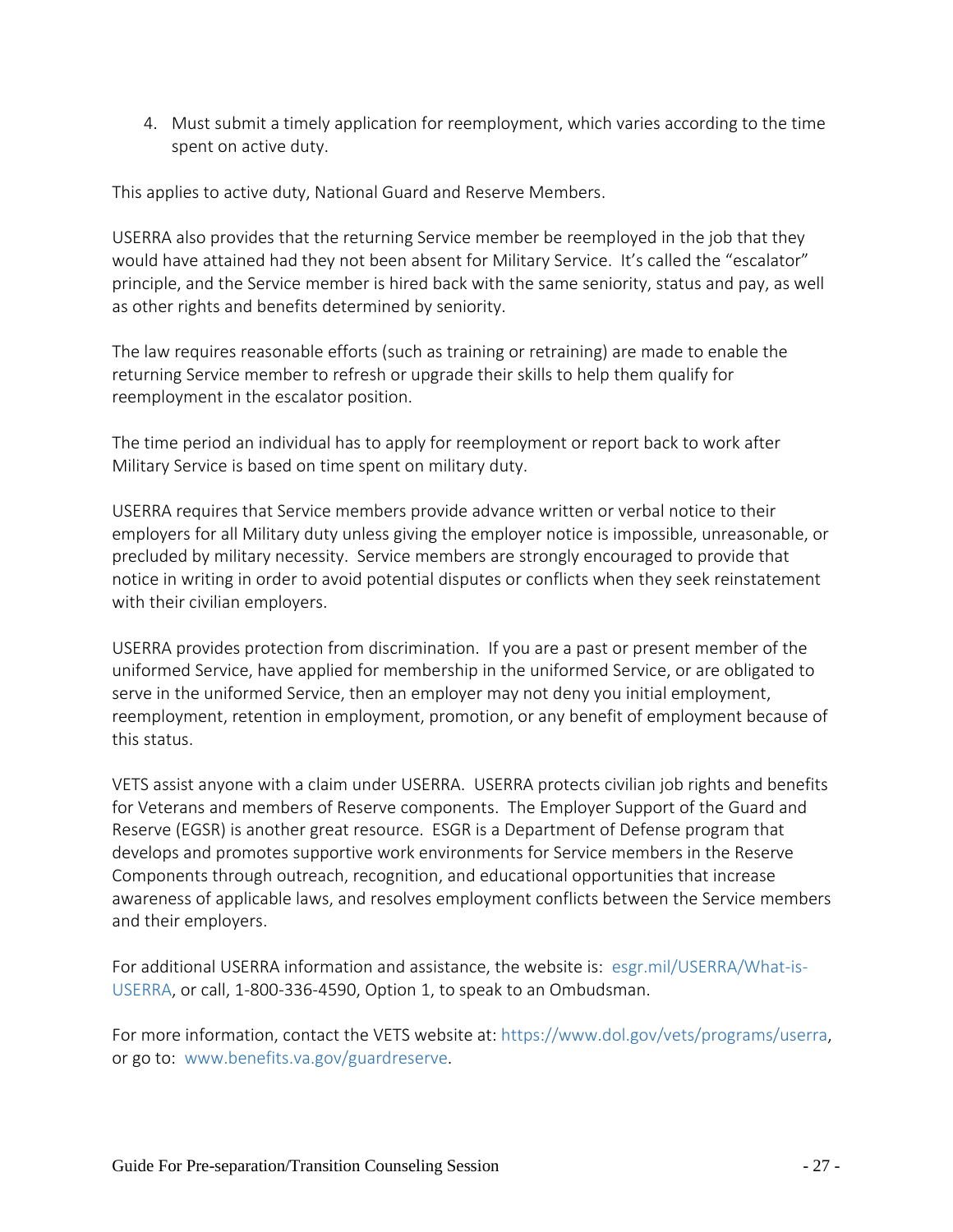#### <span id="page-27-0"></span>15. State Employment Agencies

Once you leave active duty, there are State employment agencies that receive Federal funding to assist you in finding a job, and they provide a lot more than just job assistance. These offices are also called AJCs, but may be referred to differently by each State.

These AJCs offer you the best chance of finding employment. Veterans who use these centers receive priority for job referrals, testing, counseling, and other services. Take advantage of all the services that are available to you. Services and benefits vary from State-to-State; therefore, AJC registration must be done in person.

Every member of AJC is required to provide Veterans with Priority of Service. Most AJCs also have Veteran Employment Representatives specifically there to assist in a wide-range of employment and training related services and to overcome any significant barriers to employment (SBEs).

The Disabled Veterans Outreach Program (DVOP) specialists exclusively serve Veterans with SBEs. They deliver intensive one-on-one assistance to overcome those barriers using a case management approach to service delivery.

The Local Veterans Employment Representative (LVER) program has a staff who conduct employer outreach to develop job and training opportunities directly with businesses and industry associations. They are responsible in facilitating services to eligible Veterans through the AJCs and may engage in job search workshops and setting up job clubs.

The AJC system website has a resource that can help you identify potential careers using your current occupation. By selecting a career on myskillsmyfuture.org, you can explore training, compare skills banks, examine typical job duties and technology, and search employers and jobs. This site also provides information about the field and current labor market information for the career selected.

To locate your nearest State Employment Office, visit the service locator website at: www.careeronestop.org.

#### <span id="page-27-1"></span>16. State Job Boards

Each State has its own job board. These job boards, which are typically electronic, have job postings and are found on the specific State website. Employers can search for job applicants using their State site and you can post your information, such as a job experience profile and/or resume, directly on most State job board sites. The website job boards serve as a place where individuals seeking employment and businesses seeking employees can be matched up and brought together to fit each other's needs. These job boards are free resources for employers and job seekers.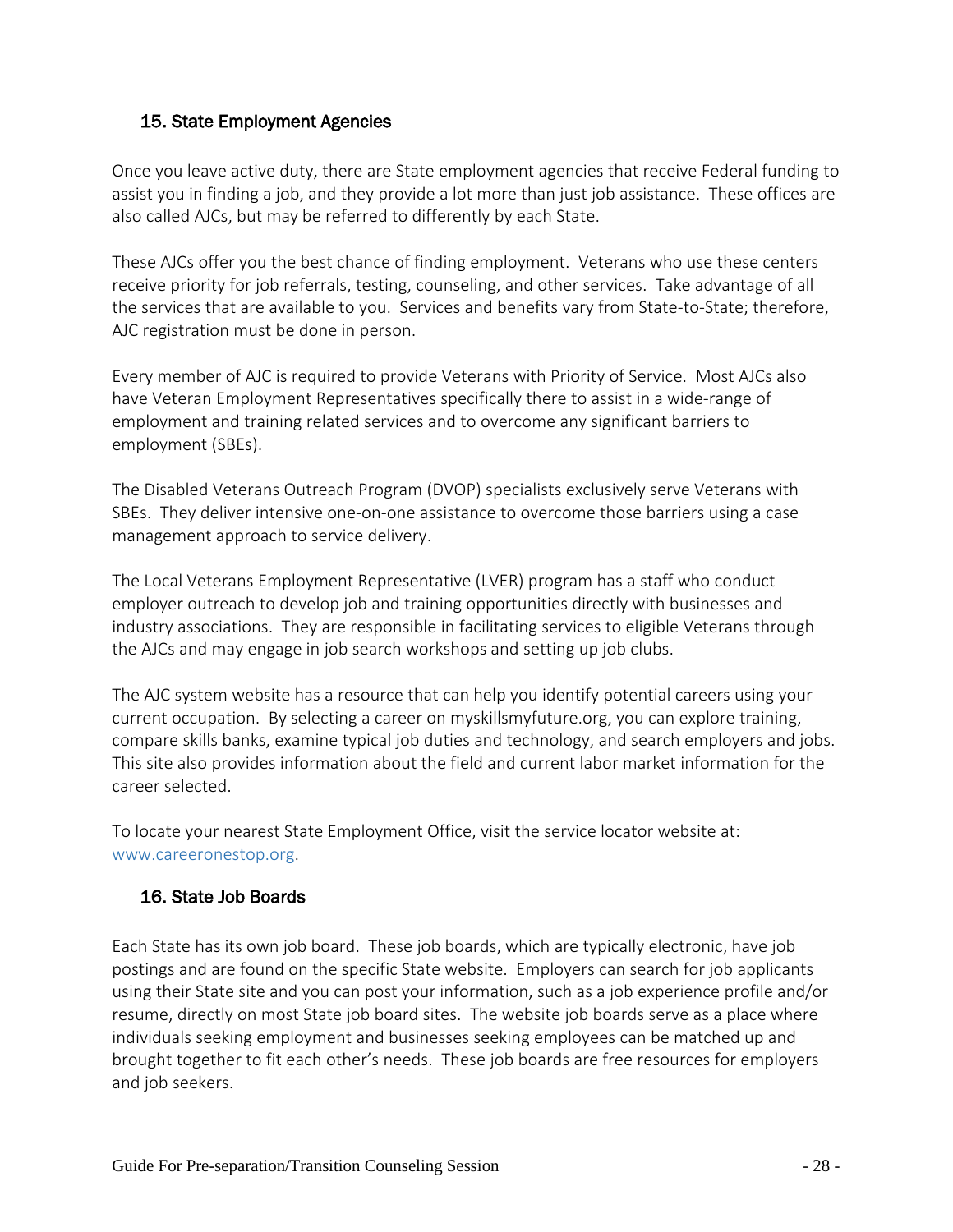To explore State job boards go to: www.careeronestop.org/jobsearch/cos\_jobsites.aspx, and select the specific State.

# 17. Workforce Innovation and Opportunity Act (WIOA)

Title I of WIOA, administered jointly by DOL and the U.S. Department of Education, focuses on providing individuals with access to employment, education, training, and support services to enter, and succeed in, the workforce. Title I of WIOA provides training and education opportunities to meet the needs of businesses looking for skilled workers and assists job seekers and those who want to further their careers. Through WIOA, local workforce development boards (local boards) coordinate training and education programs accessible to the community, in alignment with local workforce needs, to meet local employers' needs for skilled workers.

Local boards determine occupations that are "in-demand occupations" and on which funds will be spent for training. Customers who take advantage of programs providing services collaboratively, pursuant to title I of WIOA, choose the funded training programs that best benefit their personal situation and control their own career development by accessing career services.

Basic career services include initial assessment, job search and placement assistance, local labor market information, information and referral to other AJC programs about assistance, and follow-up services.

Individualized career services are also available, including comprehensive assessment, development of individual employment plans, group and individual counseling, case management, and short-term pre-vocational assistance. Training services are also available in the AJC.

If you would like to know more about WIOA, or the local AJC/One-stop, visit the WIOA website at: [www.doleta.gov/WIOA.](http://www.doleta.gov/WIOA)

# <span id="page-28-0"></span>18. AmeriCorps and Volunteering

Serving in AmeriCorps following your military Service can be a bridge to your future career and community. AmeriCorps is a national service program that enables people of all ages help solve tough community challenges while advancing their careers and connecting with their community. AmeriCorps gives you exposure to careers that may seem out of reach today by providing opportunity to gain hands-on experience, learn new skills, and build connections that can improve your resume, job, or school applications. AmeriCorps is a way to keep serving your country and make a real difference in peoples' lives. AmeriCorps transitions military leaders into community leaders.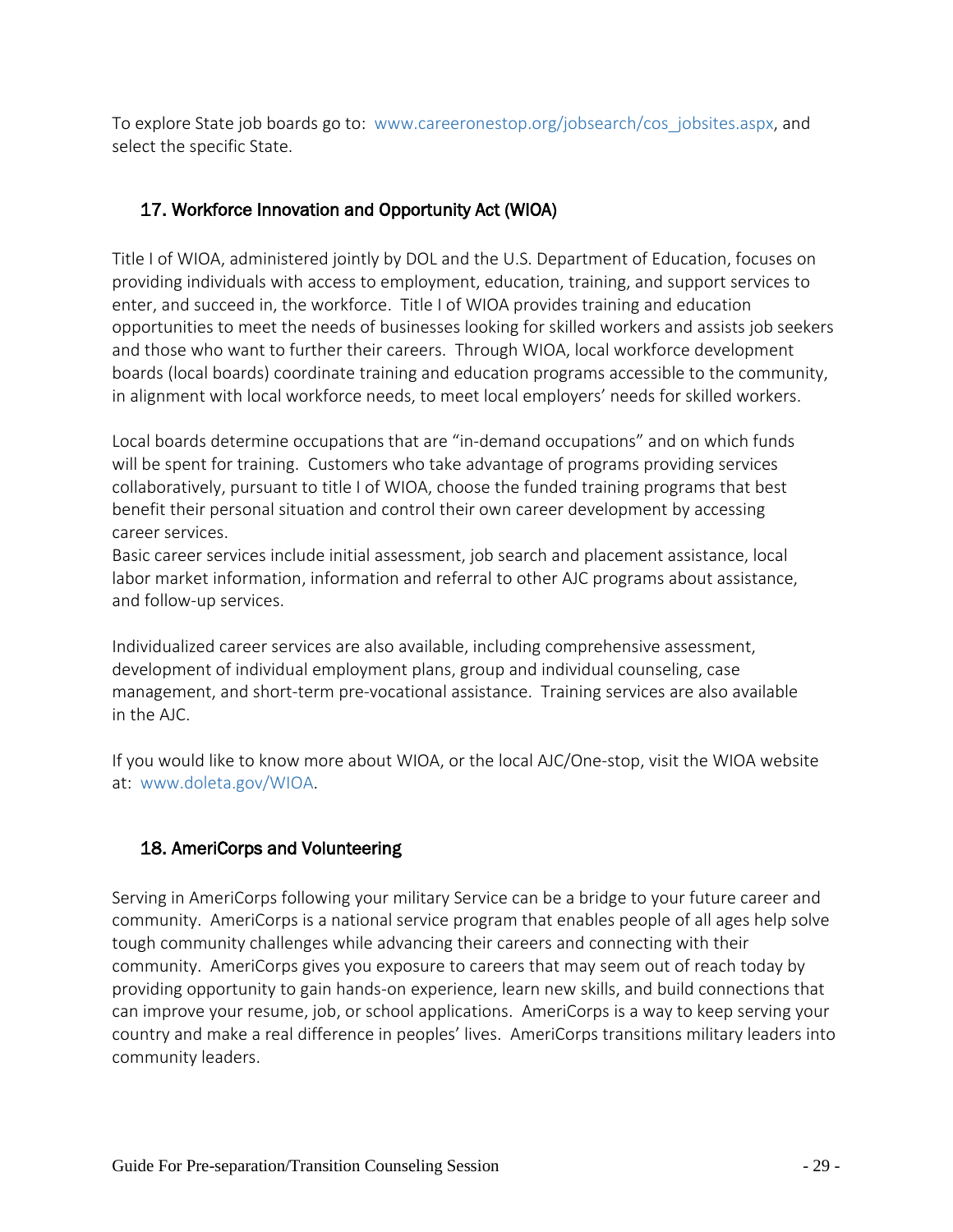- (1) You can find volunteer opportunities in your community through, your State's Service Commission, or through local organizations in your community.
- (2) The Federal Government awards competitive grants to nonprofits, faith-based groups, and State and local government agencies to run vetted AmeriCorps programs. This year, 75,000 Americans (including more than 1,850 Veterans) will join AmeriCorps programs and serve in more than 21,000 communities across the country. Among other opportunities, AmeriCorps members provide peer-to-peer support to other Veterans and military families; fight wildfires on public lands and other ecological conservation; help communities struck by disasters; teach, tutor, and mentor disadvantaged youth; build and weatherize houses; serve in the healthcare field with doctors, nurses, counselors, and social workers; and meet many other urgent community needs.

AmeriCorps members receive a flexible education award that complements your GI Bill benefits, and full-time members receive a modest living allowance, health care benefits, and childcare assistance. Nearly 500 employers nationwide, including companies, State, and local governments, are Employers of the National Service – employers that prioritize hiring AmeriCorps alumni. Some AmeriCorps members can also be eligible for direct hiring into Federal Government Service.

For more information, visit: www.AmeriCorps.gov/veterans, to find an AmeriCorps position in your community and see profiles of Veterans who served in AmeriCorps. Opportunities are available for military spouses and dependents as well.

Volunteer service can be valuable for your transition into civilian life. If you are unemployed and looking for a job, volunteering will help improve your employment prospects and stay engaged in your job field and community. Research shows that volunteering, including through AmeriCorps, increases a person's likelihood of finding a job by 27 percent nationwide and volunteers in rural communities have a 55 percent higher chance of finding a job.

Volunteering helps you build your resume, experience and job network, which can lead to employment opportunities. Consider choosing a volunteer opportunity based on your skills, experience, and employment objectives. If you do not have the experience or network connections for the job you want, look for a volunteer opportunity that offers a chance to gain new skills and connections, as well as insight into the nature of the work you are interested in pursuing.

#### 19. Troops to Teachers Program – "Proud to Serve Again"

Have you considered teaching as a second career after the military? You are transitioning with skills, knowledge, and experience that could be translated into an invaluable role as a mentor, leader, and teacher. Education systems across the Nation are looking for qualified teachers. Service members and Veterans bring a rich combination of skills, which are a natural fit for the classroom. In fact, the skills that are honed in the military including leadership, initiative,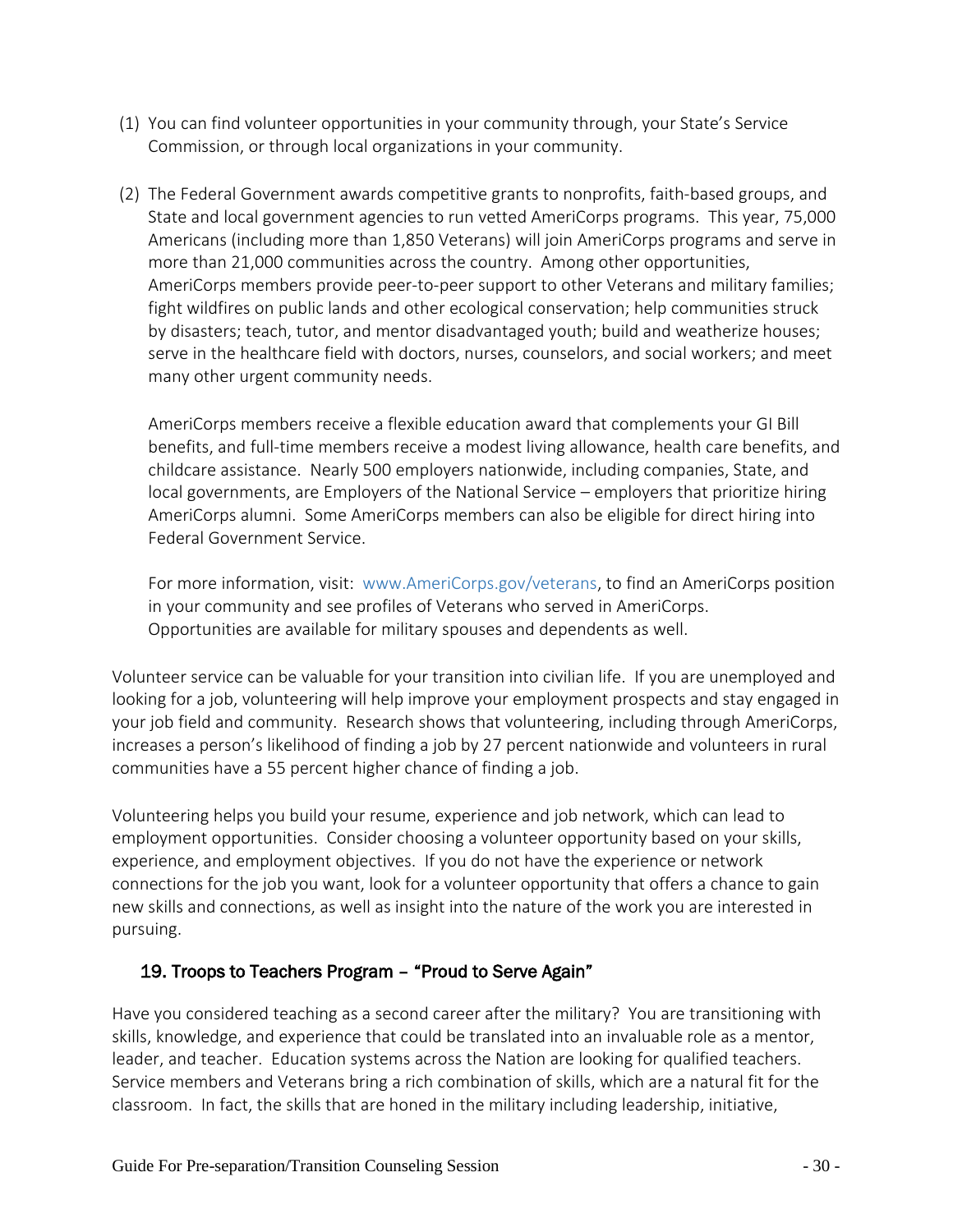discipline, teamwork, integrity, and the ability to thrive in an ever-changing environment contribute to making some of the best teachers.

Troops to Teachers (TTT) is a DoD program that helps put you on the best pathway to begin your next mission of becoming a K-12 public, charter or Bureau of Indian Affairs school teacher.

The goal of TTT is to provide every Service member interested in teaching with assistance to transition his or her leadership skills, training, and core values to a teaching career in grade K-12 schools. To meet this goal, a network of State TTT offices works to provide participants with counseling and knowledge about certification requirements, routes to State certification, and employment leads to secure a teaching position.

#### TTT Eligibility

All current and former members of the U.S. Armed Forces, whose last period of Service is characterized as honorable, may participate in the program for counseling and referral services. These services help participants meet certification and licensing requirements to teach and subsequently help to secure a teaching position.

#### TTT Financial Assistance

For Service members that meet certain criteria as defined by the legislation, financial assistance is provided (upon availability of funds) to eligible participants to assist with their transition to the classroom. The purpose of the financial assistance is to provide transition assistance for those becoming first-time teachers. The financial assistance is not available to those that became teachers prior to registration with TTT.

Members must register with TTT within 3 years after their separation or retirement date and prior to first day of teaching to apply for financial assistance. After program registration, the TTT National Office determines applicable financial assistance and incentives to assist with licensing costs or as an incentive for teaching in a high need school.

Over 20,000 of your fellow Service members have successfully transitioned to a second career as public school teachers through the TTT program. Service members and Veterans have a lot to offer our Nation's youth in the classroom. Your commitment, sense of teamwork, and ability to lead are skills that make you a natural fit for teaching.

If you are passionate about continuing your Service to this Nation, inspiring young minds and are up for another challenge, our Nation's schools are waiting for you in a classroom nearby. Share your skills, knowledge and experiences and motivate the next generation to be the best they can be by becoming a teacher.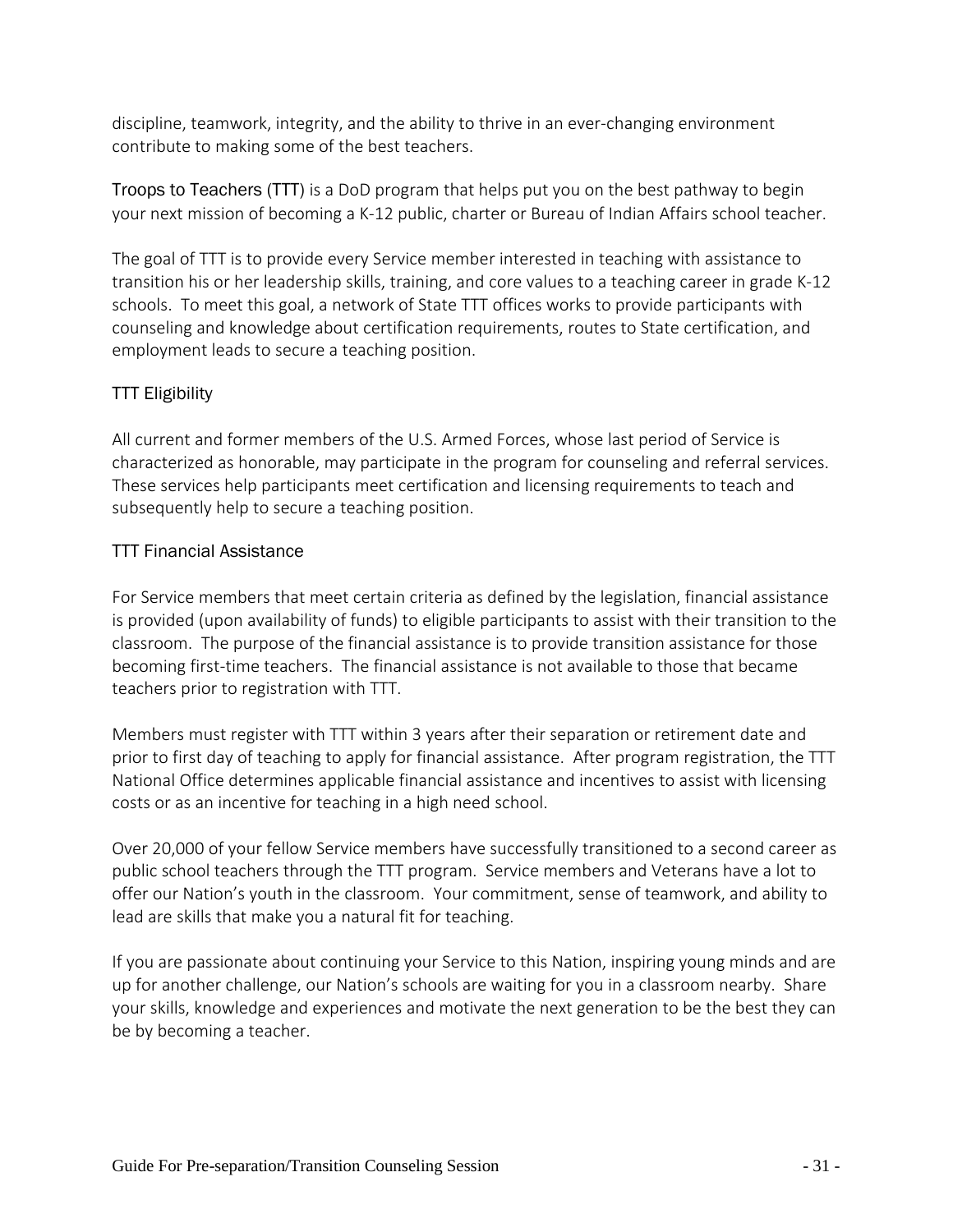Registration is completed online by visiting www.proudtoserveagain.com. It is important to note that prospective participants must register within 3 years after their military separation or retirement date, and prior to their first day of teaching.

# <span id="page-31-0"></span>20. Federal Employment Opportunities

Another option available, after you leave active duty, is working for the Federal Government. Let's spend a moment discussing some general information you need to know about Federal employment opportunities.

USAJOBS is the official job site of the U.S. Federal Government. Registering on the USAJOBS website allows you to search for Federal jobs, and follow helpful instructions on how to submit application packets.

For more information, go to: [www.usajobs.gov.](http://www.usajobs.gov/)

If you are interested in a career in national defense, this website is very helpful. It includes many employment levels ranging from entry level to executive positions, as well as non-appropriated fund jobs. Additionally, this website has links to DoD agency websites. For more information, go to http://godefense.cpms.osd.mil.

# <span id="page-31-1"></span>21. Veterans Preference in Federal Employment

Veterans Preference gives eligible Veterans preference in appointment over many other applicants. Veterans Preference applies to all new appointments in the Competitive Service and many in the Excepted Service. Veterans Preference does not guarantee employment and it does not apply to internal agency actions such as promotions, transfers, reassignments and reinstatements.

Veterans Preference eligibility can be based on dates of active duty service, receipt of a campaign badge, Purple Heart, or a service-connected disability. Please know that not all active duty service may qualify for Veterans Preference.

Only Veterans discharged or released from active duty in the Armed Forces under honorable conditions are eligible for Veterans Preference. This means you must have been discharged under an honorable or general discharge.

If you are a "retired member of the Armed Forces," you are not included in the definition of preference eligible unless you are a disabled Veteran OR you retired below the rank of major or its equivalent.

The types of preference eligibles include disabled (10 point preference eligible), non-disabled (5 point preference eligible) and sole survivorship preference (0 point preference eligible). When agencies use a numerical rating and ranking system to determine the best qualified applicants for a position, an additional 5 or 10 points are added to the numerical score of qualified preference eligible Veterans.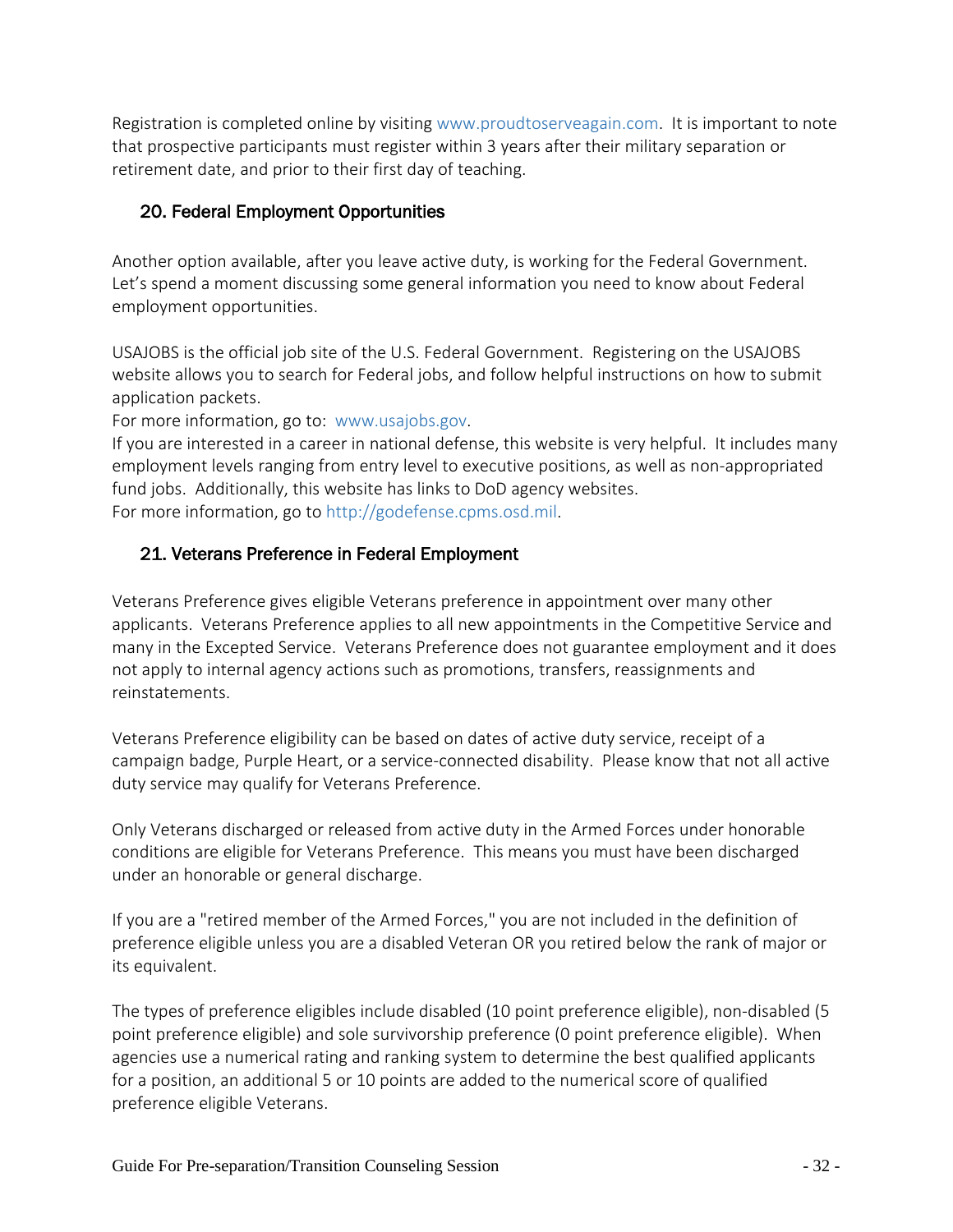When an agency uses a category rating system, preference eligibles who have a compensable service-connected disability of 10 percent or more (CPS, CP) are placed at the top of the highest category on the referral list.

You must provide acceptable documentation of your preference or appointment eligibility. Acceptable documentation may be a copy of your DD-214, "Certificate of Release or Discharge from Active Duty," which shows dates of service and discharge under honorable conditions.

For more detailed information – see the Federal Employment Training Module on JKO (Joint Knowledge Online) [https://jkodirect.jten.mil,](https://jkodirect.jten.mil/) and search for TGPS federal employment.

There are three main ways to acquire a Federal position:

- Competitive Appointment
- Excepted Appointment
- Special Hiring Authorities

In the Competitive Service, individuals must go through a competitive hiring process (i.e., competitive examining) before being appointed which is open to all applicants. This is known as a Competitive Appointment. This process may consist of a written test, an evaluation of the individual's education and experience, and/or an evaluation of other attributes necessary for successful performance in the position to be filled.

In the Excepted Service, agencies set their own qualification requirements and are not subject to the appointment, pay, and classification rules in title 5, United States Code. However, they are subject to Veterans Preference. Excepted Service positions are any Federal or civil service positions, which are not in the Competitive Service or the Senior Executive service.

There are several ways to get a Federal job. One way is by utilizing a Special Appointing Authority for Veterans, which is a noncompetitive appointment. Eligibility under these types of special authorities gives the Veteran a very significant advantage over others because there is no need to compete outside the special authority category.

As an example of how this works, if 2 candidates qualified for a particular position, the agency can simply appoint the eligible Veteran (using a special hiring authority) to the position for which the Veteran is qualified. Use of these special authorities is at the discretion of the agency.

To be eligible for a special hiring authority you must have been discharged or released from active duty in the Armed Forces with an honorable or general discharge.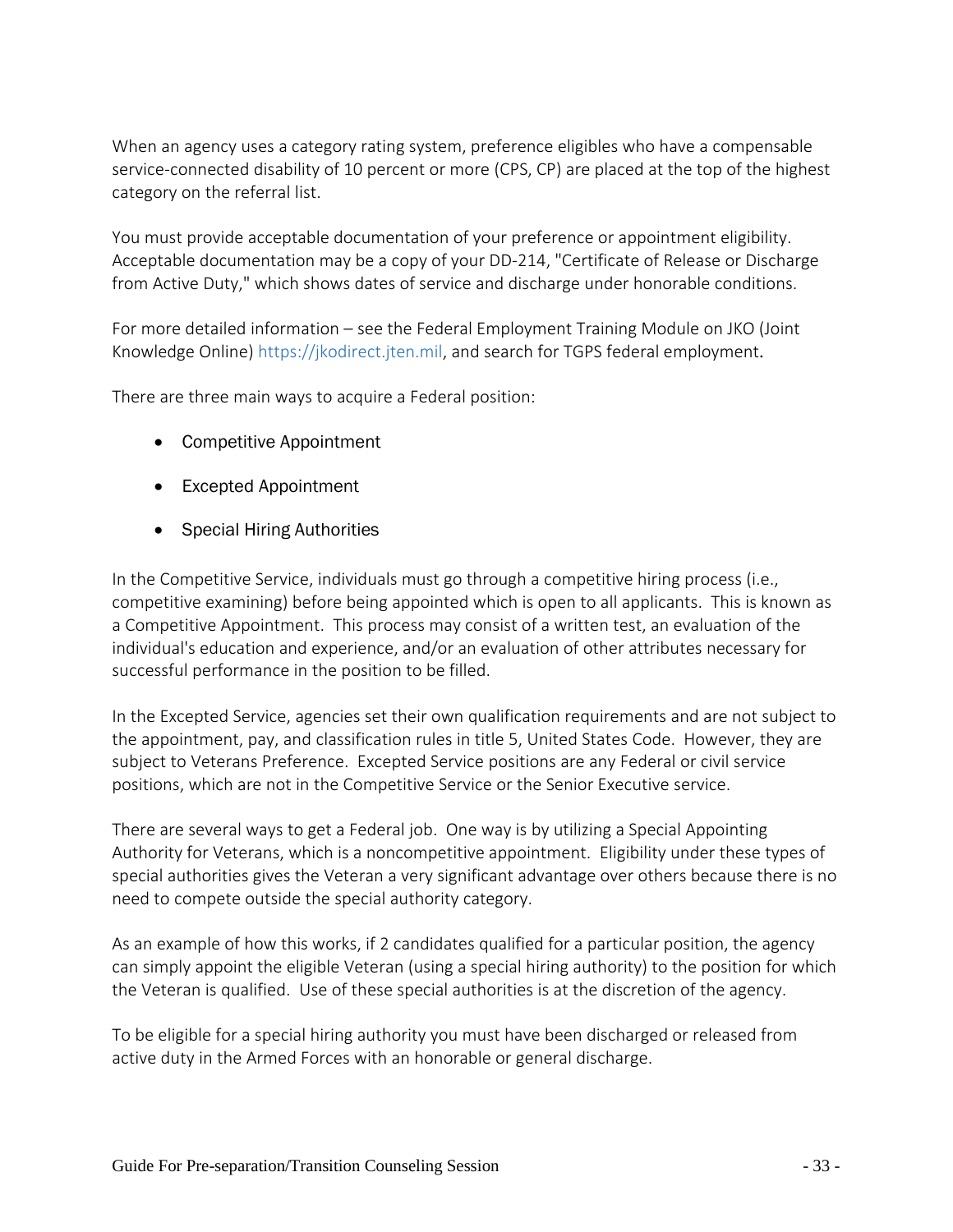We are going to talk about three authorities that are for Veterans exclusively, the Veterans Employment Opportunities Act (VEOA), the Veterans Recruitment Appointment (VRA), and the thirty percent or more disabled Veteran appointment authority.

# <span id="page-33-0"></span>22. VEOA – Veterans Employment Opportunities Act

Veterans eligible for VEOA have access to Merit Promotion positions. Eligible Veterans can apply to a merit promotion announcement that is open to candidates outside the agency, but not open to the general public like a Competitive Appointment. The Veteran competes against civilservice candidates only. A Veteran with a VEOA appointment will be given a career or career conditional appointment in the Competitive Service.

To be eligible Veterans must have separated under honorable conditions and be a:

- (a) preference eligible (defined in title 5 U.S.C. 2108(3)), OR
- (b) a Veteran who substantially completed 3 or more years of active Service.

VEOA eligible Veterans are not subject to geographic area of consideration limitations. When applying under VEOA, Veterans must rate and rank among the best qualified when compared to current employee applicants in order to be considered for appointment. Veterans Preference does not apply to internal agency actions such as promotions, transfers, reassignments and reinstatements.

If you are interested and eligible for this program, you should seek out agency merit promotion announcements open to candidates outside the agency. Applications should follow www.usajobs.gov application procedures.

#### <span id="page-33-1"></span>22a. Veterans Recruitment Appointment (VRA)

VRA is a special authority where agencies may appoint an eligible Veteran without open competition. Veterans may be appointed to any position they are qualified for, up to GS-11 or equivalent.

If the Veteran has 2 years of satisfactory employment, the Veteran is then converted to a career or career-conditional status as appropriate. Note, however, that a Veteran may be given a noncompetitive temporary or term appointment based on VRA eligibility. These appointments do not lead to career jobs.

Once on-board, VRAs are treated like any other employee within the organization and may be promoted, reassigned, or transferred. To be eligible for VRA:

(a) Disabled Veterans; OR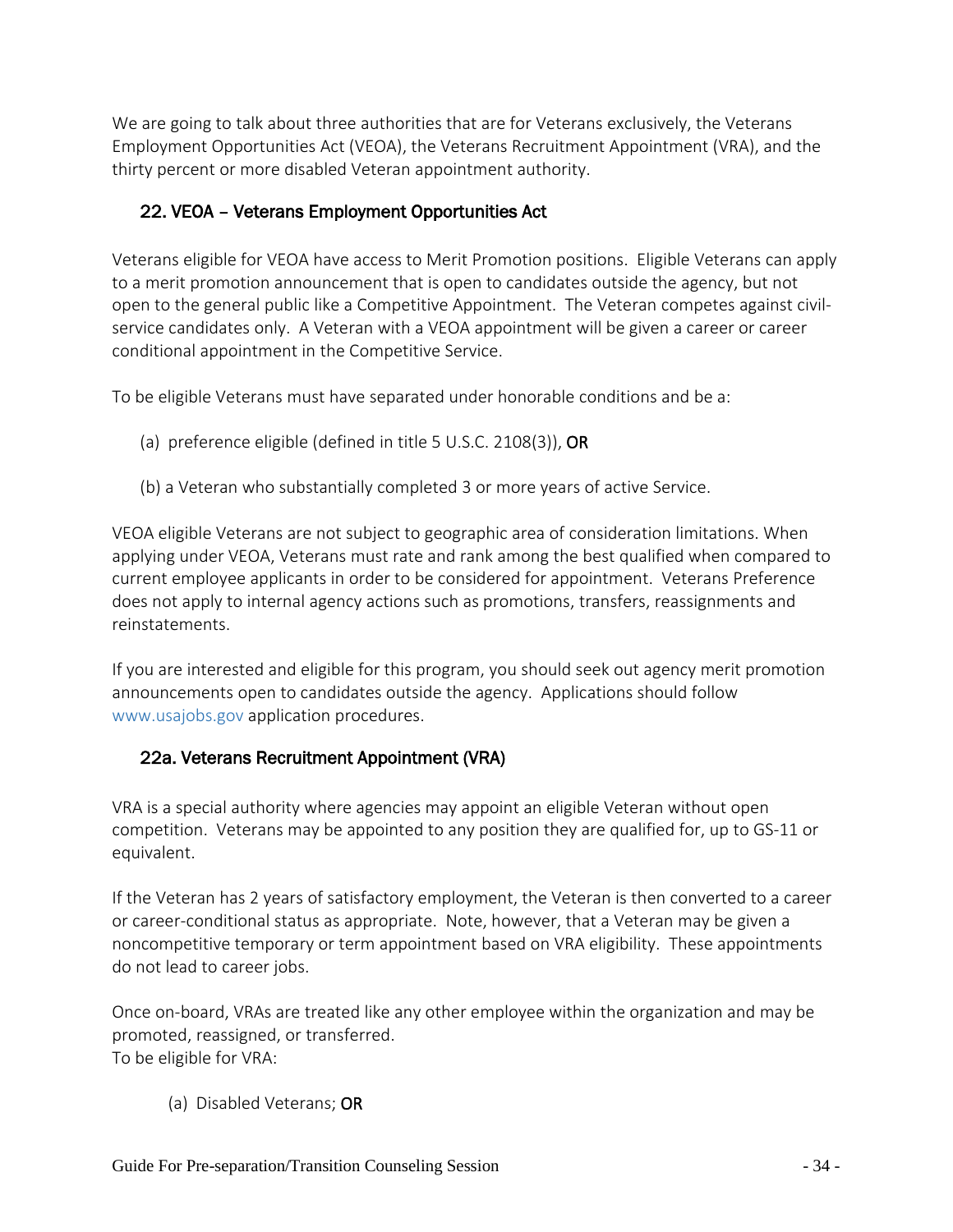- (b) Veterans who Served on active duty in the Armed Forces during a war, or in a campaign or expedition for which a campaign badge has been authorized; OR
- (c) Veterans who, while Serving on active duty in the Armed Forces, participated in a U.S. military operation for which an Armed Forces Service Medal was awarded, to include Global War on Terrorism Service Medal (GWOTSM); OR
- (d) Recently separated Veterans (within the last 3 years).

Veterans claiming eligibility on the basis of Service in a campaign or expedition for which a medal was awarded must be in receipt of the campaign badge or medal.

You should contact the Federal Agency's Veteran Employment Program Office (VEPO) (if applicable) or Human Resources where you are interested in working to find out more about VRA opportunities. You can find a list of VEPO offices on the Feds Hire Vets website at https://www.fedshirevets.gov/veteranscouncil/agency-directory/.

#### 22b. Thirty Percent or More Disabled Veterans

*You should contact the Federal Agency Personnel Office in the location where you are interested in working to find out about available opportunities. You must submit an official document, dated 1991 or later, from the VA; or from a branch of the Armed Forces, certifying receipt of compensation for a Service-connected disability of 30 percent or more.*

Veterans who are thirty percent or more disabled may be given a temporary or term position for which they are qualified. Unlike VRA however, there is no grade limitation. If the Veteran has satisfactory performance, he or she may be converted at any time to a career-conditional appointment.

#### <span id="page-34-0"></span>23.Veteran Employment Program Offices

A list of Veteran Employment Program Offices responsible for promoting Veterans' recruitment, employment, training and development, and retention within their respective agencies can be found at: [https://www.fedshirevets.gov/veterans-council/agency-directory/.](https://www.fedshirevets.gov/veterans-council/agency-directory/)

#### <span id="page-34-1"></span>24.Six Month Restriction on Military Retirees

COUNSELOR NOTE: It is important that counselors stress this very important requirement to all retirees.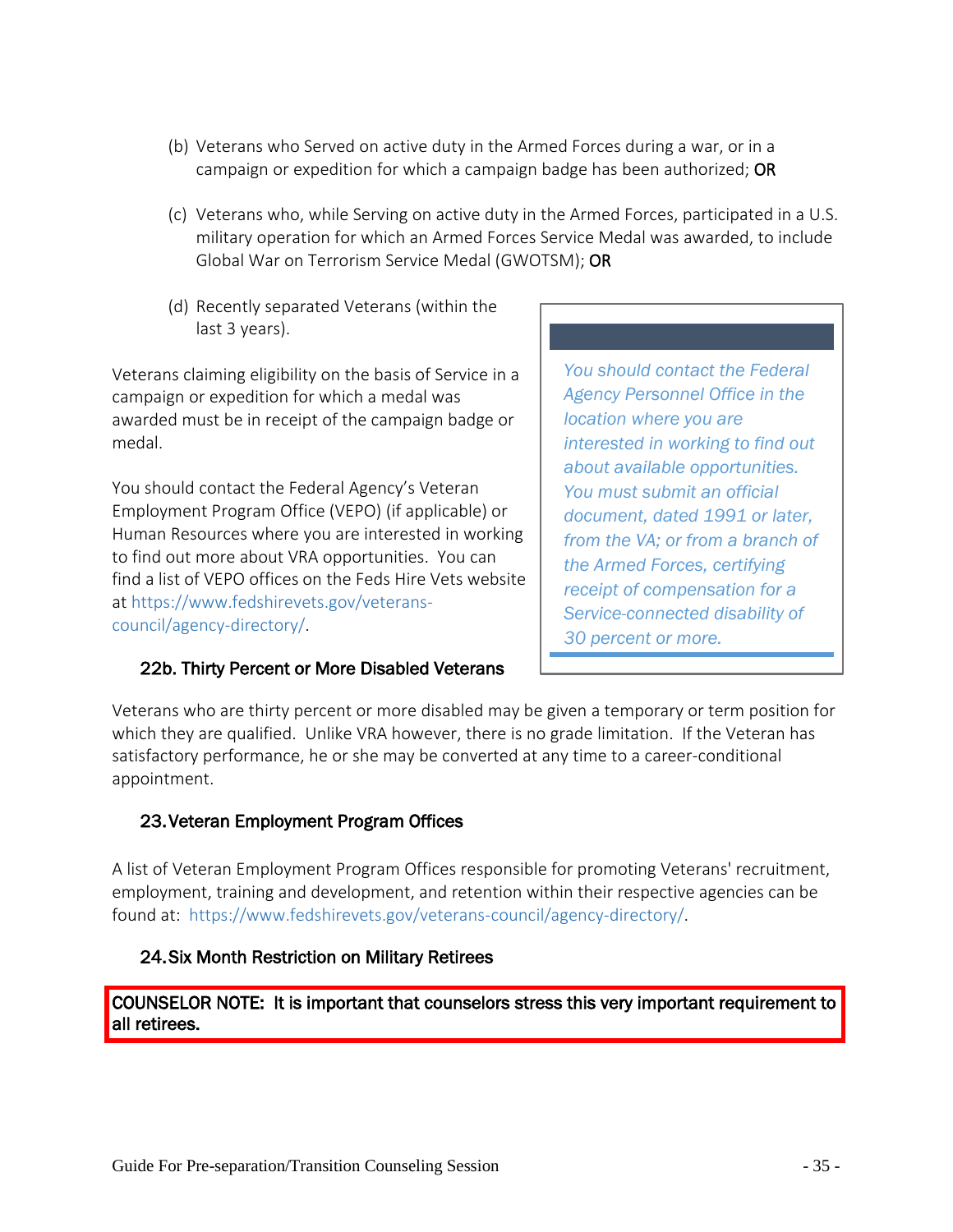

PLEASE NOTE: THIS AUTHORITY REGARDING THE APPOINTMENT OF A RETIRED MEMBER OF THE ARMED FORCES TO DEPARTMENT OF DEFENSE POSITION WITHIN 180 DAYS OF RETIREMENT (AUTHORITY: Section 1111, National Defense Authorization Act for Fiscal Year 2017)

#### Ĩ Section 3326(b) of the title 5, United States Code states:

- A retired member of the Armed Forces may be appointed to a position in the civil Service in or under the Department of Defense (including a non-appropriated fund instrumentality under the jurisdiction of the Armed Forces) during the period of 180 days immediately after retirement if
	- o the proposed appointment is authorized by the Secretary concerned or his designee for the purpose, and, if the position is in the Competitive Service, after approval by the Office of Personnel Management; or
	- o the minimum rate of basic pay for the position was increased under section 5305 of this title.

Retirees should consult the Human Resources office of the hiring agency if they have questions.

For more information go to, www.fedshirevets.gov/, for on-line assistance and contact information.

#### <span id="page-35-0"></span>25.Veterans Federal Procurement Opportunities

In 1999, the Small Business Development Act set an annual government-wide goal that three percent of all prime contract/subcontract awards should be given to small businesses owned and controlled by Service-disabled Veterans each fiscal year. This automatically gives you an advantage over other small businesses when competing for government contracts.

In addition, Executive Order 13360 requires Federal procurement officials and prime contractors to provide small businesses owned and controlled by Veterans or Service-disabled Veterans with the maximum possible opportunity to participate in the performance of contracts awarded by any Federal agency, including subcontracts.

Service-Disabled Veteran-Owned small businesses are awarded government contracts through a sole-source or a set-aside award based on competition that is restricted to these firms. To find the competitive procurement announcements, visit www.fbo.gov.

Before the award of a contract, the Veteran-owned company must be registered in the Central Contractor Registration system at: http://federalcontractorregistry.com/.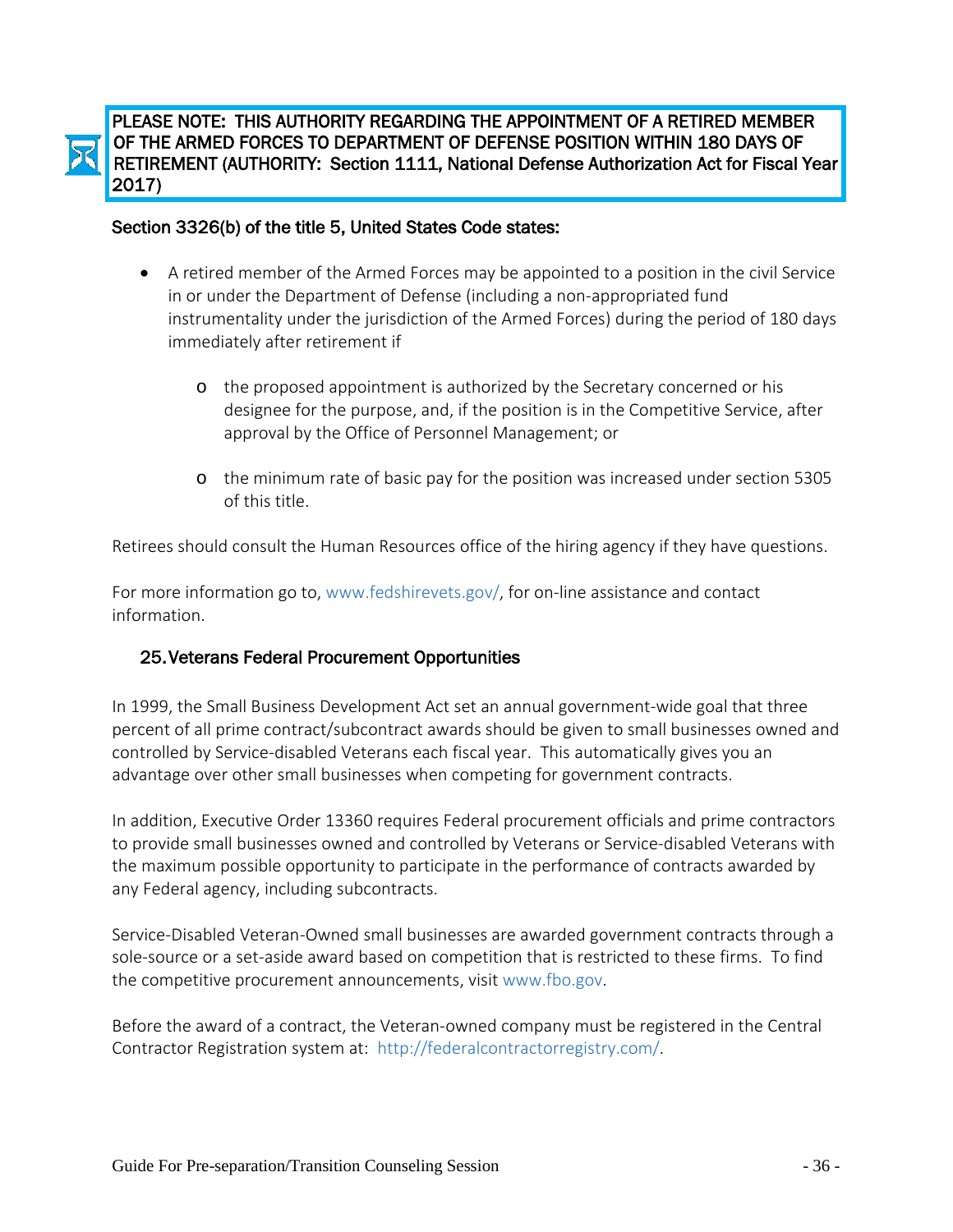There is a Mentor-Protégé Program offering substantial assistance to you if you are a small disadvantaged business. Be sure to check out what is available through the SBA. You will learn more about this and other opportunities through the 2-day optional Entrepreneurship Track we will discuss later on.

#### <span id="page-36-0"></span>26.Hiring Preference in Non-Appropriated Fund (NAF) Jobs

The purpose of this section is to inform you that you might be eligible for a one-time preference for a Non-Appropriated Fund (NAF) job.

NAF jobs are found on DoD and Coast Guard installations, as well as VA activities. NAF positions are filled by employees who work in three areas of the civilian work force: the career executive force; general work force; and entry-level workers. They may be skilled, semi-skilled or unskilled and may even be foremen or supervisors.

How do you determine if you are eligible for the hiring preference? You need one of the following:

- You are being honorably discharged under an involuntary separation that provides transition benefits
- Separating with a special separation benefit
- Separating with the voluntary separation incentive

Keep in mind that this is a one-time preference for you and your family members for NAF positions.

If you don't know if your separation warrants transition benefits, you may want to visit the personnel office for more information.

<span id="page-36-1"></span>If you are interested in more information on NAF jobs go to: www.nafjobs.org.

#### 27.Small Business Administration (SBA) Entrepreneurship Track – Boots to Business

Boots to Business (B2B) is the entrepreneurial training program offered by the SBA as part of DoD TAP. Many Veterans, and their spouses, are opening new businesses and growing or managing existing businesses as they transition from military to civilian life. Don't miss the opportunity to gain valuable business skills and learn about resources that can help you become a successful entrepreneur.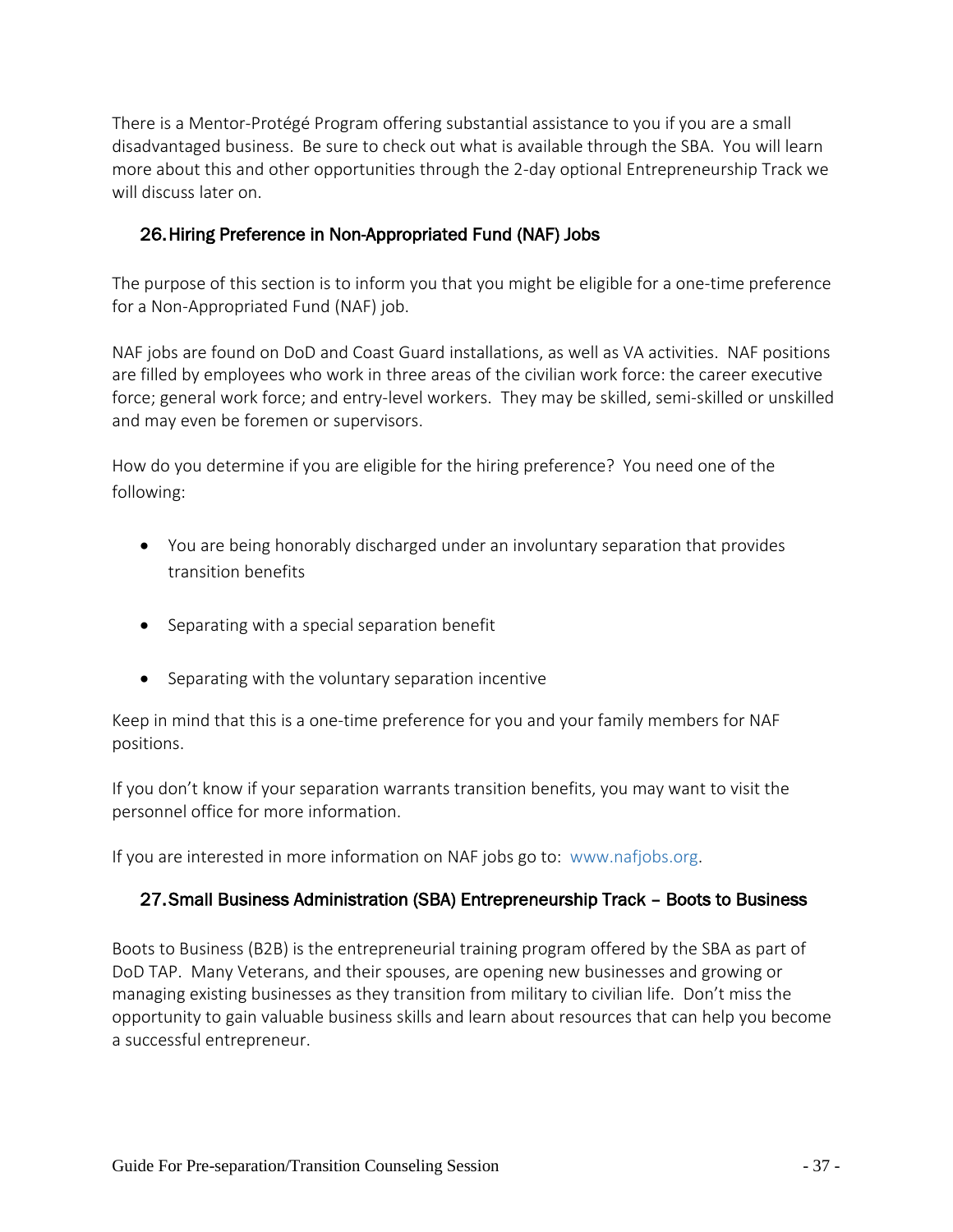B2B is a two-step entrepreneurship training program offered by the SBA as a career track within TAP which helps participants improve business skills and learn to use and access tools and resources necessary to launch and maintain a successful business.

Step One- A 2-day TAP Entrepreneurship Track workshop. Industry experts, top university professors and representatives from SBA lead the course.

The curriculum for the 2-day B2B course consists of eight modules, including entrepreneurial mindset, financing, business plan development, franchising, market analysis, and the legal issues associated with business ownership.

This course introduces participants to many resources from SBA and communities across the Nation that can be useful in creating and growing a business.

To cover the spectrum of topics in the eight modules, a variety of instructors (often consisting of local lenders, franchise owners, lawyers, and successful Veteran business owners) provide specific instruction and guidance to participants.

Other resource partners, such as Veterans Business Outreach Centers, Small Business Development Centers, Women's Business Centers, and SCORE, bring their specific expertise to class discussions.

Step Two - After completion of the 2-day TAP Entrepreneurship Track workshop, participants wanting to pursue business ownership are encouraged to engage in follow-on services provided by SBA such as online courses offered by a consortium of entrepreneurship professors and practitioners, or using individualized SBA resources, such as local SBA District Offices or the SBA network of Veterans Business Outreach Centers at: [www.sba.gov/vboc.](http://www.sba.gov/vboc)

Through a variety of pathways, Step 2 focuses on the fundamentals of helping attendees achieve a successful business start-up. Attending the B2B program does not disqualify you from attending any of the other 2-day Tracks. Transitioning Service members and spouses may participate in multiple tracks and all Service members and their spouses, no matter when they are transitioning, are eligible for the SBA Entrepreneurship Track.

B2B teaches Service members and their spouses to identify business opportunities, draft business plans, and launch new business enterprises, and is available free of charge to Service members and military spouses. It is also available "24/7" through the Joint Knowledge Online (JKO) system for those interested but unable to attend an in-person course. Links are available on the websites: www.sba.gov/bootstobusiness, and [https://sbavets.force.com/s/.](https://sbavets.force.com/s/)

Planning ahead is the key to a successful transition out of the Military. B2B offers information related to the benefits and challenges of entrepreneurship for Service members pursuing selfemployment in private or non-profit sectors, or you may not be sure that you want to open a business right away. The skills you'll learn during B2B are applicable to many post-Service jobs, especially if you work at a small or medium sized company.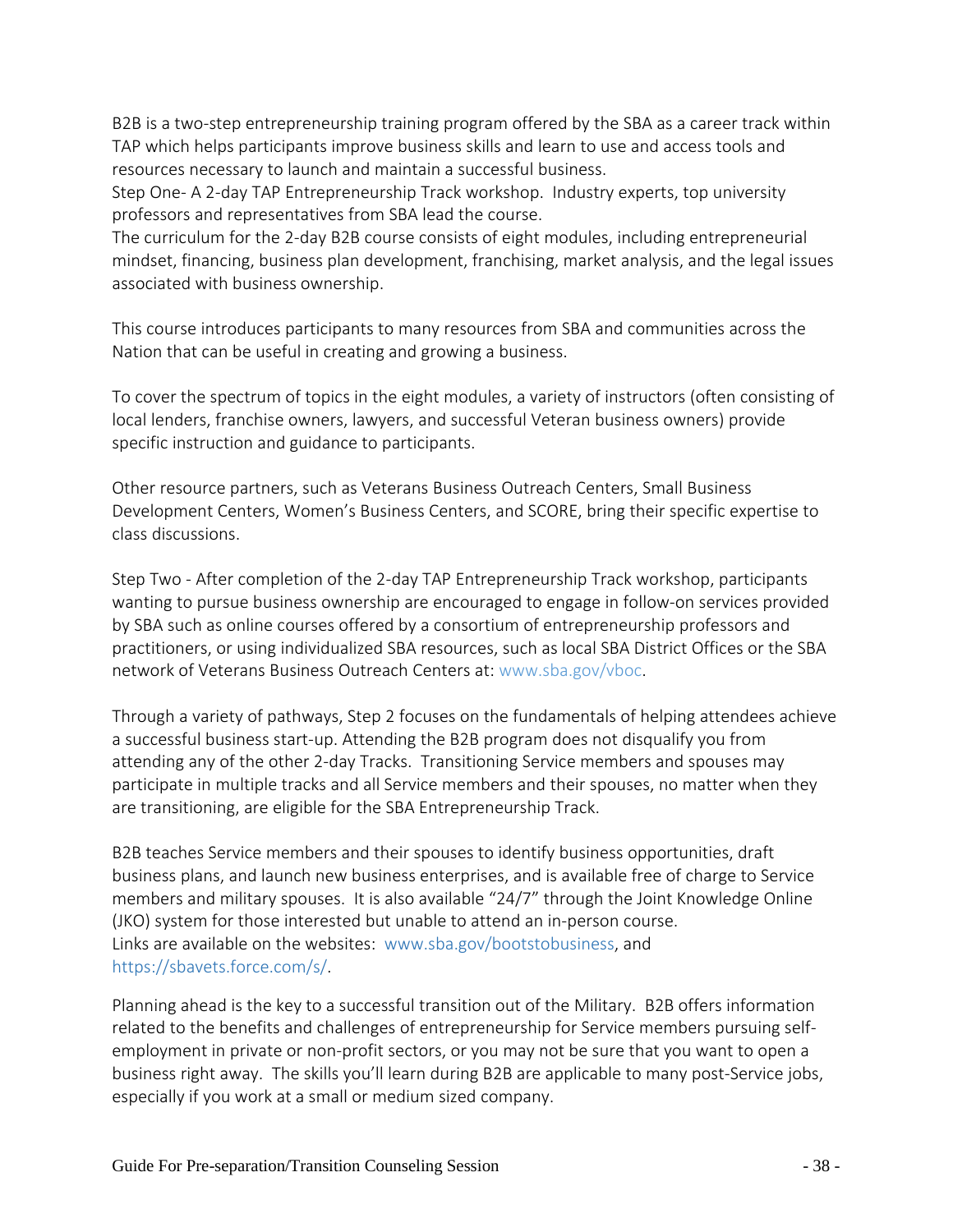Visit your transition office for more information on how you can learn the basics to be a successful entrepreneur. To register for B2B class, please see your Counselor.

#### <span id="page-38-0"></span>28.Permissive Temporary Duty (PTDY) or Excess Leave (EL)

Permissive Temporary Duty (PTDY) or Excess Leave (EL) may be authorized for the purpose of job search and house hunting activities that facilitate the relocation to civilian life. This section applies only to a well-defined group of eligible personnel and will provide you with information on what the rules say about the amount of time allowed if you are planning to relocate. You can request excess leave or PTDY/Temporary Additional Duty (TAD), but not both. Granting PTDY (or EL) is subject to mission requirements and approval of the Unit Commander. The purpose of this program is to authorize your time away from your assigned duties to assist with the types of things you'll need to do in your transition. It allows you the time to look for a job and go house hunting so you don't have to take chargeable leave. There are certain restrictions about returning to your separation site and you need to check with your command and personnel office for details.

As I mentioned, you have the option of taking either PTDY or EL. I would recommend PTDY because excess leave is a no-pay status and should only be used in rare circumstances. EL is not available for retirees.

An authorized permissive absence may be taken in conjunction with a transition leave of absence by retiring members, members being separated involuntarily under honorable conditions, or members voluntarily separating through a military department force reduction or force-shaping program.

The permissive absence and transition leave of absence may be taken in a series of trips prior to separation, but the total number of days of combined permissive absence and transition leave of absence may not exceed 30 days.

Service members voluntarily separating at the end of a normal term of service (ETS, or end of active duty obligated Service) or involuntarily separating under conditions other than honorable are not eligible for permissive absence.

For you to be eligible for permissive absence, you must have been honorably discharged under a separation that provides transition benefits. If you are not sure what benefits you are eligible for, check with the personnel office for specific information.

Individuals who are eligible for permissive absence include:

o Members who involuntarily separated under honorable conditions (including VSI and SSB)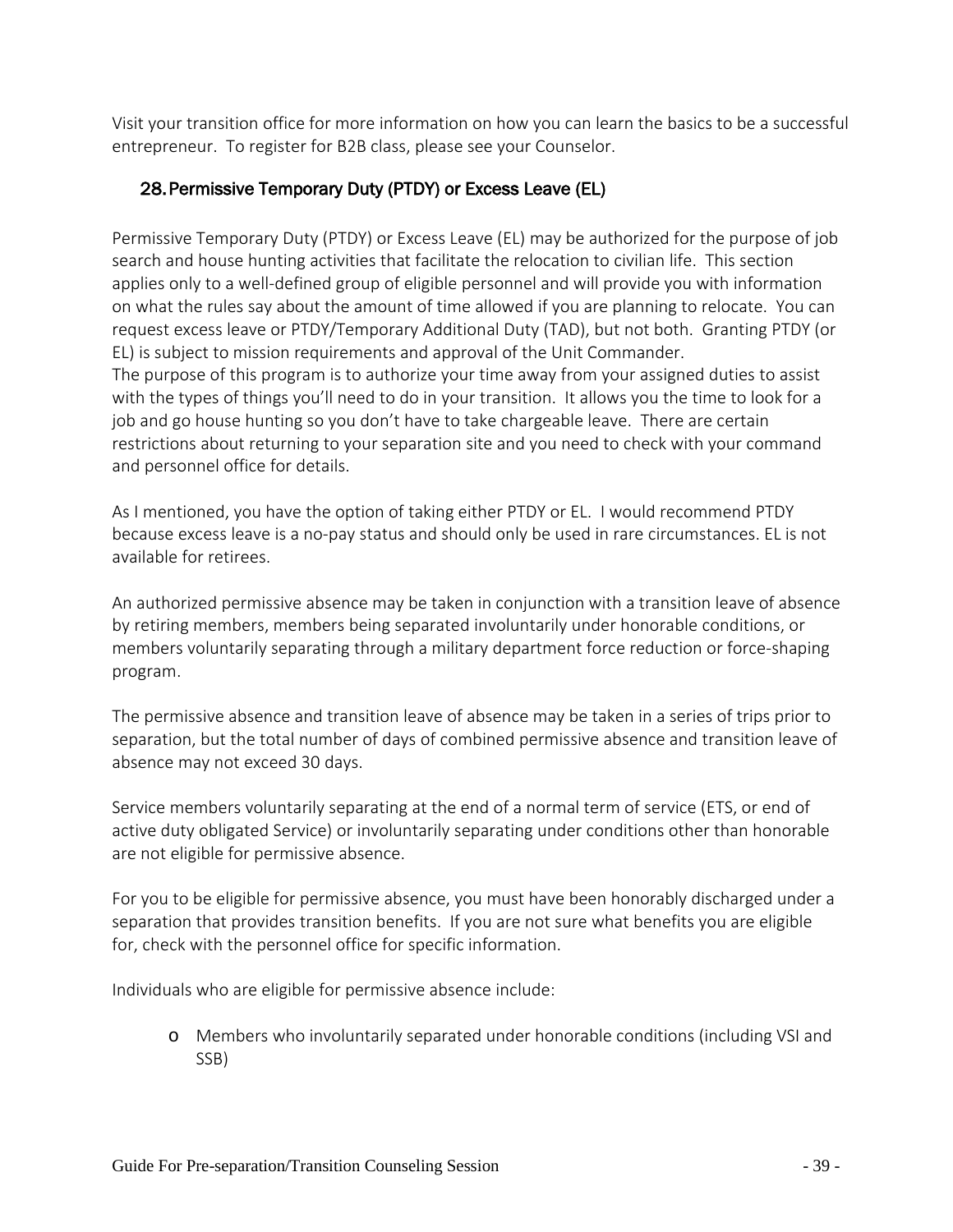- o Members retiring from active duty (including transfer to the Fleet Reserve and disability retirements)
- o Members voluntarily separating through a military department force reduction or force shaping program
- o Members who are being discharged for medical reasons. Certain conditions apply, but you may be eligible upon receipt of separation

The military Secretaries concerned may grant:

- o A recalled Reserve component Service member, serving on active duty, a PTDY up to 30 days in conjunction with involuntary separation or release from active duty
- o A recalled Reserve Component or active duty Service member PTDY up to 30 days after the Service member receives approval for retirement based upon at least 20 years of accumulated active duty Service

#### Time Frames:

No more than 30 days EL can be granted.

If you are a retiree or separating for a reason that confers transition benefits, you may take up to 20 days PTDY for job hunting, house hunting, or other relocation activities.

If you are stationed overseas, or if you are an Outside Continental United States (OCONUS) resident not stationed at your home of record, you may take up to 30 days PTDY. OCONUS residents must use the 30 days PTDY only for house and job-hunting to the State, territory, possession, or country of their domicile.

If you are overseas, have a legal residence in the United States, and you plan to return to your home State after involuntary separation or retirement, you may be authorized up to a total of 30 days transition PTDY. The domicile is defined as your home of record, or the place from which you were called-up or ordered to active duty, the place of first enlistment, or your place of permanent legal residence.

If you are overseas and not planning to return to your OCONUS domicile after involuntary separation or retirement, you may only receive a maximum of 20 days transition PTDY.

There are some rules you need to be aware of when it comes to PTDY:

• You cannot combine it with liberty weekends, special liberty, or holidays, to extend the period of actual job/house hunting activities beyond the days authorized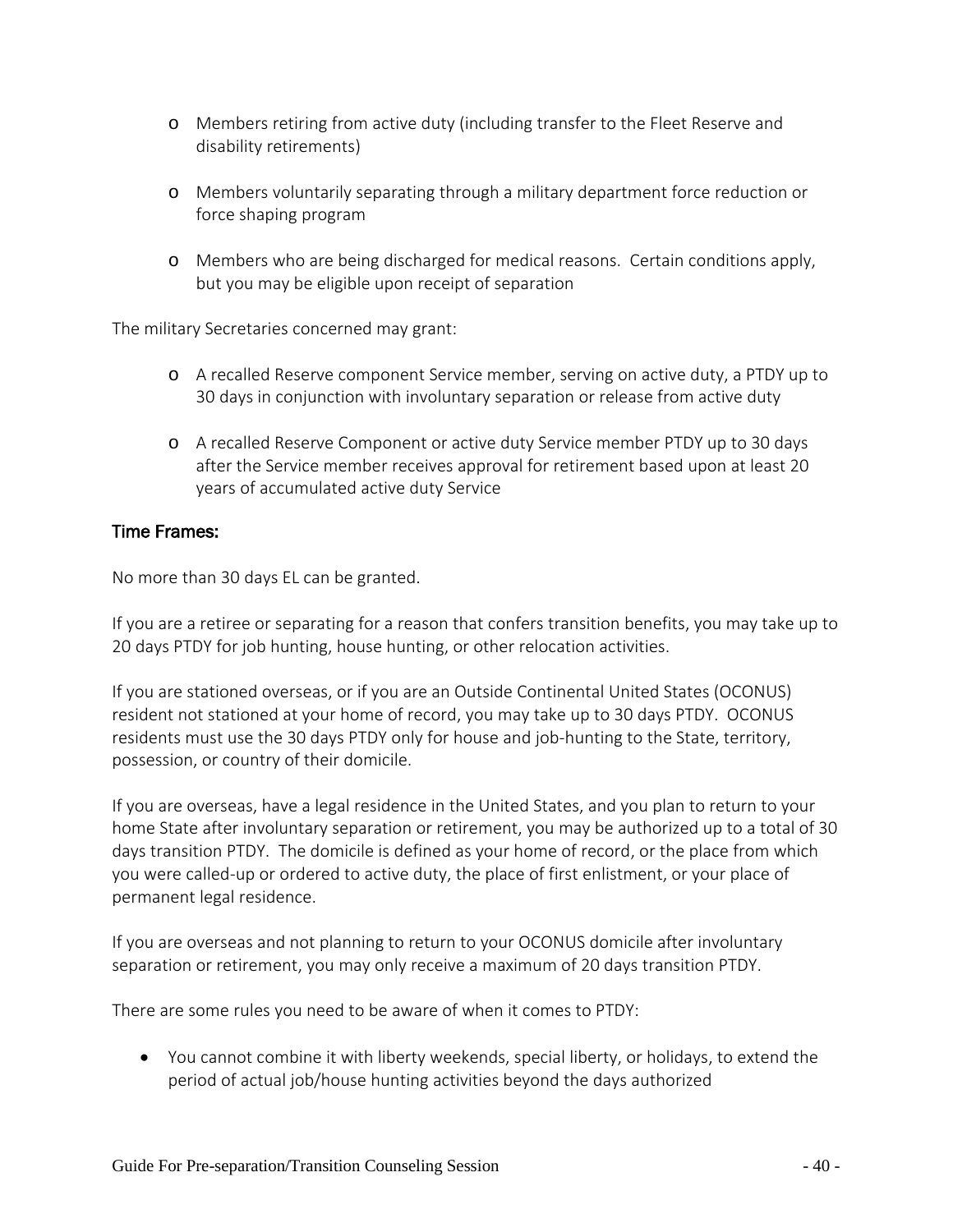- It can also be taken in conjunction with chargeable leave at no cost to the government
- It may be taken in conjunction with transition leave (immediately upon completion of all separation processing) but the total number of days of combined permissive absence and transition leave may not exceed 30 days
- You can take the PTDY all at once, or in increments, except in cases of disability retirement or separation in which time constraints dictate that it is taken all at once, or not at all

You are to contact your supporting personnel office for additional information regarding PTDY. You should also meet and discuss applying for and obtaining approval for PTDY with your Commander.

#### <span id="page-40-0"></span>29.Travel and Transportation Allowances

The move accompanying your separation/retirement is different from the other ones you've done in the military.

As a separating Service member you are authorized travel and transportation allowances from your last duty station to your home of record (HOR) or place entered active duty (PLEAD).

If you are retiring, you are authorized travel and transportation allowances from your last duty station to a home of selection (HOS) anywhere in the United States, to a home of record, or to the place you entered active duty outside the United States.

Some individuals get confused between the HOR and HOS. The HOR is the place recorded as the individual's home when commissioned, appointed, enlisted, inducted, or ordered into a tour of active duty. The HOS is any destination within the United States.

Eligible retirees and certain involuntary separatees (e.g., with separation pay and at least 8 years continuous active duty) are authorized for storage and shipment of household goods for up to full year. Household goods may be shipped to:

- o Any destination within the United States
- o HOR outside the United States: HOR is the place lived when they entered the military
- o The place outside the United States from which they were initially called to active duty

All other separatees are authorized storage and shipment of household goods up to 6 months. Items may be shipped to the location in which they collected separation travel pay.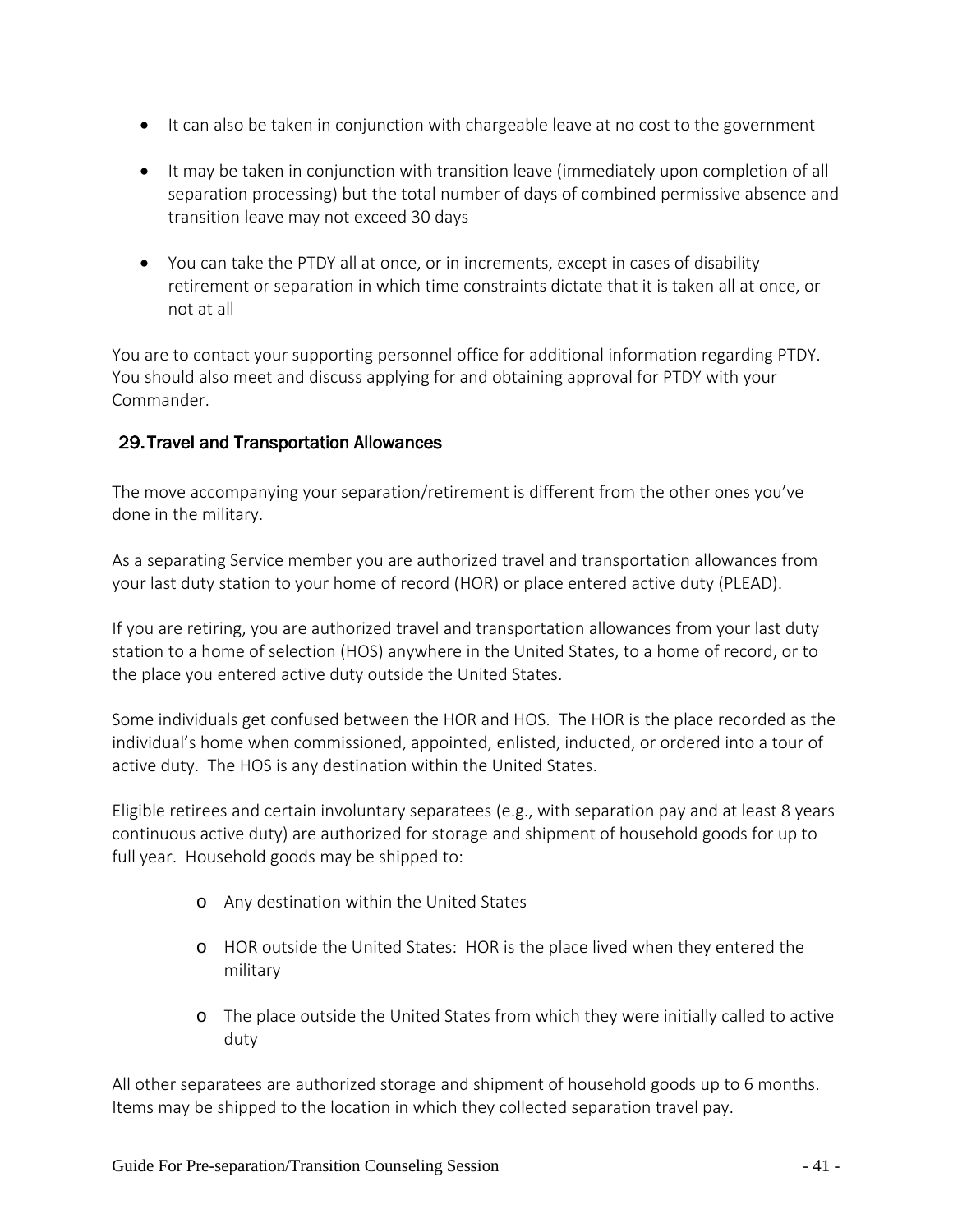Travel must begin within established time frames. If you are separating with less than 8 years of service, or being discharged under adverse conditions, you are eligible to request shipment of household goods and 6 months storage of household goods and home of record move.

Separated members must begin travel within 180 days. Retirees must begin travel within 1 year after separation/retirement. In limited circumstances, you may be allowed an extension of the time limit to move. To request an extension visit the transportation office for more information.

In some circumstances, you may be able to extend your stay in military housing for up to 180 days after separation. These extensions are allowed for individuals who are eligible involuntary separatees, or a Selected Early Retirement Board (SERB) retiree. Be aware that you will have to pay a rental rate and that housing is available on a space permitting basis. Contact the Base Housing Office for more information.

Storage time frames are similar to moving timeframes. Household Goods (HHG) may be moved to the HOR/HOS. The HHG must be turned over to the transportation officer within the 180 days/1 year time limit. HHG may be stored for up to 180 days for separatees and 1 year for retirees.

There are additional guidelines on transportation and allowances. Contact the Personal Property or Transportation Office to schedule a personalized appointment with an expert in this area.

One last thing we need to discuss is the Department of Defense Dependents School Extension. Subject to Status of Forces Agreements (SOFA) overseas, and providing each child has completed the 11th grade by the Service member's date of separation, extensions may be granted for dependents of Service members who are involuntarily separating from active duty.

They must meet the criteria outlined in Title 10, U.S. Code, Section 1141, "Involuntary Separation" or being separated due to a medical condition.

There are many additional resources on this topic. You can check out Military and Family Support Center Relocation Assistance Program/Relocation Assistant point of contact (in USMC), or go to: www.militaryonesource.com or look up the Joint Travel Regulations (JTR) website at: http://www.defensetravel.dod.mil/.

Additionally, you can check out MILPERSMAN 1320-220, as well as the DoDI 1332.36 – "Overview of PCS Travel and Transportation Allowances Table."

#### <span id="page-41-0"></span>30.Contact Information for Housing Counseling Assistance

This subject is really three-fold. It encompasses military housing, rental property and the U.S. Department of Housing and Urban Development (HUD).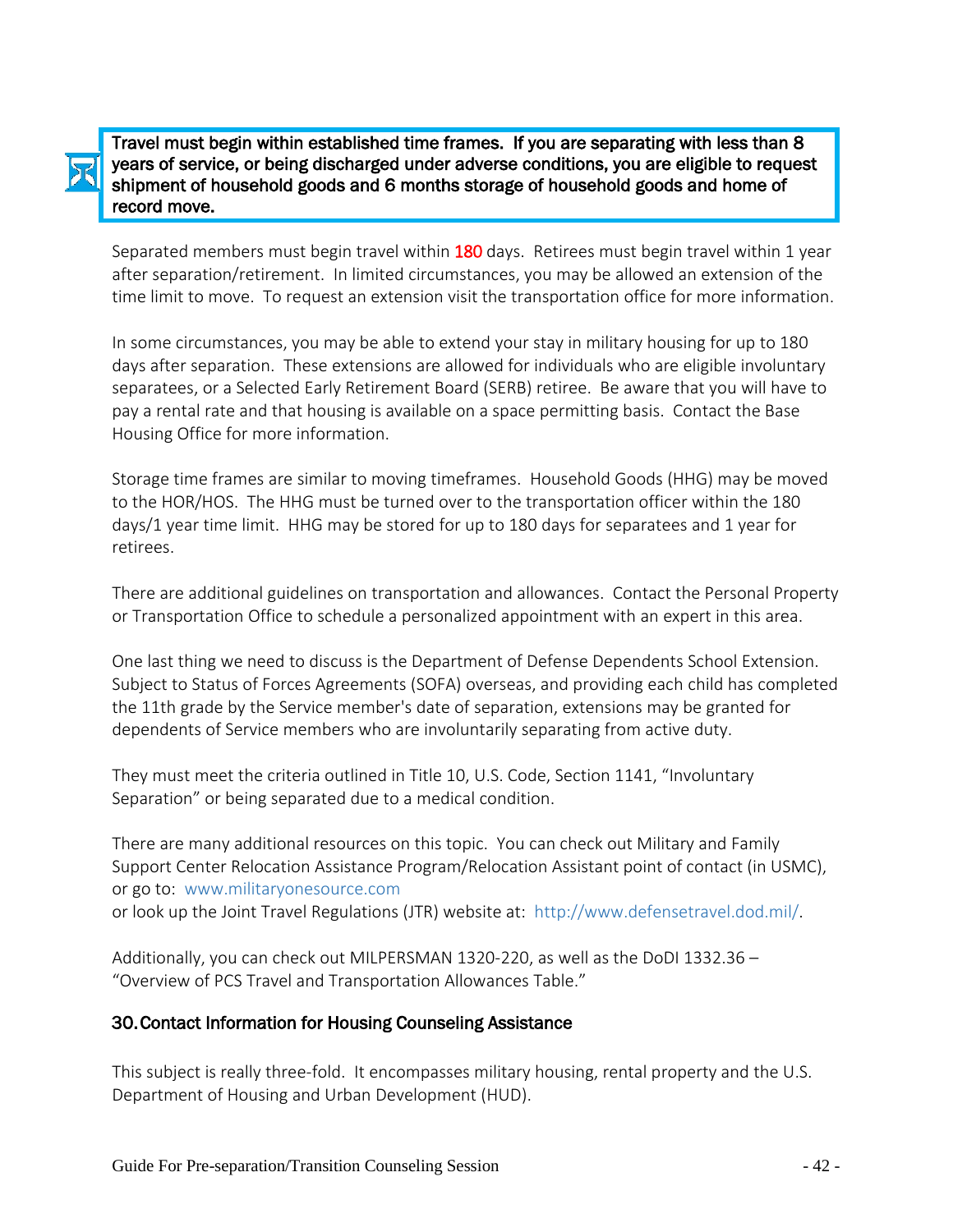If you live in government quarters, you must arrange a time for a member of the housing staff to come and perform a pre-inspection and explain the requirements for cleaning and vacating quarters, as well as options available to get this accomplished.

If you are moving from a rental property, notify the landlord as soon as possible. The Housing Office can assist you if any problems arise in conjunction with your military separation.

The HUD mission is to create strong, sustainable, inclusive communities, free from discrimination, and provide quality affordable homes, all with the goal of improving quality of life for everybody.

The HUD website lists State resources and a variety of program offices for assistance. There is information on:

- Avoiding foreclosure
- Financing home improvements
- Buying and selling a home

The HUD Veteran Resource Center (HUDVET) has a wide variety of HUD homeless assistance programs and services for Veterans. HUDVET also helps with some of the tougher issues Veterans can encounter, such as combat-related domestic violence, runaway youth, and affordable housing for individuals with disabilities.

If you want to explore some options and information from HUD, call the VA care line number which is: 1-877-424-3838, or if your issues are around military housing, you can write "housing office." You also can visit:

<span id="page-42-0"></span>[https://www.hud.gov/program\\_offices/comm\\_planning/veteran\\_information](https://www.hud.gov/program_offices/comm_planning/veteran_information) .

#### 31.U.S. Department of Education Federal Aid Programs

In an earlier section, I pointed out the education benefits you can receive through the military. However, it is important for you to know about other financial aid programs you can take advantage of as well.

The Federal Student Aid Programs, authorized under Title IV of the Higher Education Act of 1965 and administered by the U.S. Department of Education, include grants, loans and work-study programs. These Federally funded programs help provide money for college to eligible students through the student's post-secondary institution.

It is important to note that Veterans' educational benefits can be used in conjunction with Federal Student Aid.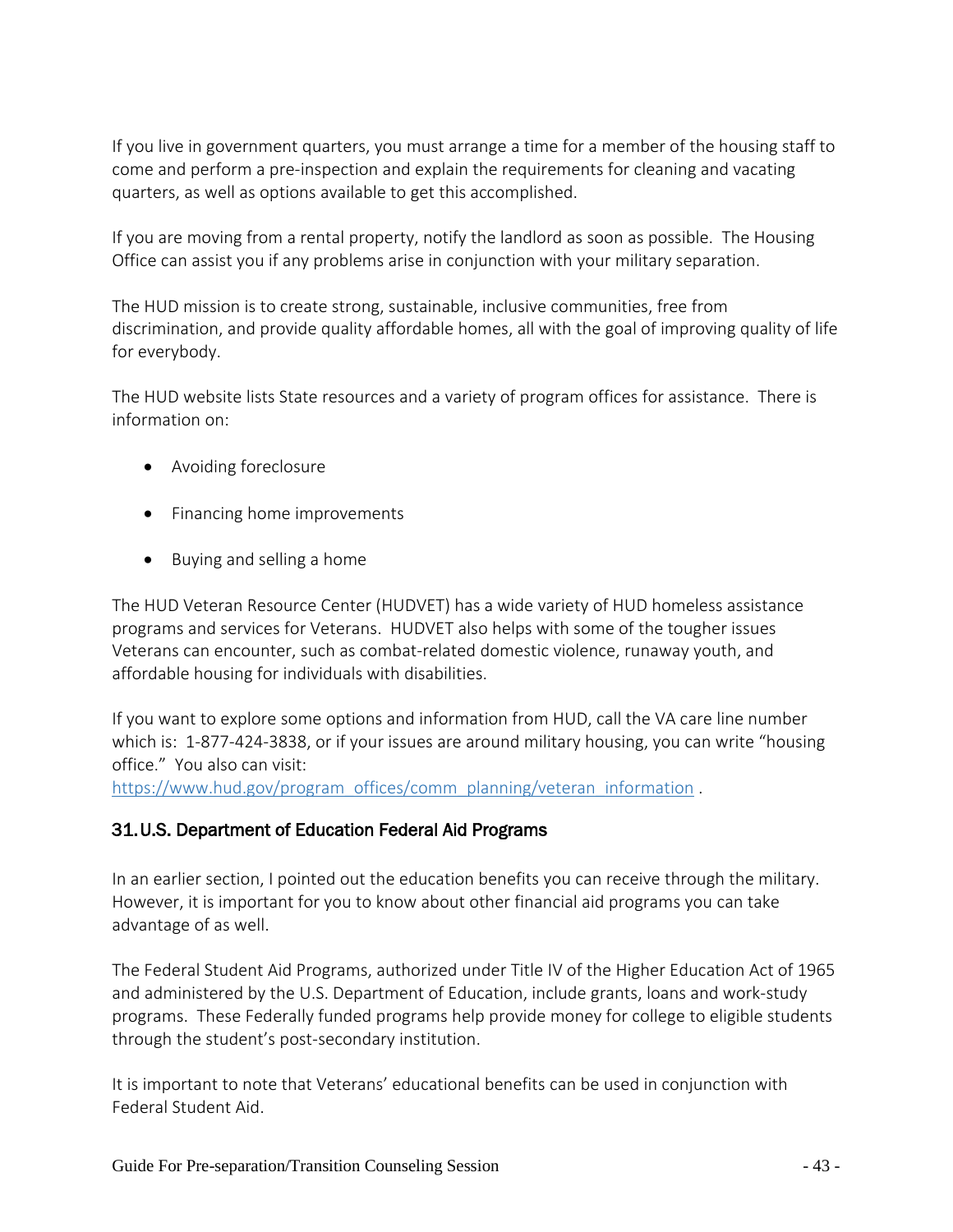Additionally, there is a Veterans Upward Bound Program available to help you refresh your academic skills so you can successfully complete your college program. For more information you can visit: https://www2.ed.gov/programs/triovub/index.html.

To learn more about these programs, please make sure to sign up for the DoD Education Track. You will learn more about grants and low-interest loans offered through the Federal Student Aid Programs. For additional information, visit the Department's website at: https://studentaid.ed.gov/sa/.

#### <span id="page-43-0"></span>32.Other Federal, State, or Local Education/Training Programs and Options

Each military Service has Education Service Specialists (ESS), Education Services Officers (ESO), and professional counselors who can provide you with information and guidance on the educational opportunities available and how to proceed along this path.

Those resources can include learning about the different undergraduate, graduate, or certificate programs there are and the options you have through military programs. These programs include a variety of services, such as:

- College-level testing
- Professional military education
- Veterans benefits
- Tuition assistance
- Financial aid
- Deferments
- Distance learning

Speaking to an ESS / ESO about your career or educational path is an important part of preparing to transition from active military Service. I encourage you to take advantage of the subject matter expertise and knowledge at the base education office.

#### <span id="page-43-1"></span>33.Information on Availability of Healthcare and Mental Health Services

The next several sections deal with all the health care options available for you and your family. The best way to get all of this information explained to you is to attend VA Benefits and Services and talk to a TRICARE representative. They can tell you specifically what you are eligible for and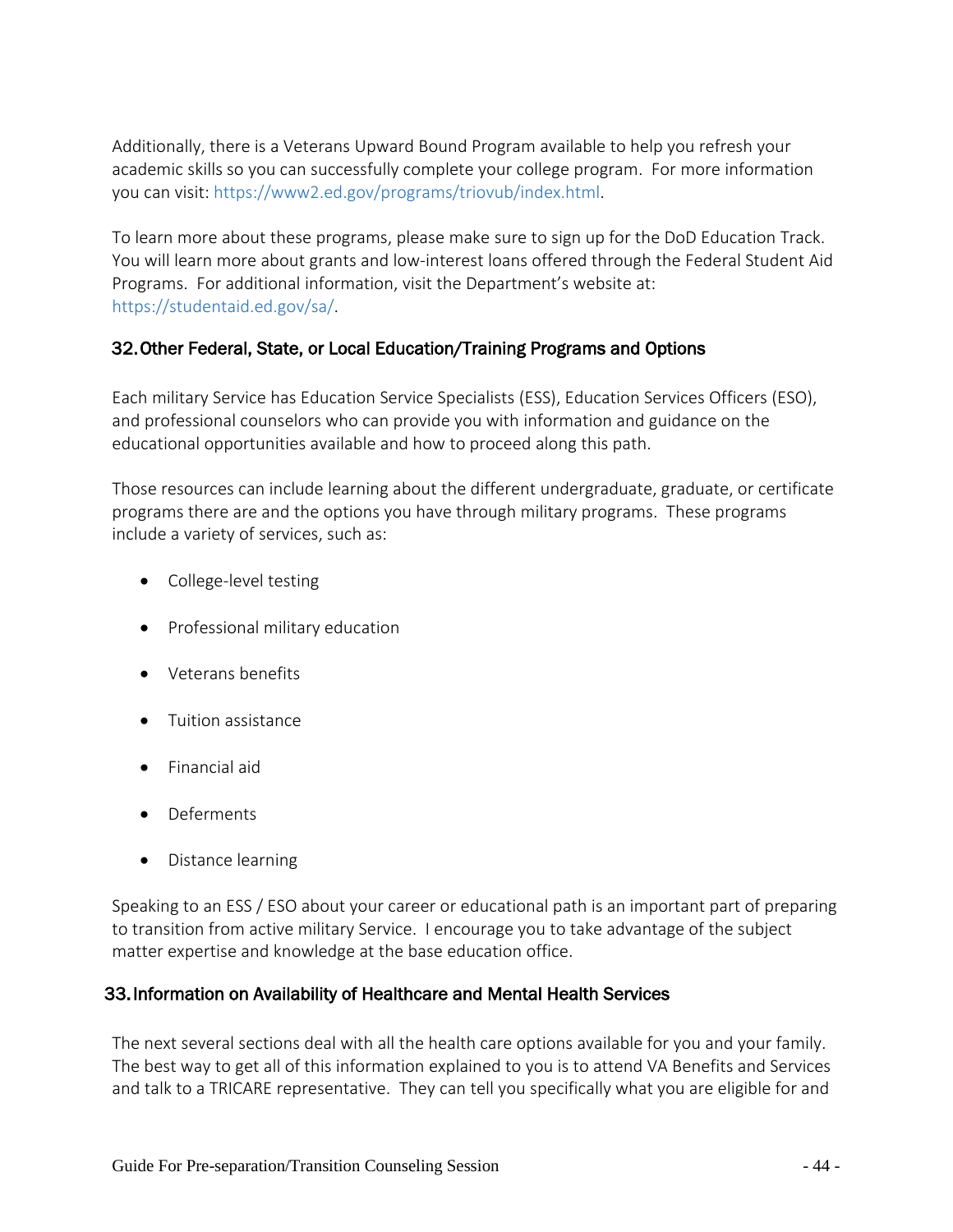how long that coverage will last. Medical coverage can be very expensive, so it is important you are aware of what is available so you make the best choice for your own unique situation. As a reminder, affiliation with the Reserve or National Guard provides certain TRICARE coverage.

A comprehensive medical evaluation, the Separation History and Physical Examination (SHPE) to include a Mental Health Assessment (MHA), is a requirement for all separating Service members. The SHPE and MHA facilitate documentation of the health status of separating Service members, assists in the transfer of care from the DoD to the VA, and supports the evaluation of VA disability claims. For members filing a disability claim with the VA, the Separation Health Assessment (SHA) performed by VA, may be used to meet the SHPE requirements when the VA exam is completed and returned to the DoD prior to separation as part of the VA "Benefits Delivery at Discharge (BDD)" program.

Members wishing to take advantage of the VA disability claim BDD option are encouraged to begin the process 180 days prior to their separation. When you attend the mandatory VA Benefits and Services, the VA Benefits Advisor will explain the BDD program.

#### COUNSELOR NOTE: Counselor should reinforce that the Service member is required to complete a SHPE and MHA prior to separation.

The requirement can be completed:

1) During Service member scheduled DoD-performed SHPE and MHA,

2) As part of Integrated Disability Evaluation System (IDES) process, Or

3) During VA disability exam (SHA) as part of BDD

Reference DoDI 6040.46

i

One service available to you is the DoD Mental Health Self-Assessment Program. This is a mental health and alcohol screening and referral program provided for military families and Service members affected by deployment and mobilization. It is a voluntary and anonymous program offered online, by phone, and through special events held at installations and Reserve units. To get further information go to: http://screening.mentalhealthscreening.org/military\_ndsd.

Anonymous, self-assessments are available for depression, bipolar disorder, alcohol use, posttraumatic stress disorder (PTSD), and generalized anxiety disorder. Individualized results and military health resources, including TRICARE, Vet Centers and Military OneSource are provided at the end of every assessment. If you are looking for further information on services available to Service members and veterans, visit http://afterdeployment.org.

Active duty Service members can self-refer for mental health if seen at a Medical Treatment Facility (TRICARE Operations Manual 6010.56-M, Feb 1, 2008 Chapter 16 Addendum B; TRICARE Policy Manual 6010.57-M, Feb 1, 2008 Chapter 7 Section 3.10.).

Each Service offers clinical and non-clinical prevention, education, and treatment programs, as well as various campaign efforts, that address mental health and substance abuse disorder (SUD) services for active duty and Guard and Reserve Components, as well as services for family members. Additionally, TRICARE offers the full range of services for mental health and SUD treatment options to include: acute psychiatric hospitalization, SUD inpatient/residential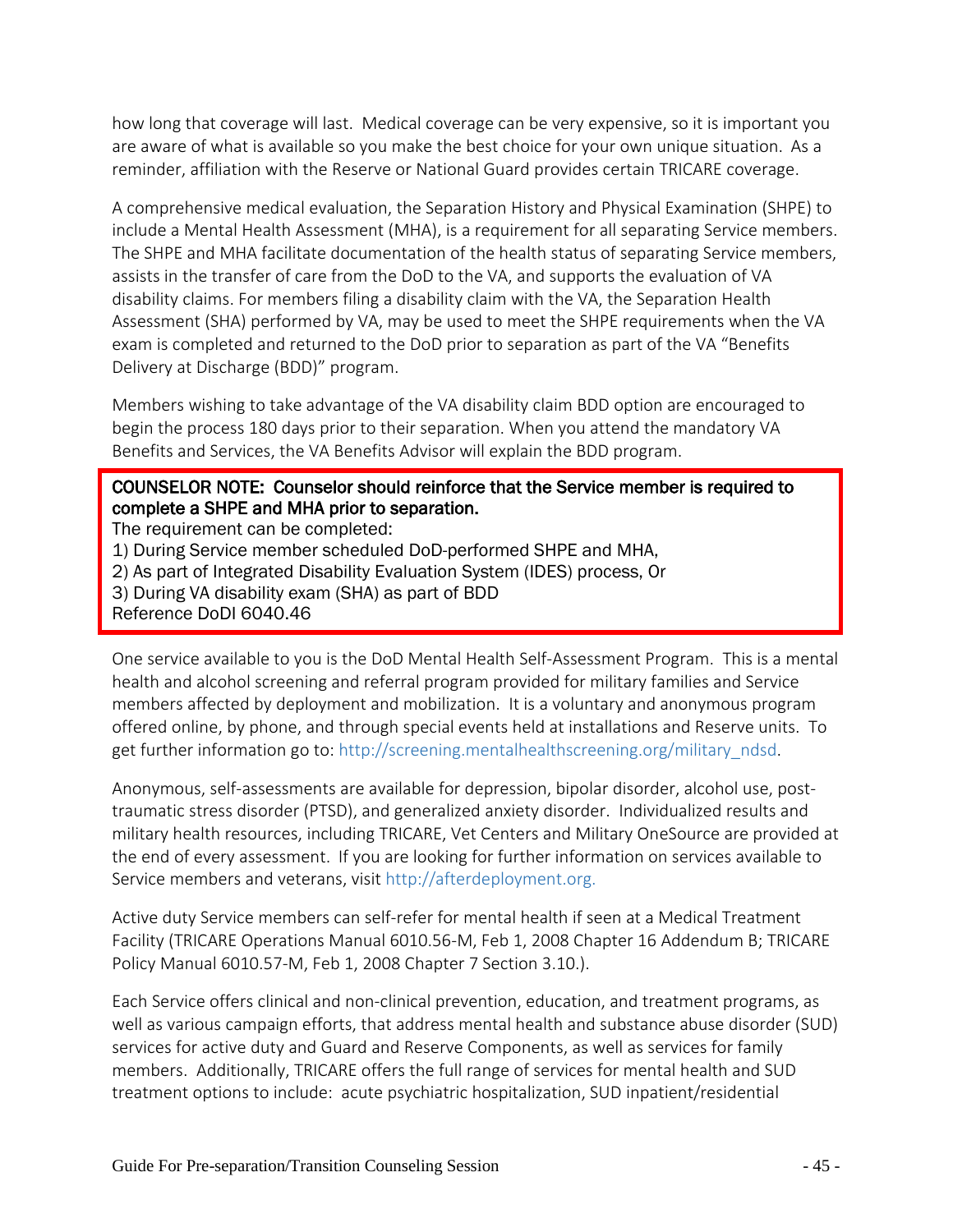detoxification and rehabilitation, partial hospitalization, intensive outpatient treatment, outpatient therapy and medication assisted treatment, such as buprenorphine or methadone, for treatment of opioid use disorder, to include opioid treatment programs and office-based opioid treatment from an authorized prescriber. Contact your TRICARE regional managed care support contractor for your eligibility status for these services.

National Guard Service members may also seek assistance regarding mental health and substance use disorder counseling and treatment resources from the National Guard Bureau's Psychological Health Program. The website for the program is: https://www.jointservicessupport.org/PHP/Default.aspx.

This website contains a locator for how to contact your State National Guard Director of Psychological Health and local psychological health resources. Additionally, the Yellow Ribbon Reintegration Program (YRRP) promotes the well-being of National Guard and Reserve members, their families, and communities by connecting them with resources throughout the deployment cycle. The website for the program is: https://www.jointservicessupport.org/YRRP/Default.aspx.

All Service members, once deployed as part of a contingency operation, are asked to complete post-deployment mental health assessments for issues such as depression, PTSD, substance use problems, and other mental health concerns at 6 months, 1 year, and 2 year post-redeployment anniversary.

DoD's *inTransition* Program is a confidential coaching program that answers questions about treatment options, provides information about community resources, and secures an appointment with a behavioral health provider at your new location.

All Service members who have seen a behavioral health provider within 1 year of separation from active duty are automatically enrolled in the *inTransition* Program and will be contacted by an *inTransition* Coach. You will have the ability to opt-out when you are contacted by the *inTransition* Coach.

Now I will discuss three main types of VA coverage for your transition.

- 1. If you are a Combat Veteran discharged from active duty on or after January 28, 2003, you can receive enhanced enrollment placement for 5 years after the date you leave the Service.
- 2. An activated Reservist or National Guard member who was on active duty in a theater of combat operation after November 11, 1998, and left Service under any conditions other than dishonorable. If you enroll with VA under the Combat Veteran Authority, you may be able to keep enrollment eligibility even after the 5 year period ends.
- 3. Conditions identified in the Separation History and Physical Examination (SHPE) may also make you eligible for care in the VA after separation. If you believe you have such conditions, you should file your claim with the VA and try to have your disability exam performed as soon as possible so it may meet the separation exam requirement.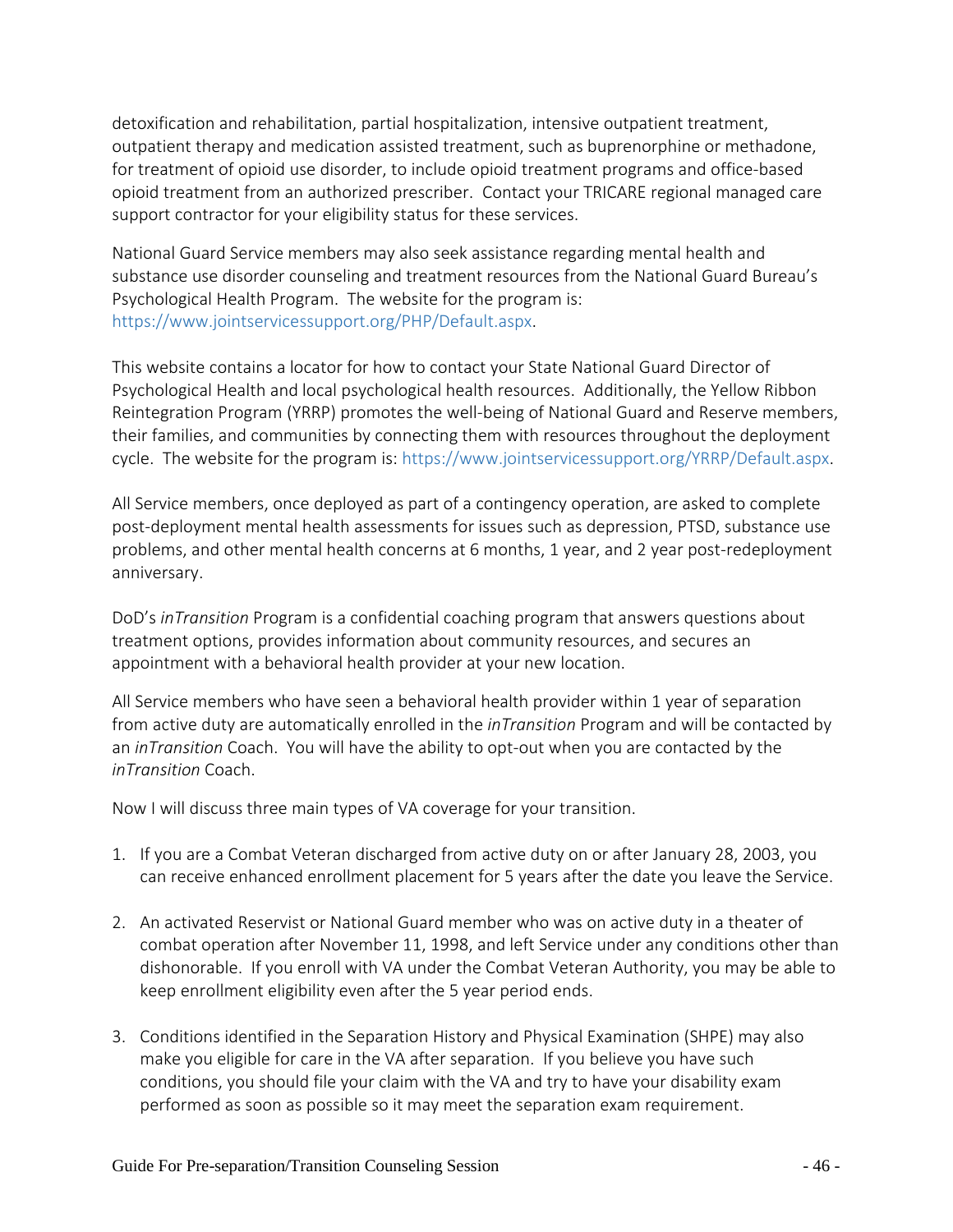The VA also offers specialized treatment of mental health issues, such as PTSD and substance use disorders. These treatments include pharmacotherapy, psychotherapy, group therapy, and for opioid use disorder, medication assisted treatment. The VA recently changed its policy regarding the eligibility of former Service members with less than honorable discharges, and separated Service members with urgent mental health or substance use problems are now considered a high priority for VA care. One does not necessarily need to have service-connected disability to be eligible for VA care.

Community alcohol, drug, and mental health treatment facilities and programs around the country may be found via the Behavioral Health Treatment Services Locator at www.findtreatment.samhsa.gov. This website has information on locating physicians and treatment programs authorized to treat opioids, such as prescription pain relievers.

For active duty family members seeking outpatient mental health and substance use disorder treatment, referral, and preauthorization are not required if the family member seeks care within the network from an individual professional provider of care (e.g. psychiatrist, psychologist, clinical social worker, licensed mental health counselor, etc.). TRICARE will review the course of treatment and ensure it is medically necessary. (TRICARE Operations Manual 6010.56-M, February 1, 2008, Chapter 16, Addendum B; TRICARE Policy Manual 1610.57-M, February 1, 2008, Chapter 7, Section 3/10)

#### Suicide Prevention Resources for Veterans, Families and Friends

The Veterans Crisis Line is available for Veterans and their families and friends, who may be the first to realize a Veteran is in emotional distress, to reach out for support when issues reach a crisis point, even if it is not a suicidal crisis. The Veterans Crisis Line is a toll-free, confidential resource that connects Veterans in crisis, and their families and friends, with qualified VA responders.

Veterans and their family and friends can call 1-800-273-8255 and Press 1, chat online at: www.VeteransCrisisLine.net, or send a text message to 838255, to receive free, confidential support 24 hours a day, 7 days a week, 365 days a year; even if they are not registered with the VA or enrolled in VA health care.

I remind you to attend VA Benefits and Services, at which time you will have the opportunity to talk with a professional VA liaison in more detail on benefits, programs, and resources available through VA.

Active duty family members seeking mental health appointments do not require preauthorization if the family member seeks care within the network. (TRICARE Operations Manual 6010.56-M, February 1, 2008, Chapter 16, Addendum B; TRICARE Policy Manual 1610, 57-M, February 1, 2008, Chapter 7, Section 3/1)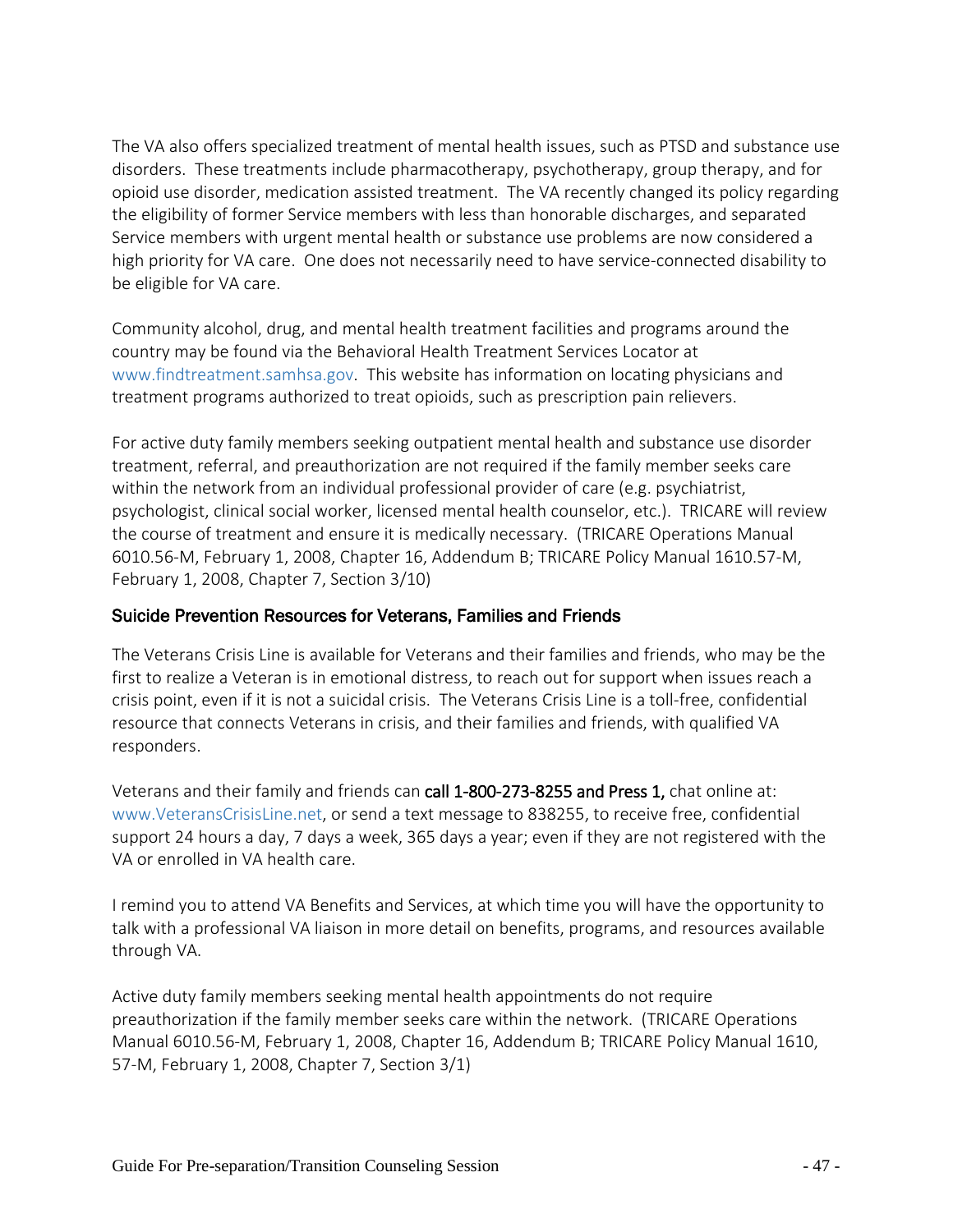#### <span id="page-47-0"></span>34.Separation History and Physical Examination (SHPE)

All separating active duty Service members and Reserve and National Guard members (if they served a minimum of 180 days on active duty or 30 days in a contingency operation) must now complete a Mental Health Assessment (MHA) and physical exam prior to separation (or release from active duty). This requirement can be met by a DoD performed exam, called the Separation History Physical Exam (SHPE), or, if applying for VA benefits prior to separation, with the VA Separation Health Assessment (SHA). Additionally, Reserve Component Service members who do not otherwise qualify may request a SHPE in order to document duty-related health conditions that may not have been captured during other physical exams.

The purpose of the SHPE or SHA examination is to make sure that medical conditions you developed during your service, that require ongoing care, or that may require care in the future, are identified and documented in your Service Treatment Record (STR). You will be asked to complete a MHA, DD Form 2978 and a medical history form, DD Form 2807-1, prior to your DoD physical examination.

This examination helps to identify medical needs and ensure a smooth transition of your medical care upon separation. It also documents your health status as you separate to enable the Veterans Benefits Administration to establish Service connection for medical conditions you developed due to military Service. You may apply for VA benefits either prior to your separation or at some point in the future. The SHPE or SHA is the first place that VBA staff look when reviewing the STR to assess connection to military Service.

If you are applying for VA benefits prior to separation through the Benefits Delivery at Discharge (BDD) program, the SHA you receive from the VA will meet the DoD exam requirement. The DOD and VA continue to work together to reduce the burden of this process for the Service member, with the key goal of avoiding the need for duplicate exams. If you do not choose to apply for VA benefits, or don't have enough time to complete the BDD process prior to separation, you will receive your SHPE through your Military Treatment Facility (MTF). We recommend starting this process at least 6 months prior to your separation date.

It is essential that your STR is up to date prior to your medical exam. The STR is a chronological record documenting the medical and dental care and treatment received primarily outside of a hospital (outpatient). The STR should also include summaries of any inpatient hospital care and mental health treatment provided during periods of active military Service or related to conditions caused by military Service. The Military Health System (MHS) must maintain your STR per DoD policy and U.S. health care laws. When you file a claim for benefits, a copy of the STR will be provided to VA using electronic systems. You should review your record, especially if you had care outside of the MHS, in preparation for the annual Periodic Health Assessment, and as you prepare for the SHPE or SHA. You are entitled access to your entire record, and to ask for a printed copy or digital copy, if that is what you need.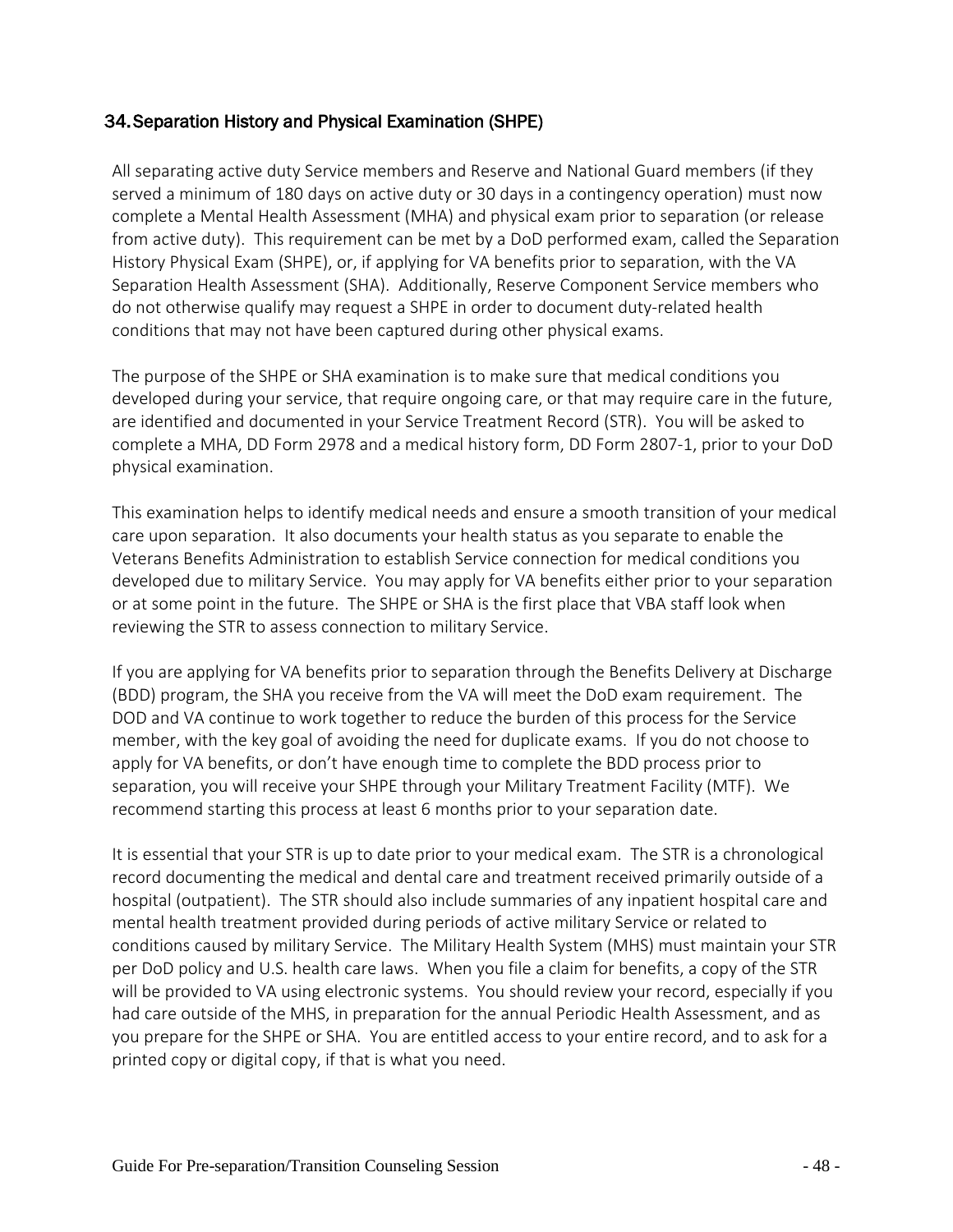Convenient, on-line access to your medical record, to include all the content of the STR, continues to improve through the TRICARE Online Patient Portal and the MHS GENESIS Patient Portal. No prior registration is necessary to sign on with your CAC card to access this information. In 2018, the system added access to all of the notes written in the electronic health record, as well as all of the documents stored in the "electronic filing cabinet", that includes the scanned copies of your old paper STR. As you prepare for the SHPE you should review your "Problem List" to make sure that important conditions are listed there, as well as review the "Documents" section to make sure that any material from other health care systems sent to your record room are captured. You can also use this system to check on the progress of your paper record scanning. Call your Primary Care Manager or visit your Military Treatment Facility records room to address any missing information.

In addition to health record access and other health services, TRICARE Online has a Service Separation page with instructions, forms, and links to VA sites to help prepare for the SHPE or SHA. The site can be reached at: https://www.tricareonline.com.

#### <span id="page-48-0"></span>35. Transitional Healthcare Benefit/TRICARE

Your health care options may be different depending on whether you retire from active duty, or if you separate, or are released from active duty.

You can always visit the TRICARE website's Plan Finder, www.tricare.mil/planfinder, to learn about options based on your status, including TRICARE options for retirees. The Plan Finder allows you to enter specific information, answers questions and explains your options.

Explore the Plan Finder and TRICARE program options at: www.tricare.mil.

#### TRICARE COVERAGE FOR RETIRED MEMBERS AND FAMILY MEMBERS

Members who fail to enroll in TRICARE Prime or TRICARE Select will lose all TRICARE coverage and default to direct care, space available only coverage, provided in a military hospital or clinic.

Any other health care delivered outside of a military facility will not be covered.

If you retire from active duty, or if you are a Retired Reserve member turning age 60 and you have submitted your retirement application to your Reserve Component, your TRICARE eligibility as a retired Service member begins the day you retire. You may submit a request to enroll in a qualifying retiree TRICARE health plan up to 12 months from your retirement date. To maintain continuous health coverage, you will have to enroll back to your retirement date and pay all enrollment fees back to that date. Certain family members also remain eligible for TRICARE benefits when you retire, including your spouse and unmarried dependent children, among others. If you go on terminal leave prior to retirement, you and eligible family members remain covered by your current TRICARE program until your retirement date.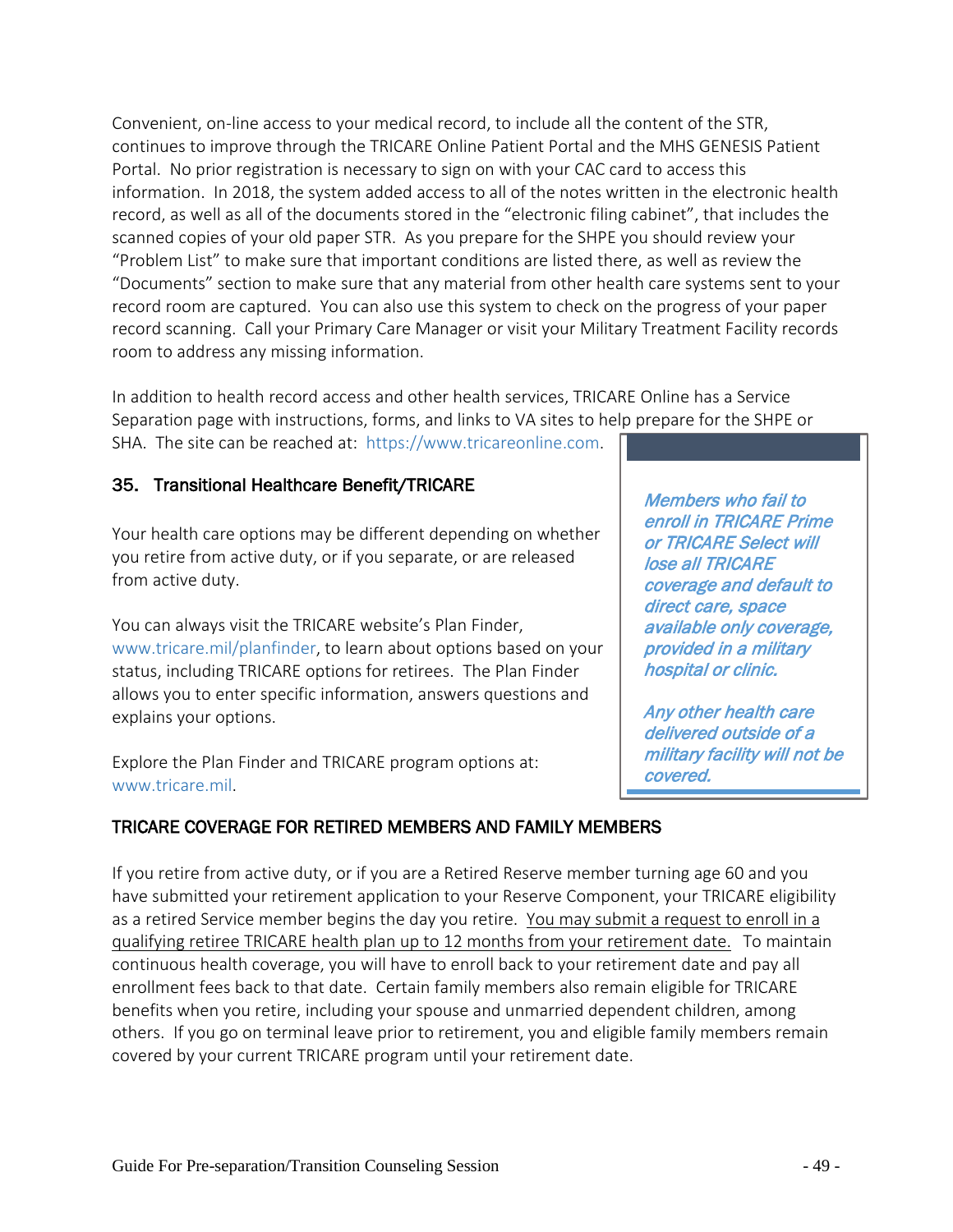COUNSELOR NOTE: TRICARE Health Plans have changed. As of January 1, 2018 retirees and their eligible family members must enroll in either TRICARE Prime or TRICARE Select by the effective date of retirement to be eligible for continuous health care coverage. TRICARE Select has replaced TRICARE Standard. TRICARE Select is very similar to the former TRICARE Standard, however the significant difference is you must be enrolled in TRICARE Select to qualify for coverage.

#### TRICARE Health Plans

Service members planning to retire are encouraged to enroll in TRICARE plan as soon as they retire.

Under age 65 when you retire:

**TRICARE Prime:** Must be enrolled and pay annual enrollment fee. A beneficiary may enroll outside of a Prime Service Area, more than 30 minutes (but less than 100 miles) from a Military Treatment Facility (MTF)/enhanced Multi-Service Market (eMSM), so long as they waive primary and specialty Access to Care (ATC) standards and MTF Commander/eMSM Manager, or designee, approves the enrollment. TRICARE Prime is not offered to retirees outside of the 50 United States and the District of Columbia.

*You may only change enrollment between plans during the annual Open Enrollment season held for 3 weeks beginning mid-November. Outside of Open Enrollment, you can only start or change plans after a Qualifying Life Event (QLE) such as a change in status, birth, marriage, change in location, etc. You have 90 days after a QLE to take action. See www.tricare.mil for list of* QLEs. Visit www.tricare.mil/retiring for more information.

TRICARE Select: Must be enrolled. Currently no enrollment fee (Available outside of the 50 United States and the District of Columbia)

US Family Health Plan (USFHP): Must be enrolled, a TRICARE Prime Option and pay annual enrollment fee. (Available in designated locations)

TRICARE Young Adult (TYA): For qualifying young adults. Must be enrolled and pay monthly premiums. TYA is available with TRICARE Prime or TRICARE Select plans.

Dental Coverage with Retirees: Retirees are eligible to obtain both dental and vision insurance through the Federal Employee Dental and Vision Insurance Program, managed by the Office of Personnel Management. Federal Employee Dental and Vision Insurance Program (FEDVIP) offers a choice between 10 dental and 4 vision insurance carriers. Enrollment is voluntary. Eligible sponsor must enroll in a FEDVIP dental and/or vision plan within 60 days of the date of retirement. In addition, TRICARE beneficiaries can only enroll or change FEDVIP plans during the federal benefits open season which mirrors TRICARE from the second full week in November to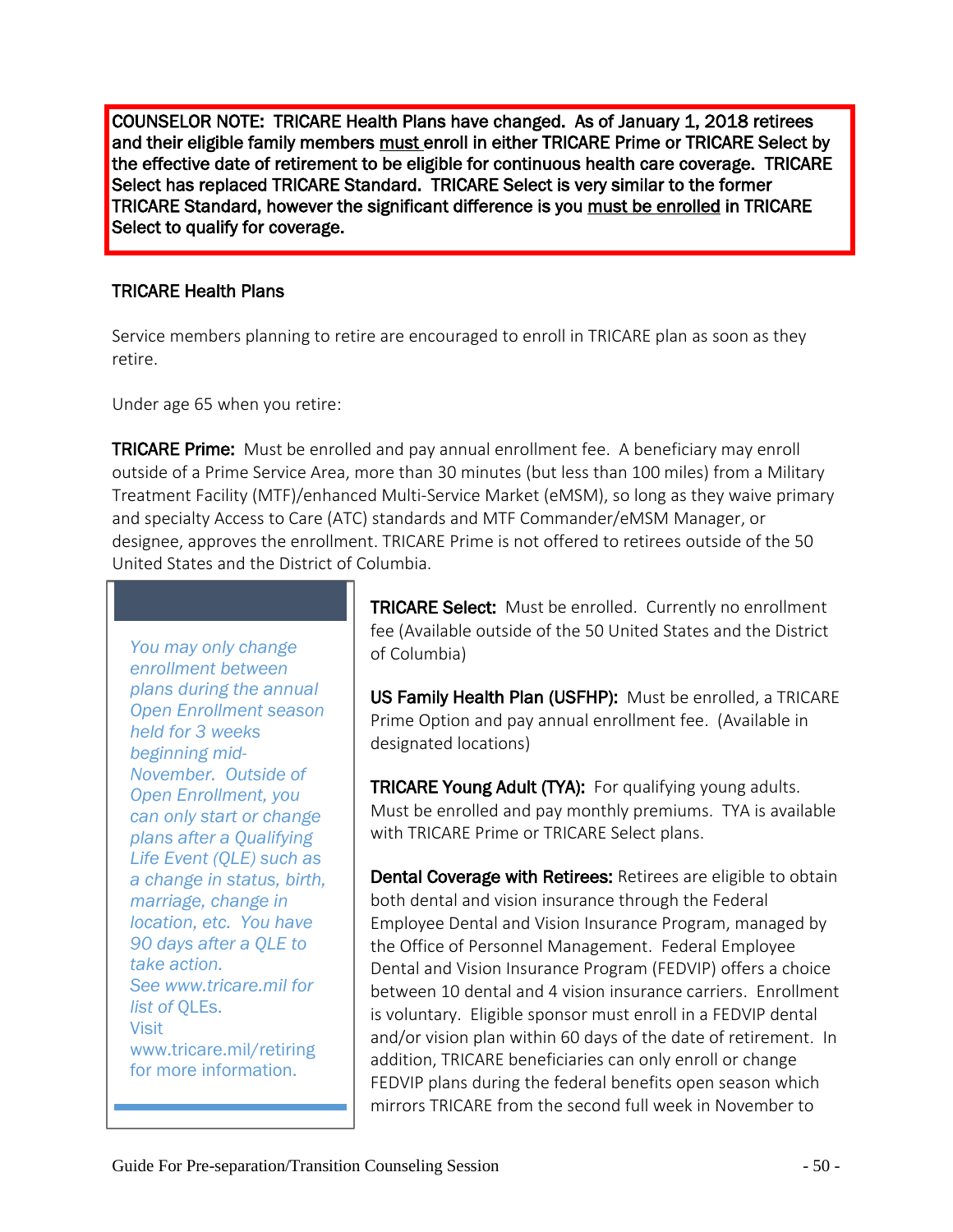the Monday of the second full week in December, or if you experience a Qualifying Life Event (QLE). QLEs that apply to FEDVIP differ from TRICARE's QLEs. All information about FEDVIP can be found at www.benefeds.com.

Retired and over age 65 or otherwise qualified for Medicare:

**TRICARE For Life (TFL):** A Medicare-wraparound coverage option for TRICARE beneficiaries who have Medicare Part A and Medicare Part B, regardless of age or place of residence. Medicare does not pay for health care outside of the 50 United States, District of Columbia, and the US Territories, however Medicare Part B still needs to be purchased to be TFL overseas. Overseas TFL is treated as if TRICARE Standard was still in existence. TFL beneficiaries are also eligible for FEDVIP dental and vision insurance coverage. All premiums and copays apply.

#### TRANSITIONAL ASSISTANCE MANAGEMENT PROGRAM

If you are separating from active duty, then you **may** be eligible for the Transitional Assistance Management Program (TAMP). TAMP provides 180 days of premium-free TRICARE transitional health care benefits after regular TRICARE benefits end. Later in this presentation, you will also hear about the Continued Health Care Benefit Program (CHCBP), which is a premium-based plan that gives you temporary health coverage for 18-36 months when you lose all eligibility for TRICARE.

This information is for individuals who are eligible for transitional health care through the Transitional Assistance Management Program (TAMP).

TAMP offers 180 days of premium-free health care to you and your eligible family members after you separate from the military. If you're eligible, TAMP starts the day after you separate from service. TAMP eligibility is not automatic, as individuals must meet one of the six qualifying criterion as described below.

#### To be eligible for the 180 day transitional medical and dental benefits, you must be:

(1) Involuntarily separated from active duty for a reason that designates transitional benefits; or

(2) A Reservist separated from active duty after serving more than 30 days in support of a contingency operation; or

(3) Separated from active duty after being involuntarily retained on active duty in support of a contingency operation; or

(4) Separated from military Service following a voluntary agreement to remain on active duty for one year or less in support of a contingency operation.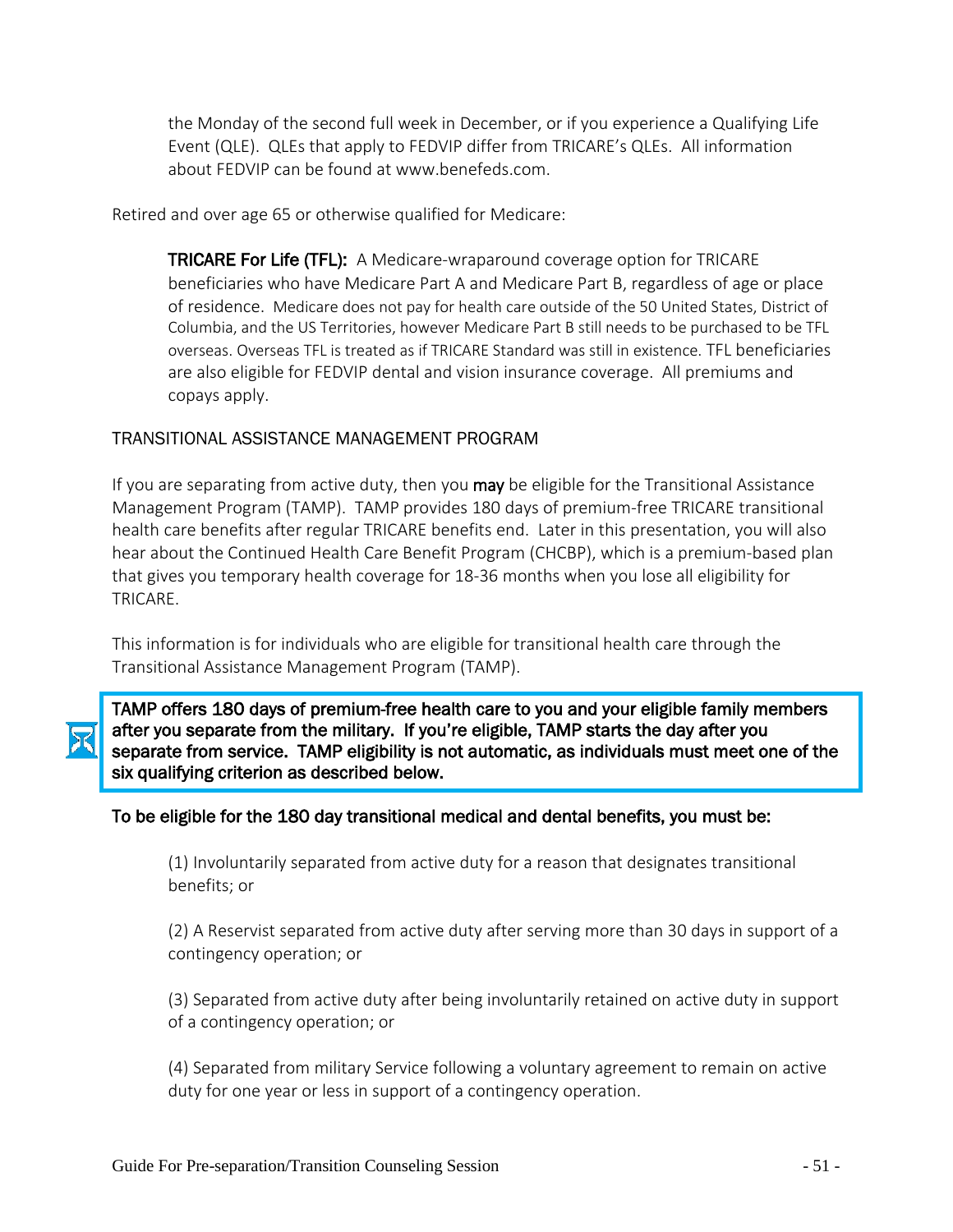(5) A member who receives a sole survivorship discharge; or

(6) Separated from active duty and agree to become a member (affiliate) of the Selected Reserve of the Ready Reserve of a Reserve Component the day immediately following last day of active duty (If there is a gap in affiliation, the member will not qualify for TAMP).

NOTE: In this instance, a member may not be coded in the HR system that automatically conveys TAMP benefits. The member must work with their gaining Reserve unit to obtain this transitional benefit and there can be no break in Service. The Reserve unit must update the member's Selected Reserve status in the Military Personnel Data System (MilPDS) for the Defense Enrollment Eligibility Reporting System (DEERS). DEERS conveys the transitional healthcare based on the MilPDS Selected Reserve update as the TA-180 is reflected on the ID card for qualifying members and family members.

You must make sure that you and your family members are enrolled and that your status reflects eligibility for TAMP in the Defense Enrollment Eligibility Reporting System (DEERS). Contact your personnel office and/or your command unit if you have questions regarding eligibility.

While you are on active duty, you may verify or update DEERS information for yourself or your family members by contacting or visiting a local identification (ID) card issuing facility. To locate the nearest personnel office or ID card facility, visit the DEERS website at: https://milconnect.dmdc.osd.mil.

Once DEERS is updated to authorize the 180-day TAMP coverage, you and your eligible family members will be automatically enrolled in TAMP with TRICARE Select coverage effective the day after your discharge date.

If this does not occur within 90 days of your separation date, please check with your Uniformed Service or Reserve Component to make sure the appropriate information has been transmitted to DEERS.

Be aware that if you or your family members were enrolled in TRICARE Prime immediately prior to your separation, you can re-enroll in TRICARE Prime, if available, up to 90-days from the start of TAMP to avoid a break in coverage. You may also to be eligible to enroll in the US Family Health Plan, a TRICARE Prime option available through networks of community-based not-forprofit health care systems in six areas of the U.S. For more information on how to enroll in a TRICARE health plan, visit www.tricare.mil/enroll.

You should visit the TRICARE website at, https://tricare.mil/planfinder, to receive specific benefits based on your status and to learn more about the two TRICARE options for retirees. This site allows you to enter specific information, ask questions, and explains the services available.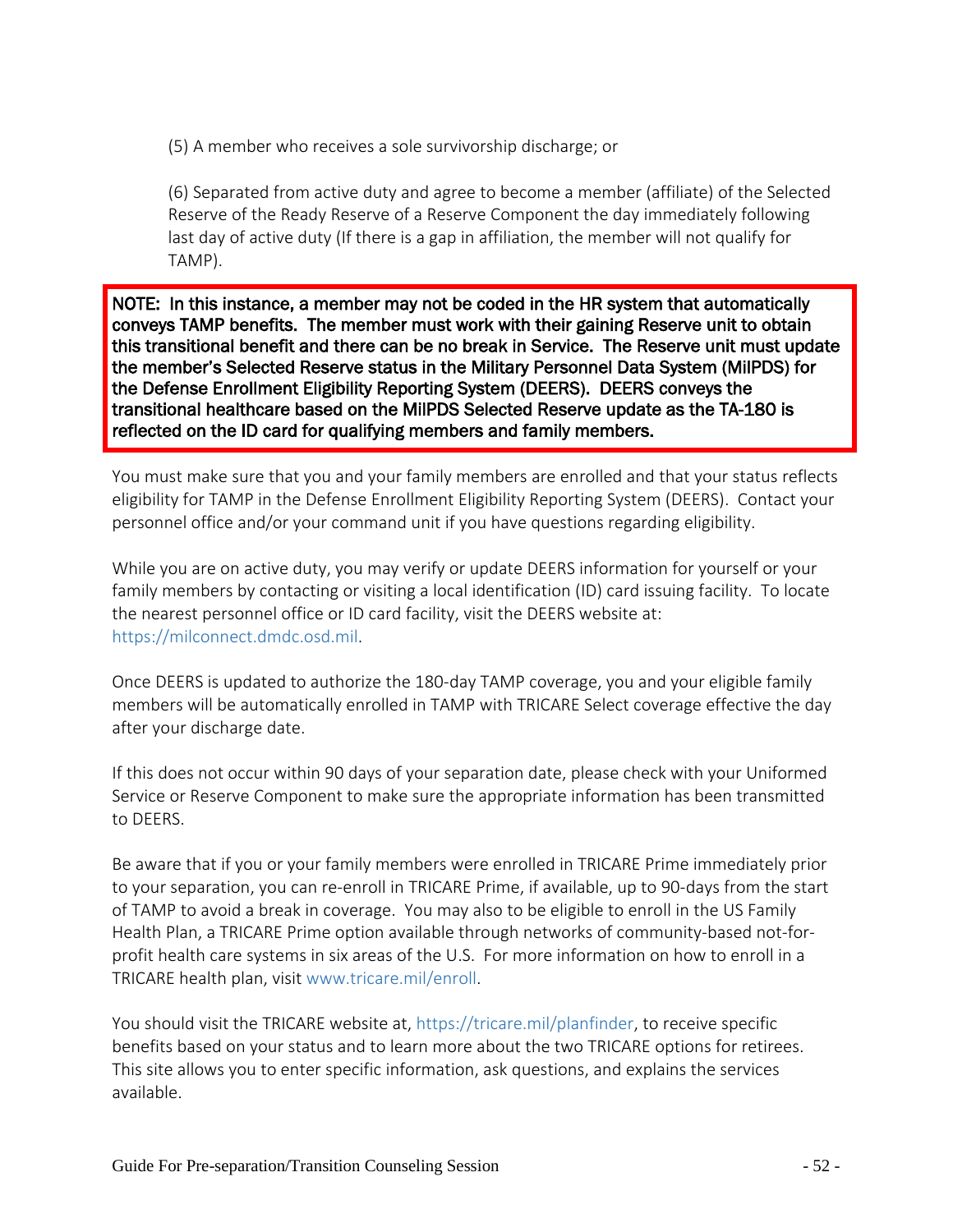If you are eligible for TRICARE, you can explore your TRICARE program options at: [www.tricare.mil.](http://www.tricare.mil/) If you are losing TRICARE or are not TRICARE-eligible, you can find other health care coverage options at: www.healthcare.gov. For more information, visit: www.tricare.mil/aca or call your TRICARE regional contractor.

If you want more information on transitional health care, visit the website at: www.tricare.mil/mybenefit.

#### Dental Coverage During TAMP

During TAMP, dental care is provided on a space-available basis in military dental treatment facilities. However, you need to know that space-available dental care is very limited and not available for dependents.

#### **Health Insurance Marketplace**

The Marketplace helps uninsured people find health coverage. View Health care coverage options for military Veterans at: www.healthcare.gov/veterans. If you're enrolled in TRICARE or the Veterans health care program, you're considered covered under the health care law.

If you're a Veteran who isn't enrolled in VA benefits or other Veteran's health coverage, you can get coverage through the Health Insurance Marketplace.

If you're a Veteran enrolled in (or are a beneficiary of) a VA health care program, you may have dependents who aren't eligible for a VA health care program. They can get coverage through the Health Insurance Marketplace.

When you fill out the Marketplace application, they will tell you if you qualify for private insurance plans. You might qualify for lower costs based on your household size and income. If you don't qualify for lower costs, you can still use the Marketplace to buy insurance. Plans cover essential health benefits, pre-existing conditions, and preventive care.

A Special Enrollment Period may allow consumers to enroll in a Marketplace plan outside of the annual Open Enrollment Period if they experience a Qualifying Life Event. You may qualify for a Special Enrollment Period if you (or anyone in your household) lost qualifying health coverage. Some examples of qualifying coverage include: Coverage through a job, or through another person's job. Visit www.healthcare.gov and answer a few questions to find out if you qualify for a Special Enrollment Period to enroll in or change plans.

To apply or learn more visit www.healthcare.gov/veterans, www.healthcare.gov, or call the Marketplace Call Center at 1-800-318-2596. TTY users should call 1-855-889-4325. Find someone nearby to help you apply at: https://localhelp.healthcare.gov/#intro.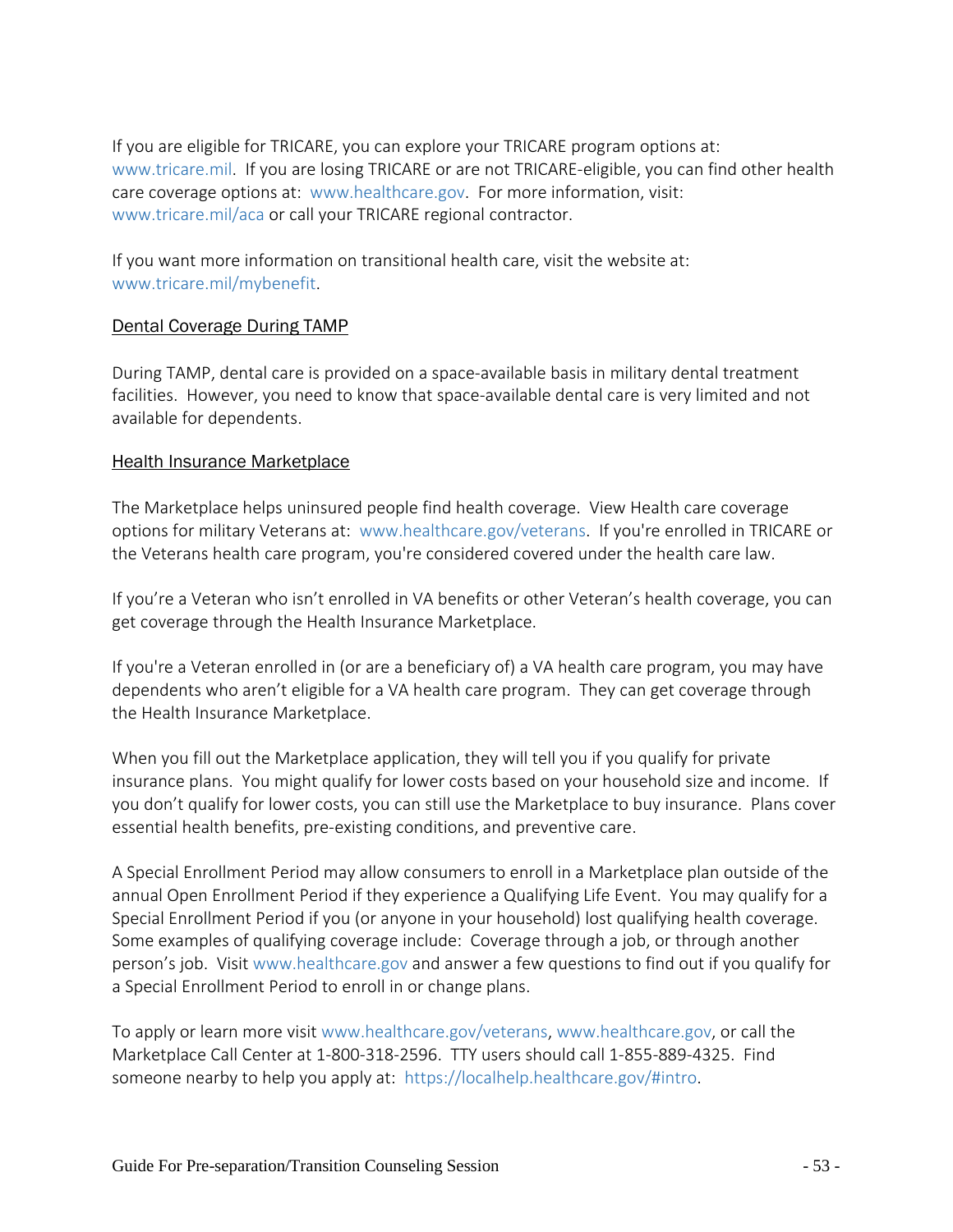#### <span id="page-53-0"></span>36.Financial Literacy and Preparedness for Transition

The Financial Literacy and Preparedness for Transition portion of this session deals with financial information and resources that are available to help you during your transition.

Transition into civilian life after military service requires you to make major decisions that may affect your finances. To ensure you are prepared, it is important to begin thinking about these decisions now. Examples include how your income and budget will change, where you will live, what type of job you will look for, and what types of insurance you may need.

Let's spend some time talking about your general money management, specifically budgeting.

Your living expenses will likely increase once you enter civilian life. You're going to need to build your 12-month post-separation budget to reflect your projected income and expenses related to your employment, education or training goals.

One Career Readiness Standard (CRS) requirement is to develop and produce a criterion-based Financial Plan for Military to Civilian Transition. You will be provided the criteria for your Financial Plan when you attend the DoD Transition Day, "Financial Planning For Transition" module. The goal of this personal financial management module is to familiarize you with the tools and requirements for the criterion-based Financial Plan.

Once you transition, you will still have expenses. Having some transition savings set aside that you can access may help you avoid touching your long-term savings and investments. It will also help avoid the need to use credit cards to pay these expenses.

When transitioning from the military, you need to carefully compare your current benefits to what is available to you in the civilian sector. These benefits may include paid leave, paid holidays, enlistment bonuses, tax-free portions of pay, pension plans, health care, and retirement health care plans. In the military, the federal government taxes base pay, and many states waive income taxes. Military pay such as housing allowances, combat pay, or cost-of-living allowances are not taxed. It is important to note that, in civilian employment, you will likely need to pay more income taxes because significant portions of your military compensation, such as Basic Allowance for Housing, was tax-free.

Also, consider your non-cash benefits such as gym memberships, theaters, recreation programs, commissary and exchange access. After transition, you will pay for many of the free or low cost services you could access on the installation while on active duty and should account for these changes in your budget. After transition, you will also no longer be eligible for certain consumer protections such as the Military Lending Act and Service members' Civil Relief Act, so be sure to carefully review the terms of new credit or loans such as for a car or other large purchase.

One benefit that you retain whether you are separating or retiring is your Uniformed Services Thrift Savings Plan or TSP account, to include your contributions along with any government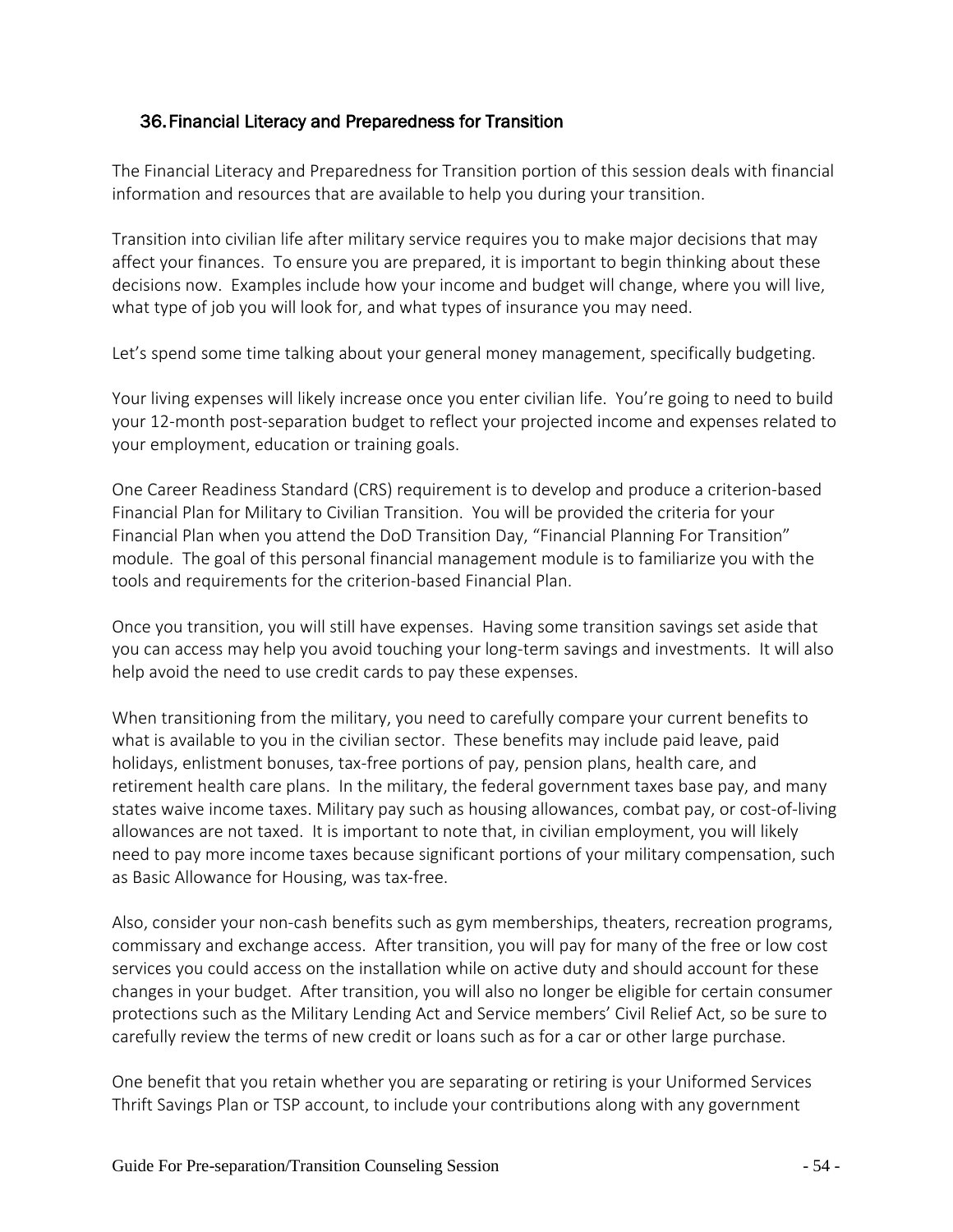contributions that you are vested in. TSP is a defined contribution retirement/savings plan similar to a civilian 401(k) plan for the purpose of providing retirement income. The value of your TSP account in retirement depends on how much you and, in some cases, the government contributed during your military service and the earnings from those contributions. There are withdrawal deadlines you need to be aware of. If you have a TSP account and are interested in withdrawing from your contributions, you need to see the TSP representative on base, or go to www.tsp.gov.

Another topic you should know about is the Survivor Benefit Plan (SBP). SBP is an optional benefit for retirees. All active duty Service members are automatically covered under SBP at the full amount while on active duty. Basically, upon your death, your retired pay stops. This means that the survivors will be left without a substantial income source.

SBP is a government-subsidized, annuity continuation program that will pay an inflationprotected annuity to a surviving spouse, or other designated beneficiary. At the time of retirement, you must decide if you wish to keep this coverage. If you choose to continue SBP, you will be required to pay a premium from your monthly retirement annuity to maintain SBP coverage. Should you chose not enroll in the SBP, you will need to obtain your spouse's consent.

If you require assistance or additional information, such as budgeting or managing credit and debt, reach out to your installation Personal Financial Manager or Counselor. They can assist you with personal financial management as you prepare to transition.

If you are a member of the National Guard or Reserve, or not located near a military installation, Military OneSource can offer financial management assistance at, 1-800-342-9647, or you can access their website at, www.militaryonesource.mil.

If you want to research financial information on your own, you may want to consider the following websites: tsp.gov, saveandinvest.org, or cfpb.gov. Also, the Service members' Civil Relief Act and Military Lending Act provide a wide range of protections for individuals on active duty. For additional information go to: https://scra.dmdc.osd.mil/scra/#/home/ and/or https://mla.dmdc.osd.mil/mla/#/home/.

As you can see, getting as much information as possible about your financial management plan is one of the most important aspects of your separation from the military. Explore various websites to include www.tsp.gov, www.saveandinvest.org, www.cfpb.gov, www.military.com or www.militaryonesource.mil, and/or call the Thrift line at 1-877-968-3778 to learn more about your particular financial situation.

COUNSELOR NOTE: Counselors can provide website links to electronic budget/spending plan, so members can complete a draft budget as pre-work.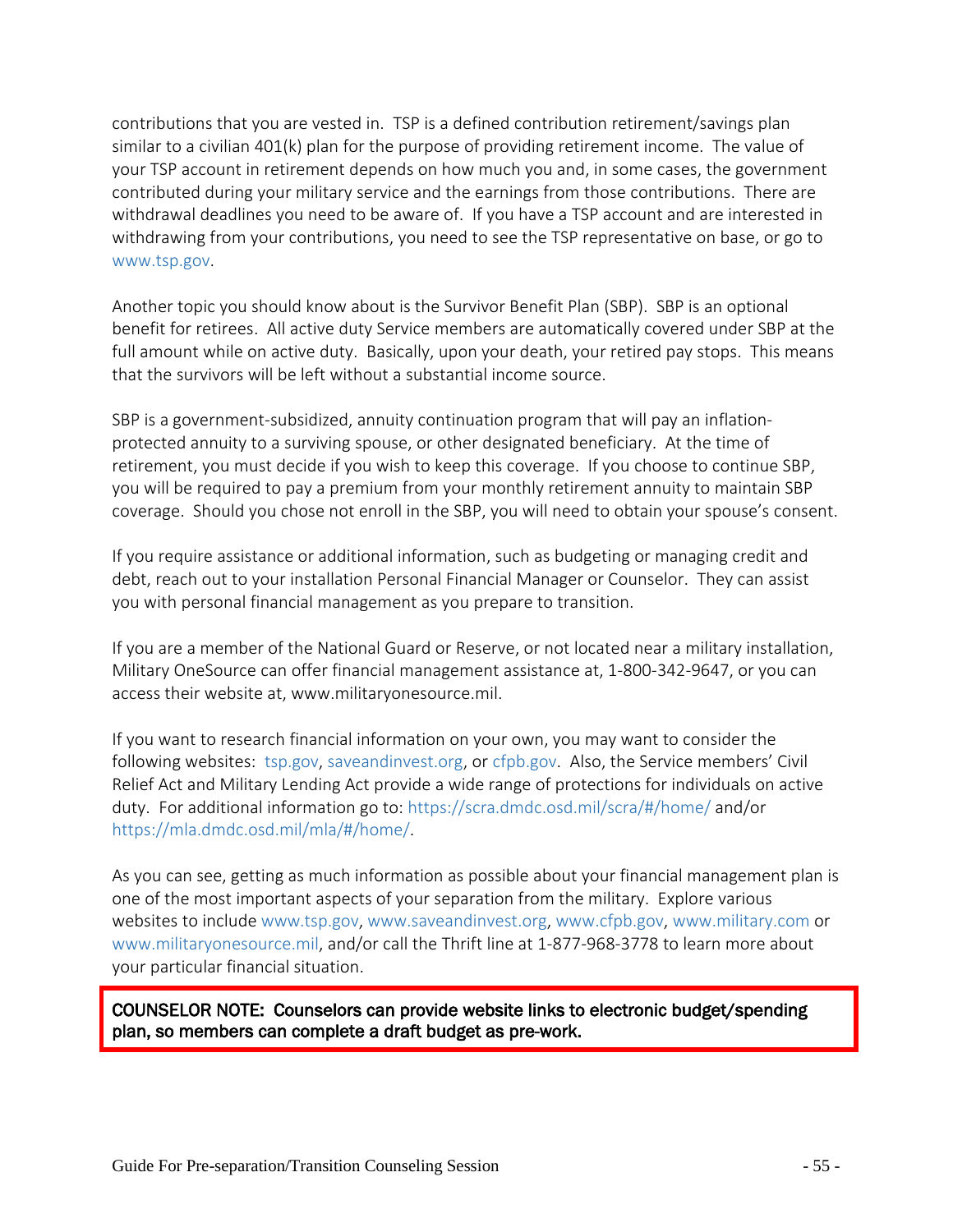# <span id="page-55-0"></span>37.Separation Pay

A topic you are surely interested in is separation pay. Public Law and Assistant Secretary of Defense Policy established separation pay to monetarily assist certain involuntarily separated or released members from active duty.

Separation pay eligibility and amounts are determined by the type of separation. The specifics on eligibility vary greatly from person to person based on the specific reasons for separation. Your personnel office can provide more details on your particular eligibility.

Personnel medically separated for a disability incurred in a combat zone or from combat-related operations may be entitled to an enhanced disability separation pay. For more information, contact the administration/personnel office.

You may also be eligible for final pay at separation that would include any earned entitlements and pay for accumulated leave. That amount will be reduced by any outstanding balances on advance pay you may have received, along with unearned bonus recoupment and other debts you've incurred throughout your Service. Also, do not forget about taxes.

In addition, some transactions already in process could result in additional payments to you after separation, or may create a debt. You are responsible for repayment of all debts owed the Federal Government. Specific questions about separation pay issues should be directed to your military personnel office. The actual amount of separation pay is computed by the local finance office.

Title 10, Chapter 59, Section 1174, Separation Pay Upon Involuntary Discharge or Release from Active Duty or Department of Defense Instruction 1332.29, Eligibility of Regular and Reserve Personnel for Separation Pay.

NOTE: Service members who received separation pay need to review the law (10 U.S. Code §1174 (h)). (1) covers offset for retired pay, (2) covers offset for disability compensation and policy (Department of Defense Instruction 1332.29, Section 3.6.2) governing Separation Pay, which includes guidance on the possibility for recoupment of the entire amount of separation pay by the VA if the members subsequently becomes eligible for disability retired pay.

DoDI 1332.18, "Disability Evaluation System (DES)," which incorporated and cancelled the Directive-Type Memorandum (DTM) on Implementing Disability-Related Provisions of the National Defense Authorization Act of 2014, dated August 5, 2014, contains information on separation pay for those medically separated.

#### <span id="page-55-1"></span>38.Unemployment Compensation

You may be familiar with unemployment benefits in the civilian sector, but did you know transitioning military members may be eligible for unemployment compensation?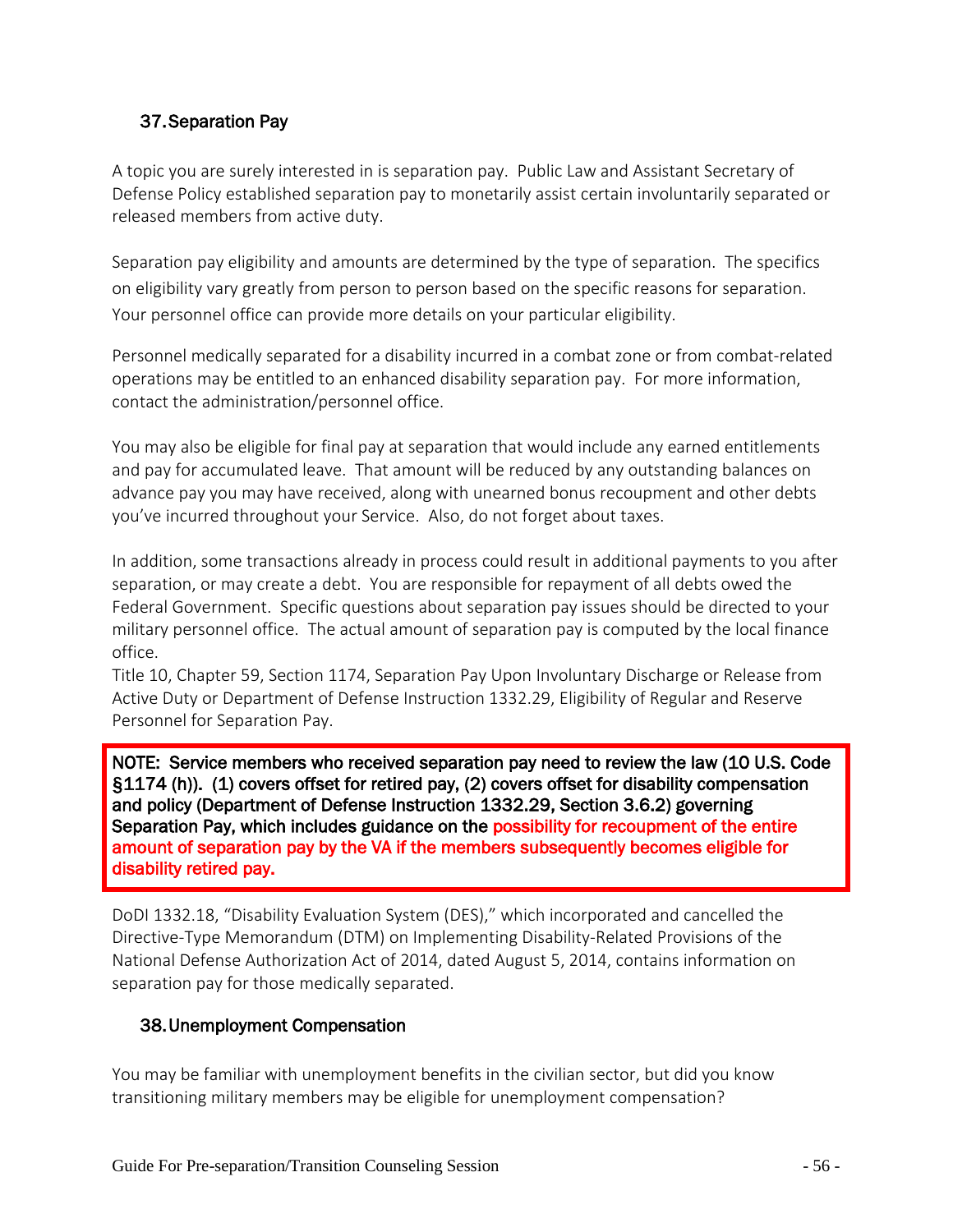You may qualify for Unemployment Compensation for ex-Service members (UCX) when you separate or retire. The UCX law provides payment for specific reasons. Different States have different requirements and rules for eligibility. You should contact the State where you plan to apply for benefits. You will need to have a DD214's when filing a claim for UCX. Receiving unemployment while you are looking for work will help provide financial stability in the event it takes a long time to find a job. Remember, the military pays for UCX on your behalf. Keep in mind, due to National Defense Authorization Act NDAA 16, those using Post- 9/11 GI Bill are no longer able to draw unemployment compensation at the same time.

To begin the process, you will have to file a claim in your State. Visit and register at your local AJC. Staff will assist you in filing your claim. The State Workforce Agency then determines your eligibility and makes a determination on your claim.

If you are interested in learning more about unemployment compensation, you can also check this website: https://www.careeronestop.org/LocalHelp/UnemploymentBenefits/Find-Unemployment-Benefits.aspx. This website has links to each State where you can locate your specific UCX information. You can also get more information about UCX benefits at: [https://oui.doleta.gov/unemploy/ucx.asp.](https://oui.doleta.gov/unemploy/ucx.asp)

#### <span id="page-56-0"></span>39.State Veteran Benefits

Many States offer Veterans benefits beyond the ones you would already be eligible for through the Federal VA.

Additional benefits may include:

- Educational grants and scholarships
- Special exemptions or discounts on fees and taxes
- Home loans
- Veteran's homes
- Free hunting and fishing privileges

Each State manages its own benefit programs and some States are very extensive, while others are minimal.

The website https://www.va.gov/statedva.htm has a link for each individual State and shows the types of Veterans benefits your State offers. I encourage you to take advantage of the benefits you have earned by visiting your State VA.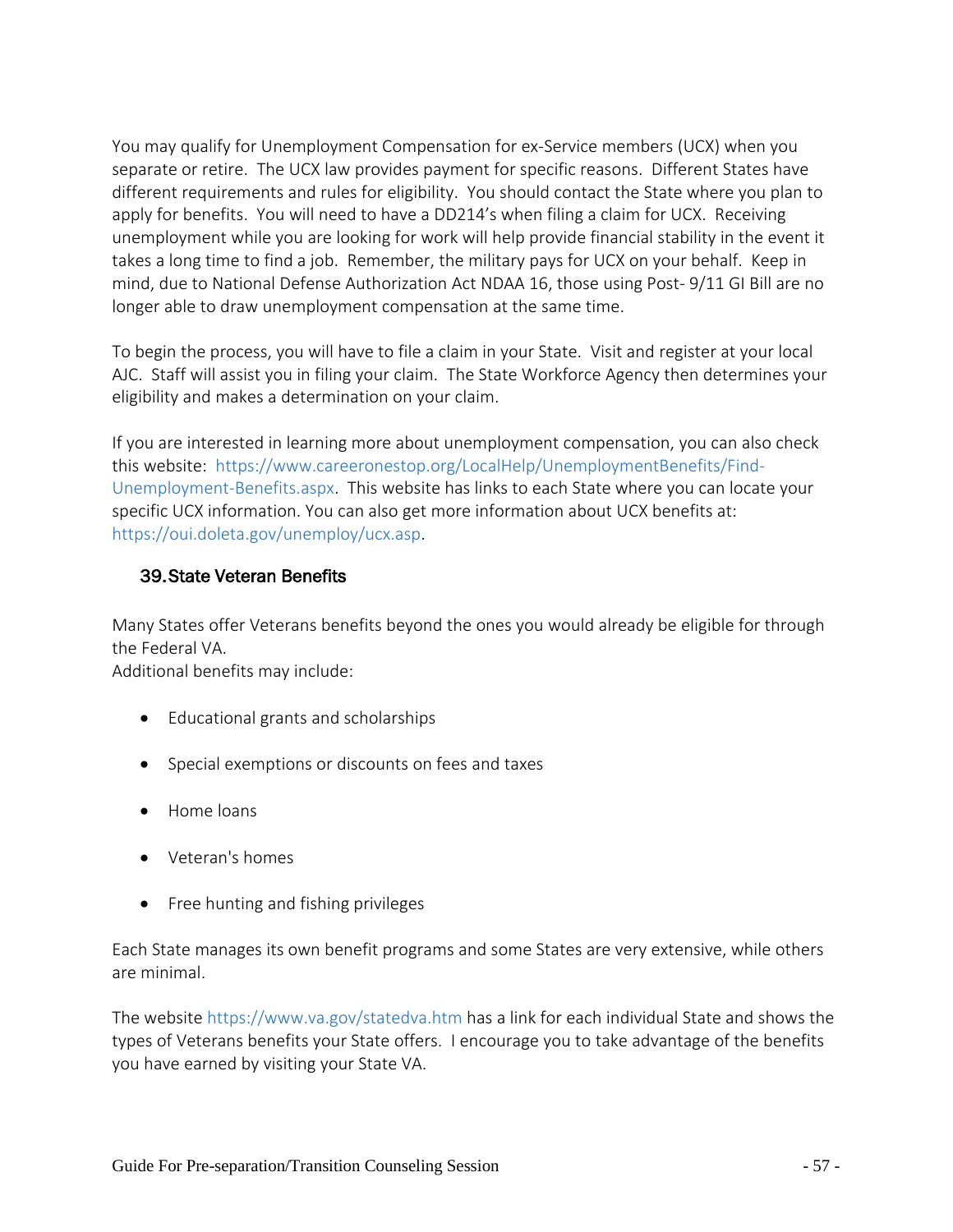# <span id="page-57-0"></span>40.Commissary, Exchange, and Morale, Welfare, and Recreation (MWR) Benefits (Retirees and Honorably Discharged Veterans)

Military commissary, exchange, and MWR facilities have been essential elements of your military non-pay compensation and benefit package while you served. Depending on your separation status, honorably discharged veterans (including Honorable and General (under honorable conditions)) may be eligible for access to some or all of these services when you separate.

# 1.Full Commissary, Exchange, and MWR Privileges

The following groups of honorably discharged veterans and their eligible dependents are authorized full commissary, exchange, and MWR privileges. MWR privileges include oninstallation MWR facilities and the new online MWR travel booking engine at AmericanForcesTravel.com.

- Uniformed Services retirees, including voluntary, temporary, and permanent disability retired list retirees of the active and Reserve components
- Former uniformed Service members eligible to receive retired pay at age 60 for nonregular service who have been discharged from their respective Service or agency and maintain no military affiliation
- Medal of Honor recipients who are not eligible under another separation status
- Veterans with 100 percent service-connected disability or unemployable as rated by the Department of Veterans Affairs

REMINDER: If you separate or retire and elect to live in a foreign country, you may not be eligible to use commissary and exchange stores in that foreign country due to treaty, Status of Forces Agreement (SOFA), or military base agreements between the United States and the host country. It is advisable to check into these limitations before making your decision.

#### 2.Two-year Commissary, Exchange, and MWR Access

Active duty members of the armed forces who are involuntarily separated from active duty and members of the Selected Reserve who are involuntarily separated from the Selected Reserve, who are eligible for transitional health care under section 1145 of title 10, United States Code, and their eligible dependents who are also eligible for transitional health care under this statute are authorized two-years of commissary, exchange and MWR access beginning on the date of the involuntary separation. MWR access includes on-installation MWR facilities and the new online MWR travel booking engine at AmericanForcesTravel.com.

# 3. Veterans Military Exchange Online Shopping Benefit and Military Star Card

In 2017, the Department of Defense approved the expansion of a lifelong online military exchange shopping benefit to all *honorably discharged veterans*.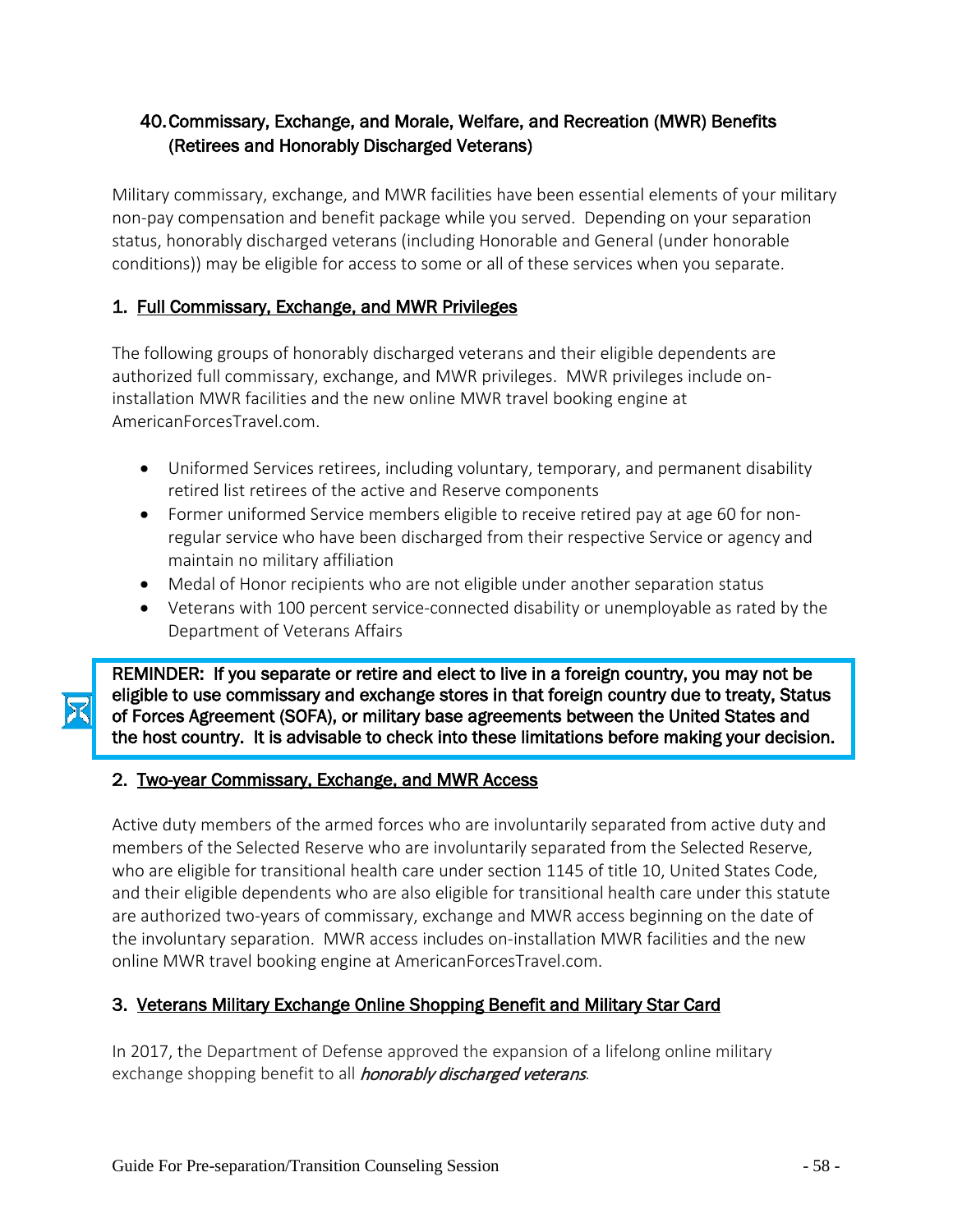Shopping the Exchanges online (through the Army and Air Force Exchange Service, Marine Corps Exchange, Navy Exchange and Coast Guard Exchange) gives you access to exclusive military pricing, special offers, taxfree shopping, and more. Online orders are delivered to your door. Veterans save millions of dollars through this expanded benefit each year. All earnings from this program are used by the Services to support quality of life programs including child and youth programs, fitness centers, outdoor recreation, and more. This benefit does not authorize installation access or in-store shopping for veterans who do not otherwise have such privileges.

Veterans can go to [ShopMyExchange.com,](http://www.shopmyexchange.com/) [mynavyexchange.com,](https://www.mynavyexchange.com/) [mymcx.com,](http://mymcx.com/) [shopcgx.com](https://shopcgx.com/) or [VetVerify.org](https://www.vetverify.org/) to verify their eligibility and establish an online account. Note: you may be asked to submit discharge paperwork (DD214) for review to verify your eligibility.

The Exchange Credit Program (ECP) operates the MILITARY STAR program on behalf of the Army, Air Force, Navy, Marine Corps and Coast Guard. ECP is operated and funded by the Army and Air Force Exchange Service (AAFES), a branch of the Department of Defense, established by Congress to protect service members from predatory lending by offering responsible credit solutions.

To complement the veterans military exchange online shopping benefit, honorably discharged veterans are also eligible to retain or apply for the Military Star card, which features one of the lowest retail credit APRs available. You can apply at MyECP.com.

COUNSELOR NOTE 1: Remind separating Service members of their responsibility to update their MILSTAR personal information (mailing address, etc.) as they finish their transition.

Reinforce the Service member's requirement to out-process at the customer service counter with their local Exchange and inform the Service member that further information and assistance can be provided there.

#### <span id="page-58-0"></span>41.Voting Assistance

While on active duty, you are covered by the Uniformed and Overseas Citizens Absentee Voting Act, commonly referred to as, UOCAVA.

UOCAVA citizens are active members of the Uniformed Services, the Merchant Marine, their family members, and U.S. citizens residing outside the United States as defined by 52 U.S.C.§ 20310 (1).

As you transition back to civilian life, you will no longer be covered by the UOCAVA. You and your eligible family members should notify your local election official of your change in voter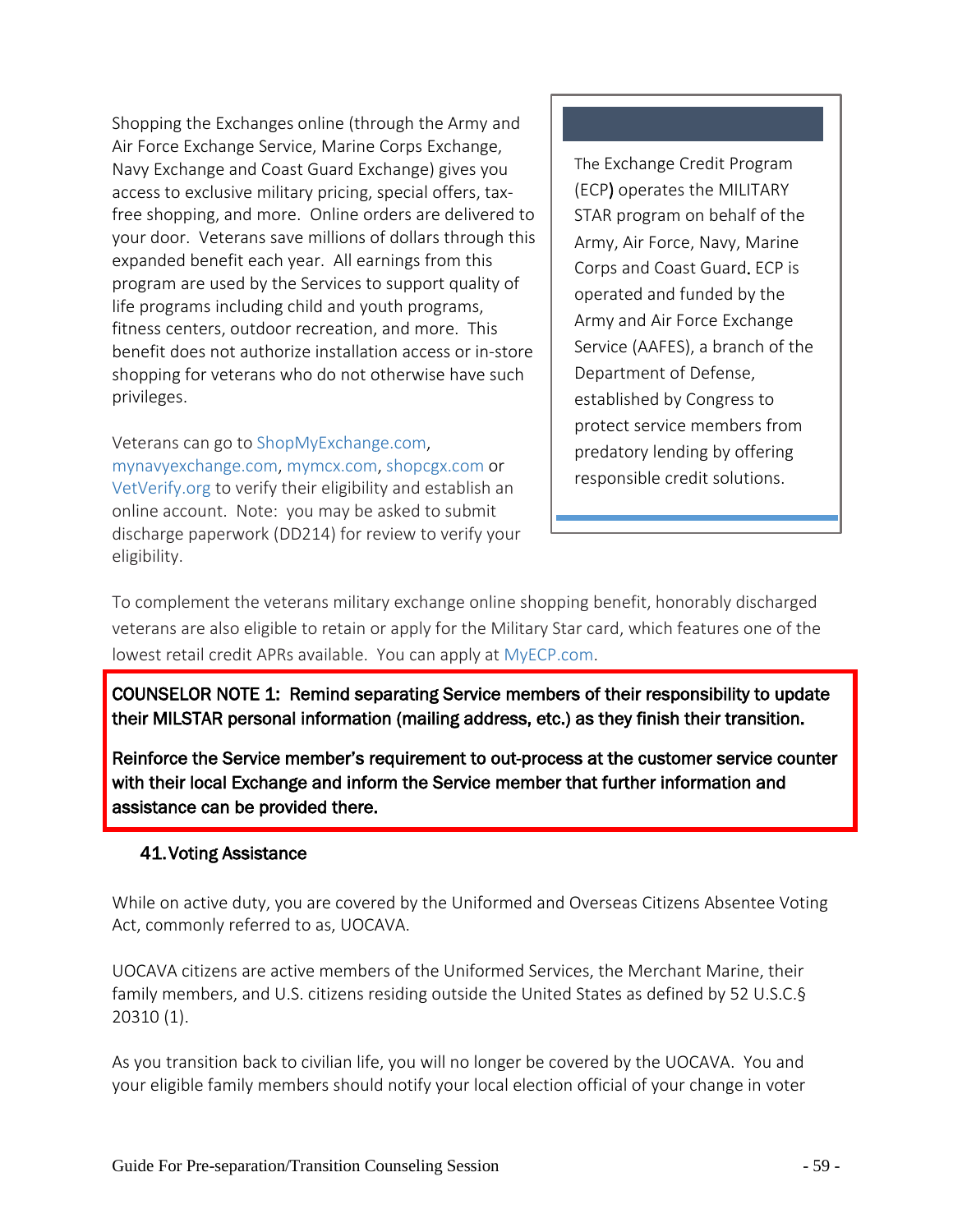registration status and update your information to vote locally. You can do this in either one or two easy steps.

If you have voted absentee or locally and are staying in the same voting residence after separation:

Step 1: Notify your election official of your change in status and that you will be voting at the poll site in future elections. A sample letter (www.fvap.gov/uploads/FVAP/VAO/staying\_template.docx) is provided for your convenience.

If you voted absentee or locally and are moving to a new State or County after separation:

Step 2: Notify your election official of your change in status and that you will no longer be voting in that jurisdiction.

Step 3: Complete a National Voter Registration Form (www.eac.gov/nvra/) to register as a civilian.

Additional information about registering to vote locally can be found on your State/Territory Election websites (www.fvap.gov/links).

If you will be remaining or moving abroad after separation from the military, you will be covered by UOCAVA as an overseas citizen instead of in your military capacity. You can find additional information on voting assistance for Service members, their families and overseas citizens at: [www.fvap.gov/military-voter/transition.](http://www.fvap.gov/military-voter/transition)

#### <span id="page-59-0"></span>42.Legal Assistance

Military installations have legal assistance offices available to assist you with legal matters such as: will preparation, powers of attorney, review of most contracts, debit/credit problems, landlord/tenant issues, family law, tax law, and estate planning. All of these services are a nocost benefit to you for your active duty Service.

Legal assistance provides quality legal services regarding personal civil legal matters to eligible persons by educating them regarding their personal legal rights and responsibilities. Legal assistance officers are well versed in the special issues facing those retiring and separating from military Service. Speak with a licensed attorney before relying on the information contained within a legal assistance website to make a decision or take any action. Contact your local installation legal assistance offices or use the Legal Services Locator to find the nearest military legal office within the continental United States.

Retirees can use the installation legal and financial offices on a space-available basis, and depending on the location, may have to wait to see a representative. The installation legal and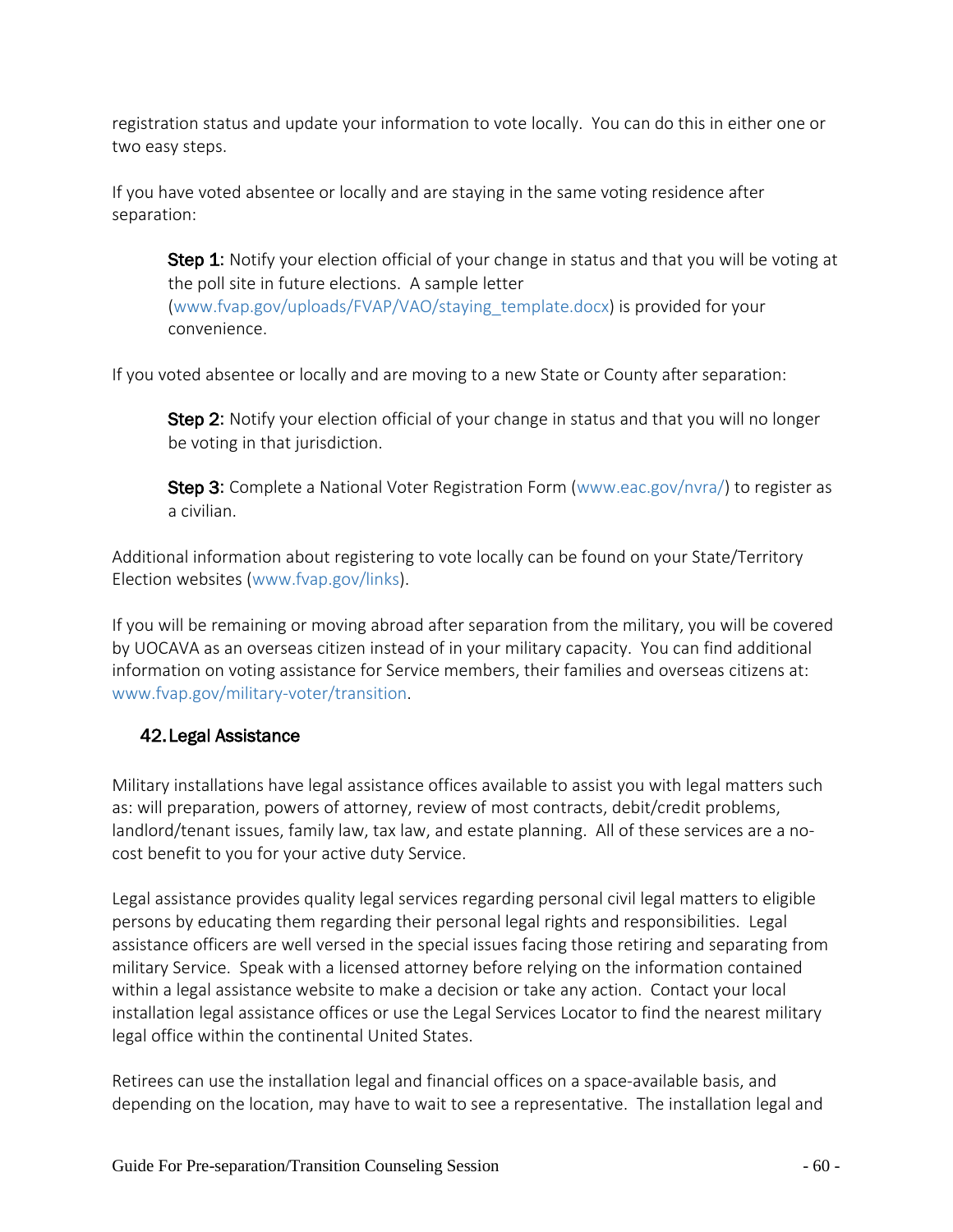financial offices will specify the services available. It is helpful to call as far in advance as possible. Retirees residing overseas may have restrictions on privileges based upon SOFA.

If you need more information on this topic, go to: https://legalassistance.law.af.mil/.

#### 43.Post-Government (Military) Service Employment Restriction Counseling

DoD Components shall provide guidance on relevant Federal and DoD Government service employment restrictions, as part of out-processing procedures, to military members who are leaving Federal Service. The guidance will provide you information on what is permissible, career-wise, after leaving the military.

#### COUNSELOR'S NOTE: IT IS IMPORTANT THAT COUNSELORS STRESS THIS VERY IMPORTANT REQUIREMENT TO ALL RETIREES –

Retired military personnel (officers, enlisted and Reservists) may be subject to additional restrictions involving foreign government employment, or accepting gifts from foreign governments. These restrictions come from the U.S. Constitution and advanced approval is required. Contact the legal office for counsel prior to engaging in foreign government employment or accepting gifts from a foreign government. Failure to do so may result in forfeiture of retirement pay

A brief summary of the most common post-government employment restrictions includes:

- Personal Lifetime Ban
- After leaving government service, you may not represent another individual or company to the government regarding particular matters you worked on while in government service.
- Seeking or Negotiating for Post-Government Employment
- Official Responsibility 2 Year Ban For 2 years after leaving government service, you may not represent someone else to the government regarding particular matters that were pending under your responsibility during the last year of government service.
- Trade or Treaty 1 Year Ban
- For 1 year after leaving government service, you may not aid, advise, or represent someone else regarding trade or treaty negotiations that you worked on during the last year of government service.
- Compensation for Representation to the Government By Others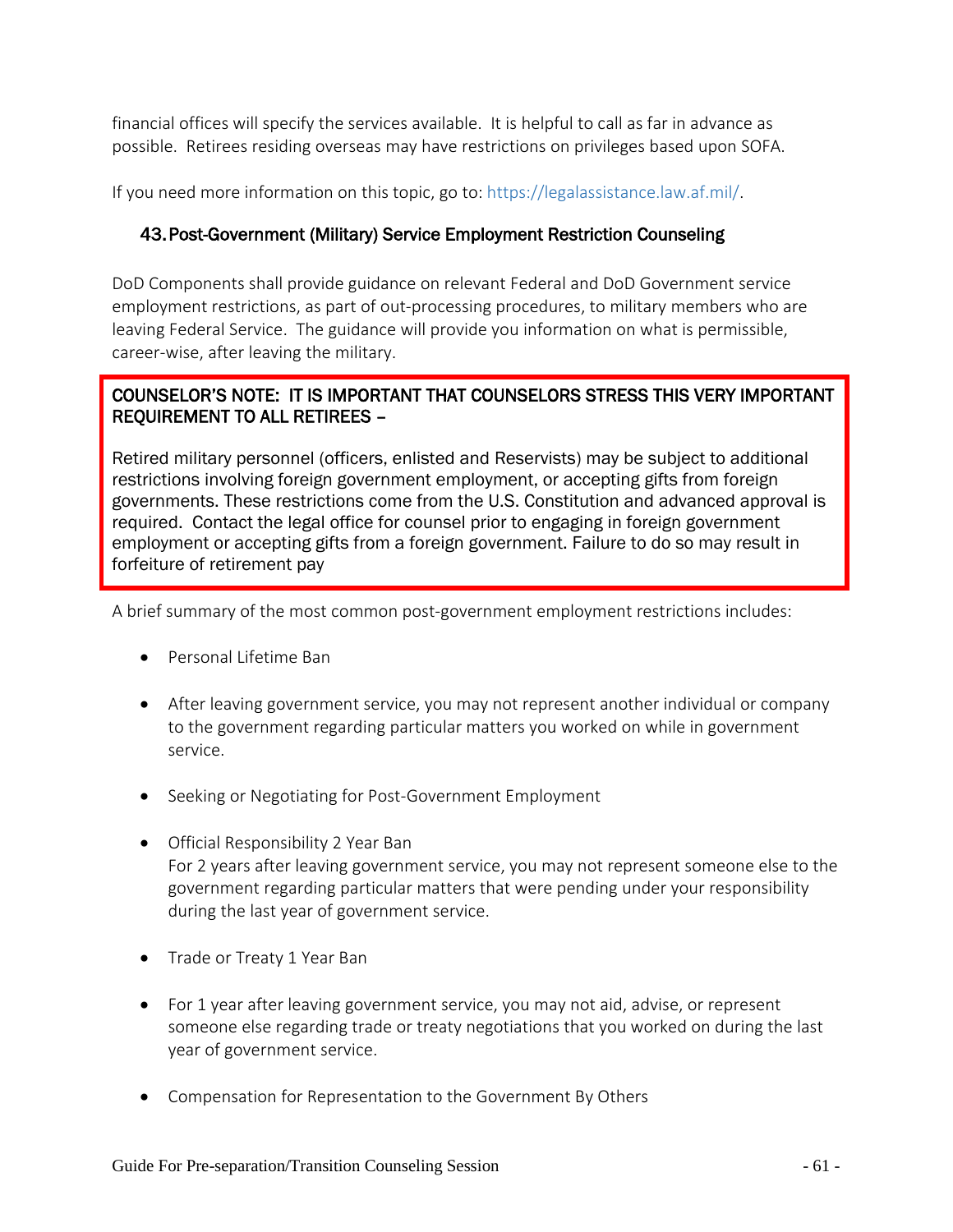You cannot decline this counseling, as it is required. Contact the installation legal office (Staff Judge Advocate or legal counselor's office) to ensure you receive a post-government (military) employment restriction briefing or counseling from an ethics official.

# COUNSELOR'S NOTE: IT IS IMPORTANT THAT COUNSELORS STRESS THIS VERY IMPORTANT REQUIREMENT TO ALL RETIREES AND SEPARATEES WHO PARTICIPATED IN AN ACQUISITION OR CONTRACT VALUED IN EXCESS OF \$10M.

Section 847 of the National Defense Authorization Act for Fiscal Year 2008 requires military officers serving in the grade of O-7 or above who participated personally and substantially in an acquisition valued in excess of \$10M; OR a military member in any grade who served as a program manager or deputy program manager for an acquisition program; procuring contracting officer; administrative contracting officer; source selection authority; member of the source selection evaluation board; or chief of a financial or technical evaluation team for a contract in excess of \$10M; AND who have a tentative offer of employment or compensation from a defense contractor to perform specific duties for that contractor within 2 years of leaving DoD to obtain written advice from their component Ethics counselor regarding the proposed employment.

Members to whom this requirement applies should seek advice from their servicing component Ethics counselor.

# COUNSELOR NOTE: IT IS IMPORTANT COUNSELORS STRESS THIS VERY IMPORTANT INFORMATION TO ALL RETIREES AND SEPARATEES IN THE GRADES OF 0-7 OR HIGHER.

Sec. 1045. Prohibition on lobbying activities with respect to the Department of Defense by certain officers of the Armed Forces and civilian employees of the Department following separation from military service or employment with the Department.

#### Personal Self-Assessment/Individual Transition Plan (ITP)

All of what we covered can be considered part of your ITP. This form and the resources, such as https://www.dodtap.mil/index.html, and several other sites mentioned during this session should be part of your ITP. If you need assistance in completing your ITP, please contact a member of the transition staff at your installation.

Transitioning requires a carefully thought-out ITP. The ITP is your game plan for a successful transition to civilian life. It's a framework used to fulfill realistic career goals based upon your individual skills, knowledge, experience, and abilities.

One of the CRS for your transition is to have a criterion-based ITP. The ITP is your personal employment plan of goals, actions, and milestones and build upon your personal self-assessment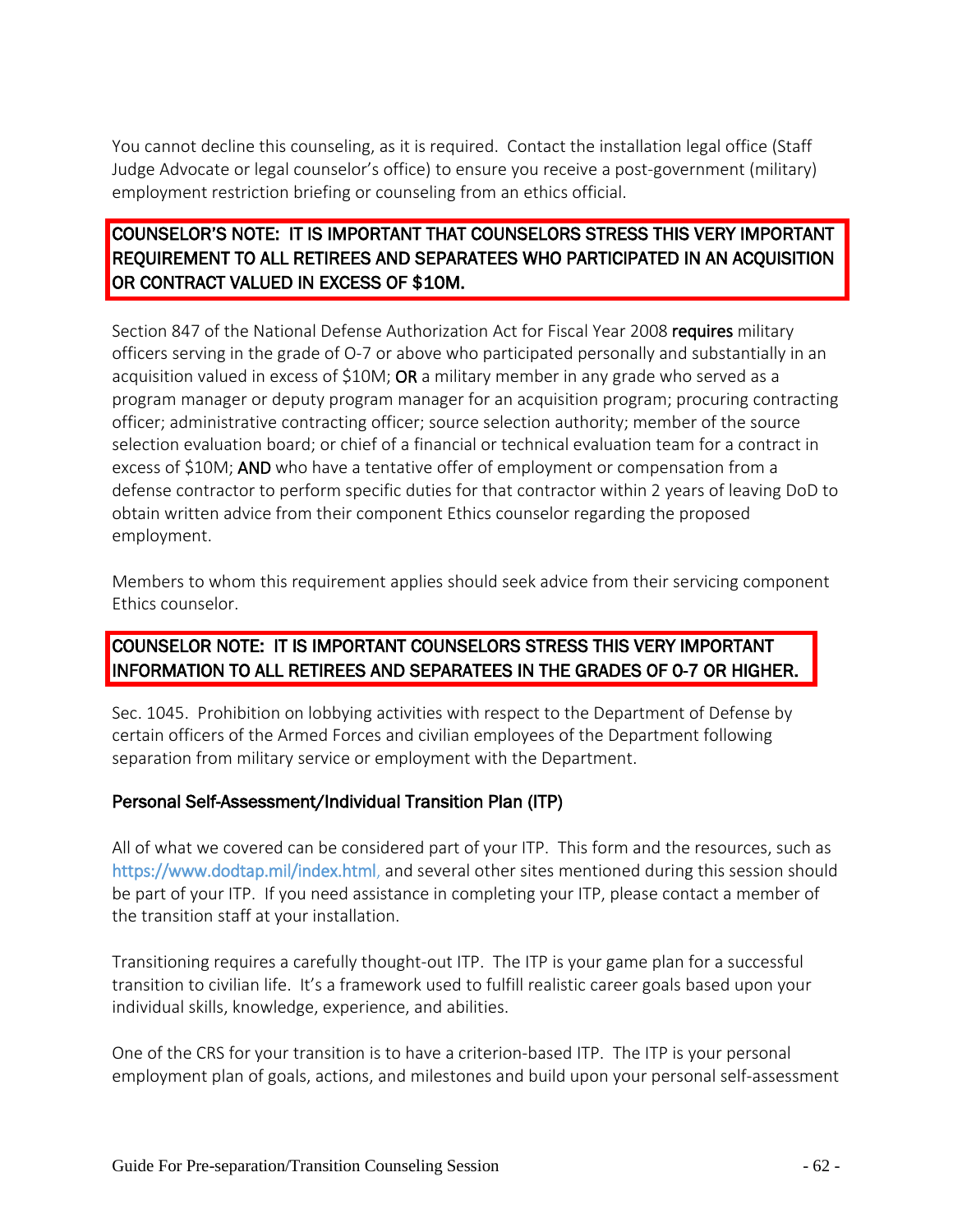from your IC. Some of you completed an Individual Development Plan (IDP) at your enlistment, and the ITP becomes an extension of that original plan as you separate or retire.

The criterion-based ITP varies for all branches of Service. You will need to complete additional sections based on your personal self-assessment and post-transition goals. Specific sections coincide with the path you take. For example, if you are planning to pursue further education at a college, your ITP will look different than someone pursuing entrepreneurship. The ITP should assist you each step of the way into your new life. It is a "living, breathing" document that won't be completed this week. Fortunately, you will not have to do this alone. This session, followed by your attendance in the Transition Assistance Curriculum and additional tracks, if elected, will help you develop your ITP. There is transition staff and Counselors available to assist you at the installation offices indicated below:

Army – Soldier for Life-Transition Assistance Program Center (SFL-TAP Center)

Navy - Fleet and Family Support Center

Air Force – Airman and Family Readiness Center

**Marine Corps** – Marine Corps Career Resource Centers

Coast Guard – Health, Safety and Work-Life Centers

#### SEC. 528. NOTIFICATION OF MEMBERS OF THE ARMED FORCES UNDERGOING CERTAIN ADMINISTRATIVE SEPARATIONS OF POTENTIAL ELIGIBILITY FOR VETERANS BENEFITS.

(a) NOTIFICATION REQUIRED. A member of the Armed Forces who receives an administrative separation or mandatory discharge under conditions other than honorable shall be provided written notification that the member may petition the Veterans Benefits Administration of the Department of Veterans Affairs to receive, despite the characterization of the member's Service, certain benefits under the laws administered by the Secretary of Veterans Affairs.

(b) DEADLINE FOR NOTIFICATION. Notification under subsection (a) shall be provided to a member described in such subsection in conjunction with the member's notification of the administrative separation or mandatory discharge or as soon thereafter as practicable.

It is important to note that despite the characterization of Service, you may always petition the Veterans Benefits Administration of the Department of Veterans Affairs to receive certain benefits under the laws administered by the Secretary of Veterans Affairs. For those who may anticipate a less than honorable characterization, this is an especially important topic to discuss with the VA counselor in VA Benefits and Services.

<span id="page-62-0"></span>NOTE: Written acknowledgment of the restrictions is required by all Service members.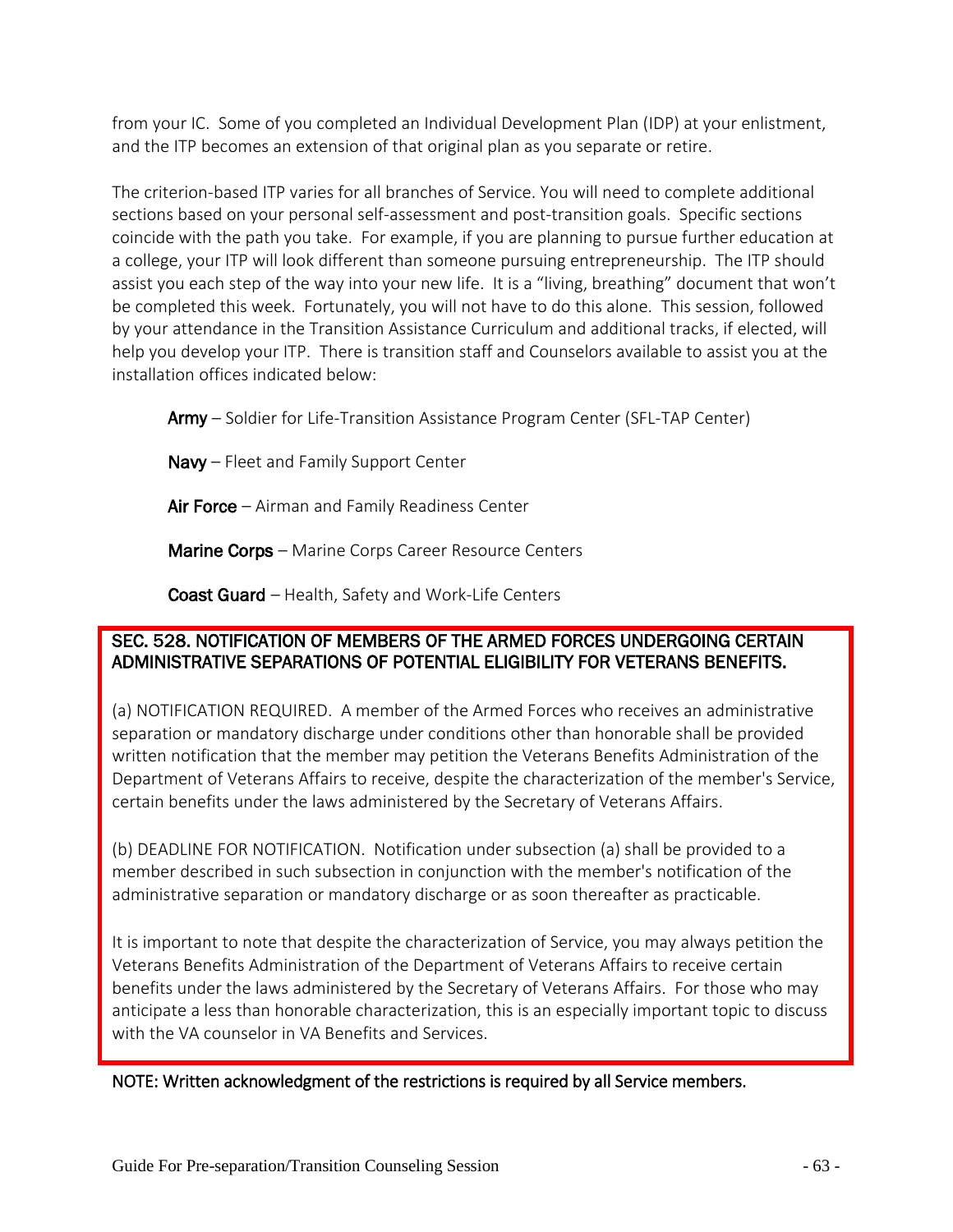# 44. CAREER READINESS STANDARDS (CRS)

As mentioned earlier during the session, your Career Readiness Standards (CRS) are tangible measures for your preparation for entry into a civilian career, higher education, vocational training or entrepreneurship. The following are the CRS deliverables:

#### CRS.

- All eligible Service members will show documented evidence of:
	- o A completed personal self-assessment/ITP.
	- o A complete criterion-based post-transition financial plan.
	- o Registration on eBenefits.
	- o Completion of Continuum of Military Service Opportunity counseling (AC only).
	- o Completed gap analysis or provide verification of employment.

#### CRS based on your post-transition goals

*There are no waivers for IC, Preseparation/Transition Counseling, DoD Transition Day, VA Benefits and Services brief, only the DOL One-Day Day has specific exemption criteria.*

- Based on a Service members' personal self-assessment/ITP and post-transition goals, Service members will show documented evidence of:
	- o A completed resume or provide verification of employment if attending the DOL Employment Track.
	- o A complete comparison of higher education options if attending the DoD Education Track.
	- o A complete comparison of vocational technical training institution options if attending the DOL Vocational Track.

You may receive a CRS waiver, based on your personal self-assessment/ITP. This would have been determined during your Initial Counseling (IC). Waivers will be documented on your DD Form 2648 with your Tier determination.

#### 45. STATEMENT OF BENEFITS

Each military service is required to provide a summary of all benefits available to members of the Armed Forces and Reserve Components on current benefits administered by the DoD and Department of Veterans Affairs (VA) no later than 30 days before a member retires or separates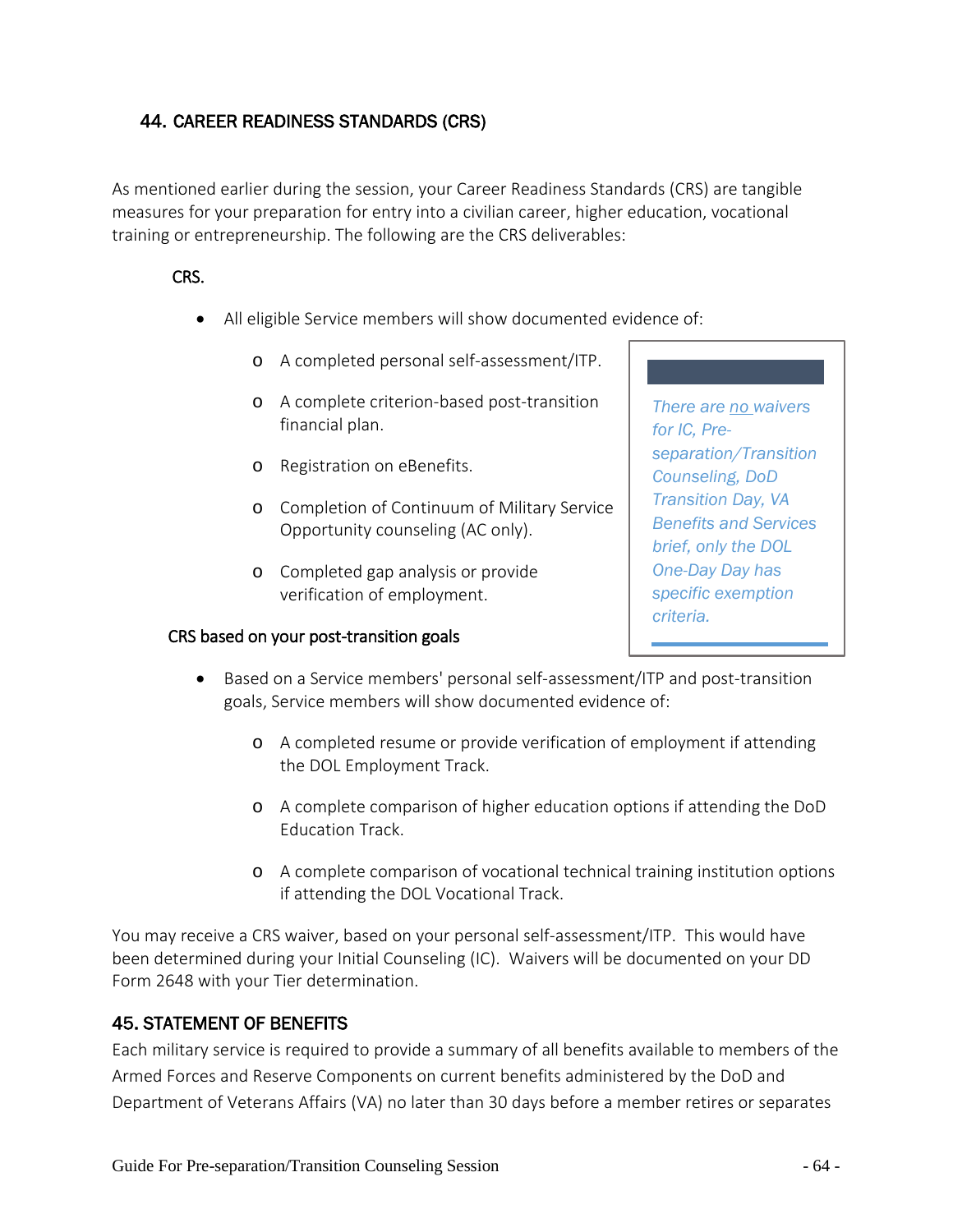from active duty. A list of your statement of benefits can be found in "Statement of Benefits Guide for Military Members" on [www.DoDTAP.mil](http://www.dodtap.mil/) under the Resources/FAQ's page.

Although various DoD programs are outlined in the guide, most entitlements also apply to Coast Guard members through the Department of Homeland Security. The guide also includes an interactive component that allows the reader to select their military service seal on the cover page, which will link them directly to their service-specific benefits' page.

#### VA BENEFITS AND SERVICES OVERVIEW

**NOTE:** It is mandatory that every transitioning Service member attend VA Benefits and Services.

COUNSELOR NOTE: Read topics to participants that will be covered during VA Benefits and Services. They will not be explained or covered during this Pre-separation/Transition Counseling Session.

# <span id="page-64-0"></span>1. The Department of Veterans Affairs (VA)

Your attendance is mandatory by law and DoD policy that you attend VA Benefits and Services before separating, retiring or being released from active duty. The briefings provide all the information regarding the VA and the laws, benefits, programs, and services administered by the Secretary of Veterans Affairs.

#### <span id="page-64-1"></span>2. Education Benefits (Post-9/11 GI Bill Chapter 33), (Montgomery GI Bill Chapter 30), (Veterans Educational Assistance Program), (Vietnam-era, etc.)

This section deals with your VA educational benefits and the following education programs that may be available to you.

It is important to know your education benefits and VA programs available to you could be affected by your contract, the amount of time you served in the military, and the characterization of your discharge. The goal of VA Benefits and Services is for you to learn everything about your education benefits.

I want to discuss the Post-9/11 GI Bill today.

If eligible for the Post-9/11 GI Bill program, you may be able to transfer unused educational benefits to your spouse or children, if you meet certain criteria.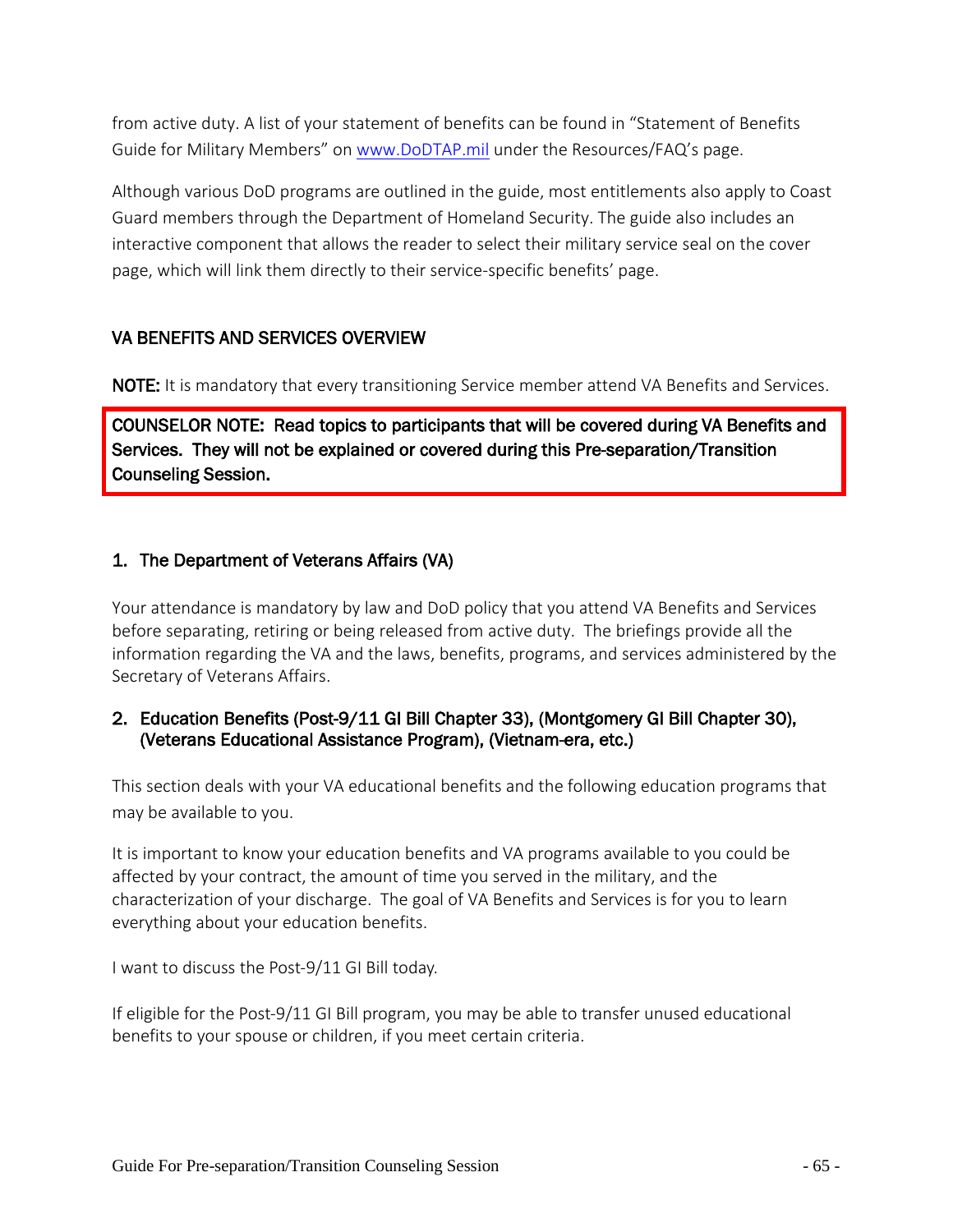֦ COUNSELOR NOTE: Transferability of education benefits is a retention incentive. In order to transfer educational benefits to a family member, military members must make an irrevocable election to convert from their existing educational program (such as the Montgomery GI Bill) to the Post-9/11 GI Bill. This transfer of educational benefits to dependents can ONLY be made while serving in the Armed Forces WHILE ON ACTIVE DUTY (as in before retirement or separation). Members who join the Selected Reserve may have the option to transfer unused benefits to family members.

Additionally, the military member must be on active duty, have served a minimum of 6 years of service up to a maximum of 16 years of an additional Service commitment on active duty or in the Selected Reserve. If you are separating from active duty in less than 4 years, you are probably not eligible to transfer education benefits. See your career counselor or education office for more information.

When transferring benefits to family members, all Service members acknowledge the following statement:

"I understand and agree to remain in the Armed Forces for the period required. I understand that failure to complete that Service may lead to an overpayment by the Department of Veterans Affairs for any payment made. (Service documentation will remain on file with the Service.)"

I encourage all who have transferred educational benefits to their family members to log into milConnect and ensure they have, or will have, completed their required obligated Service before separating. The Obligation End Date is reflected at the top of the page under "Sponsor" and on the "Approval Form."

# ONCE RETIRED OR SEPARATED FROM THE MILITARY, MEMBERS ARE NO LONGER ELIGIBLE TO TRANSFER THEIR EDUCATIONAL BENEFITS.

A limited exception is allowed upon death of the originally designated dependent.

Full details about transferability can be found in the "Frequently Asked Questions" section of: http://benefits.va.gov/gibill.

#### <span id="page-65-0"></span>3. VA Health Administration

In the VA Benefits and Services briefing, you will have the opportunity to register for VA health care, obtain valuable points of contacts and learn how to apply for other benefits such as education, home loan, VA insurance, compensation.

#### <span id="page-65-1"></span>4. VA Health Care

Ī

In the VA Benefits and Services briefing, you will have the opportunity to register for VA health care, obtain valuable points of contacts and learn how to apply for other benefits such as education, home loan, VA insurance, compensation.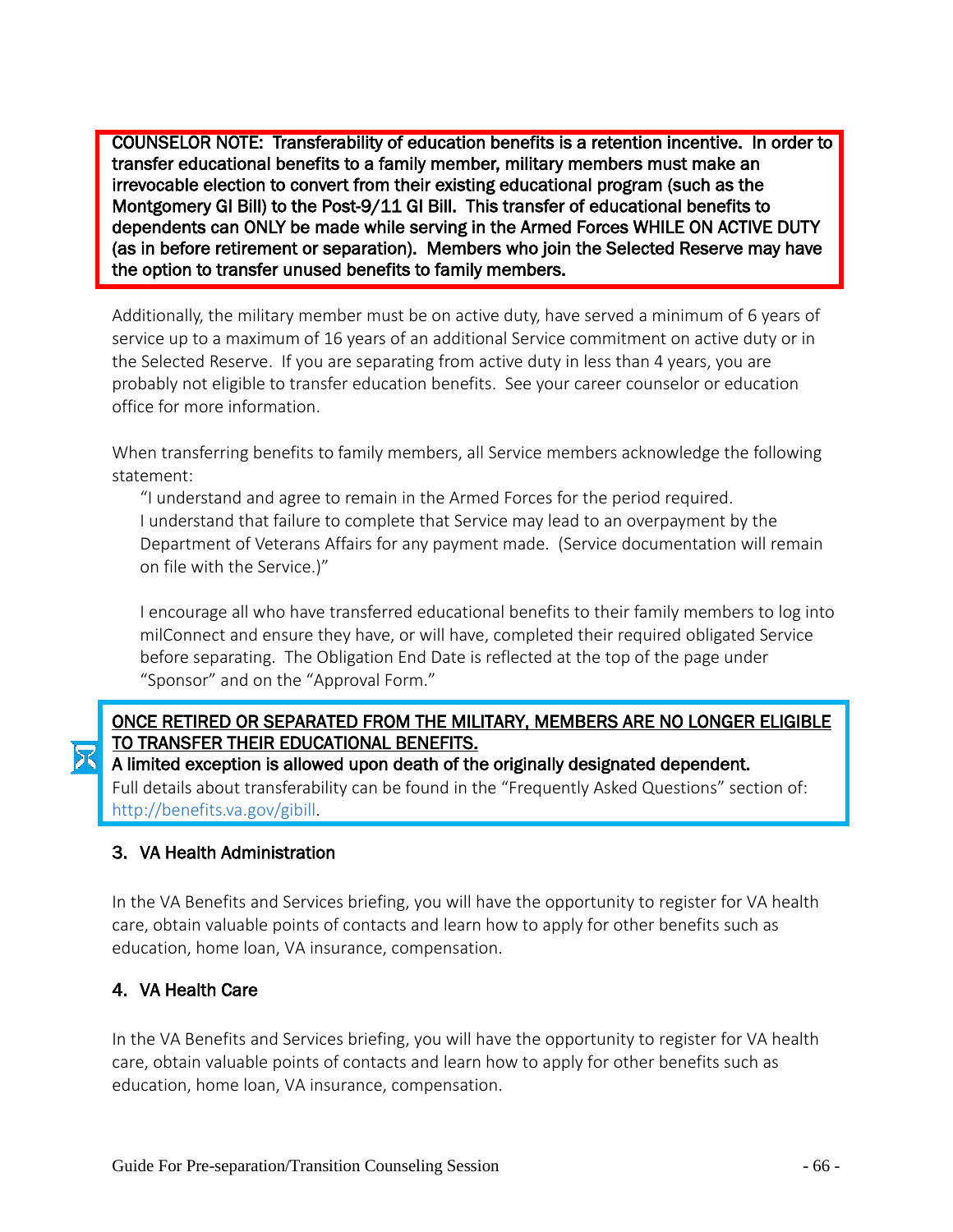#### <span id="page-66-0"></span>5. VA Dental Care

In the VA Benefits and Services briefing, you will have the opportunity to register for VA health care, obtain valuable points of contacts and learn how to apply for other benefits such as education, home loan, VA insurance, compensation.

#### <span id="page-66-1"></span>6. VA Vet Center

In the VA Benefits and Services briefing, you will have the opportunity to register for VA health care, obtain valuable points of contacts and learn how to apply for other benefits such as education, home loan, VA insurance, compensation.

#### NOTE: Counselor will explain this topic since it is not about Federal VA Benefits.

#### <span id="page-66-2"></span>7. State and Local Health Care and Mental Health Services

State departments of health promote public health through policy initiatives, research, and service programs. Often, a State's public health administration is combined with the provision of social services. "Health" generally encompasses behavioral and environmental health as well as physical well-being, illness, and communicable diseases.

Social service websites may include information and programs dealing with welfare, early childhood development, foster parenting, poverty, juvenile delinquency, sex offenders, aging, public assistance, and rehabilitation. There may also be listings of private social service agencies.

<span id="page-66-3"></span>A great resource for what is available in your State is: www.statelocalgov.net.

#### 8. Other VA Health Care and Other Benefits

You will receive information on health care and other benefits to which you may be entitled under the laws administered by the Secretary of Veterans Affairs when you attend the mandatory VA Benefits and Services.

#### <span id="page-66-4"></span>9. Continued Health Care Benefits Program

VA will talk to you about the type of health care that is available to you if you meet the eligibility criteria. If you aren't eligible for any of those types of coverage, and you separate from the military voluntarily, you are not eligible to use any of the military treatment facilities or TRICARE. That's where the Continued Health Care Benefits Program (CHCBP) comes into play.

CHCBP is temporary health care coverage that you are eligible to purchase for a period of 18 months, including pre-existing conditions coverage. This program is premium-based health care that is similar to, but not a part of, TRICARE and is administered by Humana Government Business INC.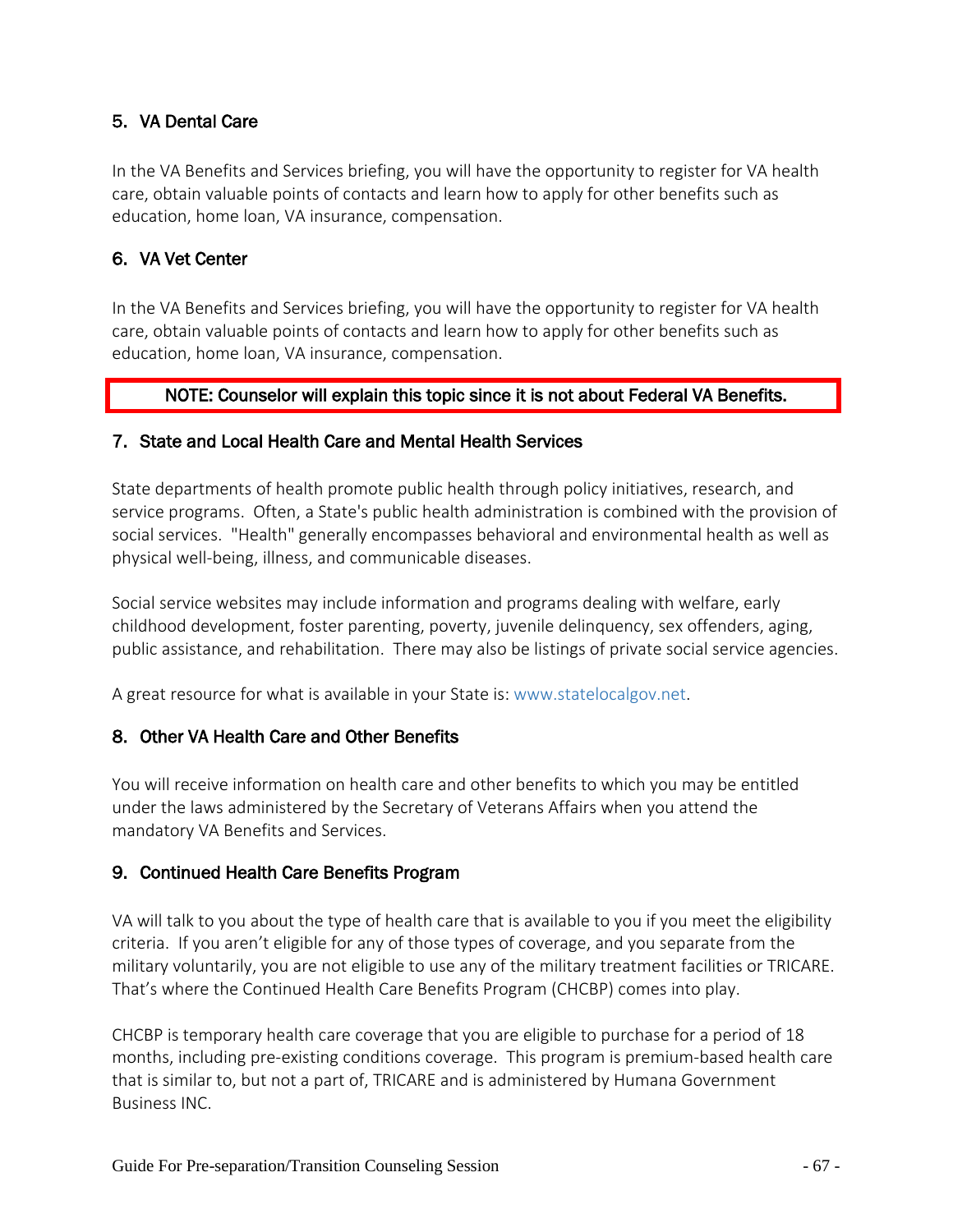The CHCBP program extends health care coverage to you when you lose your military benefits. It is available to you and your family, certain un-remarried former spouses, and children who lose military coverage.

To obtain this coverage, you must enroll and pay premiums to CHCBP within 60 days after your separation from active duty (if you don't have TAMP benefits), or the loss of eligibility for military health care.

Many employer programs may require continuous health care coverage. By purchasing CHCBP, it acts as a "bridge" between military health benefits and a new job's medical benefit. This allows you and your family to receive continuous medical coverage.

It is important that you research your different health care options. CHCBP may be the best option for temporary health care coverage. However, participation is completely optional. If you want coverage, you are required to purchase coverage.

A common question, with regards to separation, is what about pregnancy? The best option for any pregnant Service member separating, or whose spouse is pregnant, is to talk to a representative at the military treatment facility. Make sure you know your coverage.

You may also want to look at the Service regulations that cover this topic. Regardless of your situation, you should ask your service personnel office and military treatment facilities for detailed information about health care provisions and application procedures. Also, you need to know that application does not constitute approval. Each application is evaluated on individual merit.

If you want more information on CHCBP, visit: https://www.humanamilitary.com/, or call the TRICARE Customer Service at: 1-800-444-5445.

#### <span id="page-67-0"></span>10.Veterans' Group Life Insurance (VGLI)

You will receive information you need on "Veterans' Group Life Insurance" when you attend the mandatory VA Benefits and Services.

#### <span id="page-67-1"></span>11.Service members' Group Life Insurance (SGLI)

You will receive information on "Service members' Group Life Insurance" (SGLI) when you attend the mandatory VA Benefits and Services.

In a collaboration of the Veteran Affairs, Department of Defense, Defense Finance and Accounting Service (DFAS), Defense Manpower Data Center and the Uniformed Services, the Service members' Group Life Insurance (SGLI) Online Enrollment System (SOES) is now available. SOES is a web-based system that allows Service members to validate or change SGLI or Family SGLI (FSGLI) coverage amounts and beneficiaries quickly and easily without using paper forms.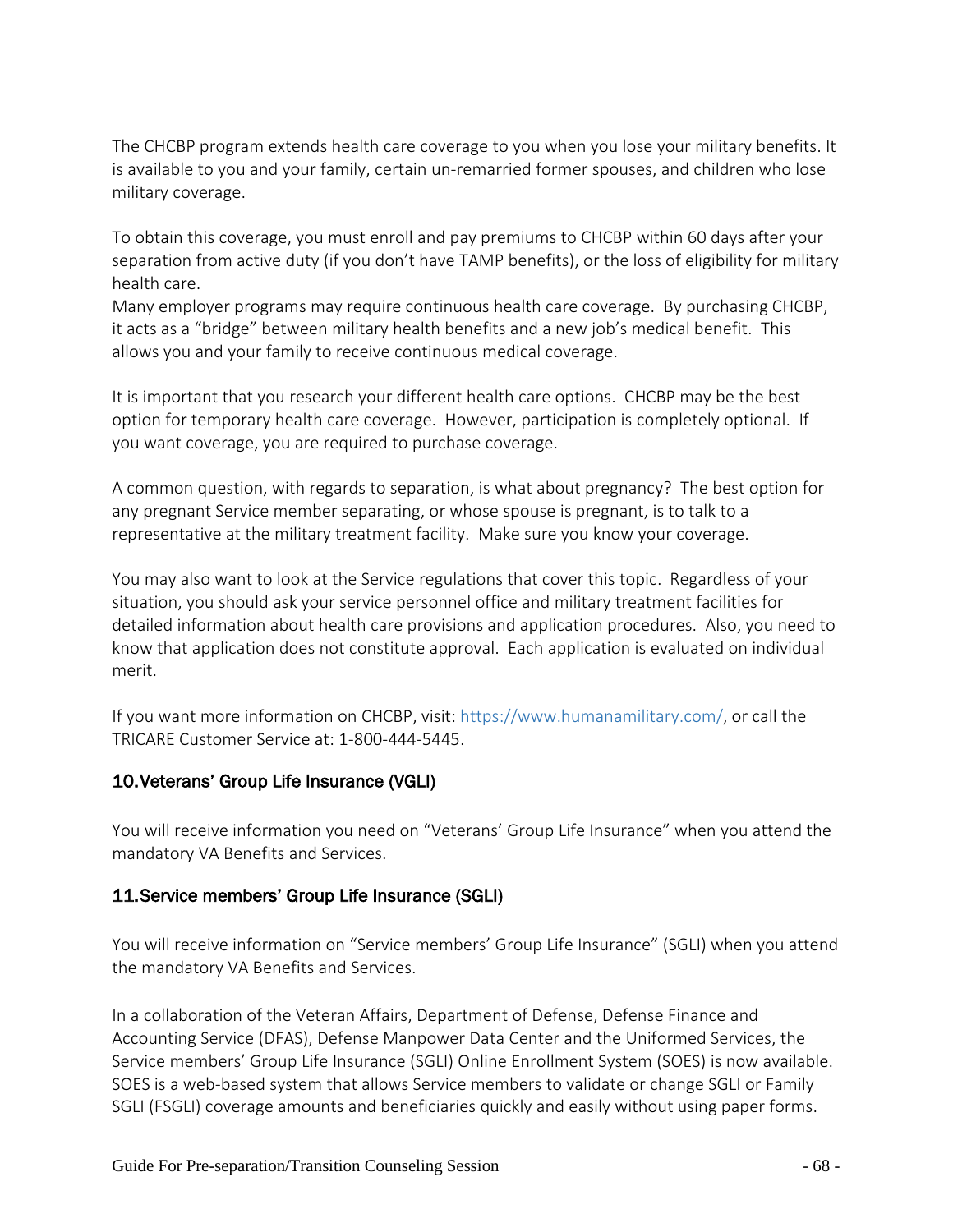SOES is available 24 hours a day and provides detailed guidance to Service members that enables them to make informed decisions on their life insurance policy elections.

#### <span id="page-68-0"></span>12.Traumatic Injury Protection under Service members' Group Life Insurance (TSGLI)

You will receive information on "Traumatic Injury Protection under Service members' Group Life Insurance" (TSGLI) when you attend the mandatory VA Benefits and Services.

#### <span id="page-68-1"></span>13.Family Service members' Group Life Insurance (FSGLI)

You will receive information on "Family Service members' Group Life Insurance" (FSGLI) when you attend the mandatory VA Benefits and Services.

# <span id="page-68-2"></span>14.Service-Disabled Veterans Insurance (S-DVI)

You will receive information on "Service-Disabled Veterans Insurance" (S-DVI) when you attend the mandatory VA Benefits and Services.

# <span id="page-68-3"></span>15.Veterans' Mortgage Life Insurance (VMLI)

You will receive information on "Veterans' Mortgage Life Insurance" (VMLI) when you attend the mandatory VA Benefits and Services.

#### <span id="page-68-4"></span>16.VA Life Insurance

You will receive information on "VA Life Insurance" when you attend the mandatory VA Benefits and Services.

# <span id="page-68-5"></span>17.Transitional Health Care Benefit

You will receive information on "Transitional Health Care Benefits" when you attend the mandatory VA Benefits and Services.

The best way to get information tailored to your particular circumstances is to attend VA Benefits and Services, and talk to a TRICARE representative. They can tell you specifically what benefits you are eligible for and how long that coverage will last. Medical coverage can be very expensive, so it is important you are aware of what is available to you so that you can make the best choice for your situation.

You are encouraged to ask questions when you attend VA Benefits and Services. We recommend you explore the VA website: www.va.gov or call the VA toll-free number: 1-800-827- 1000.